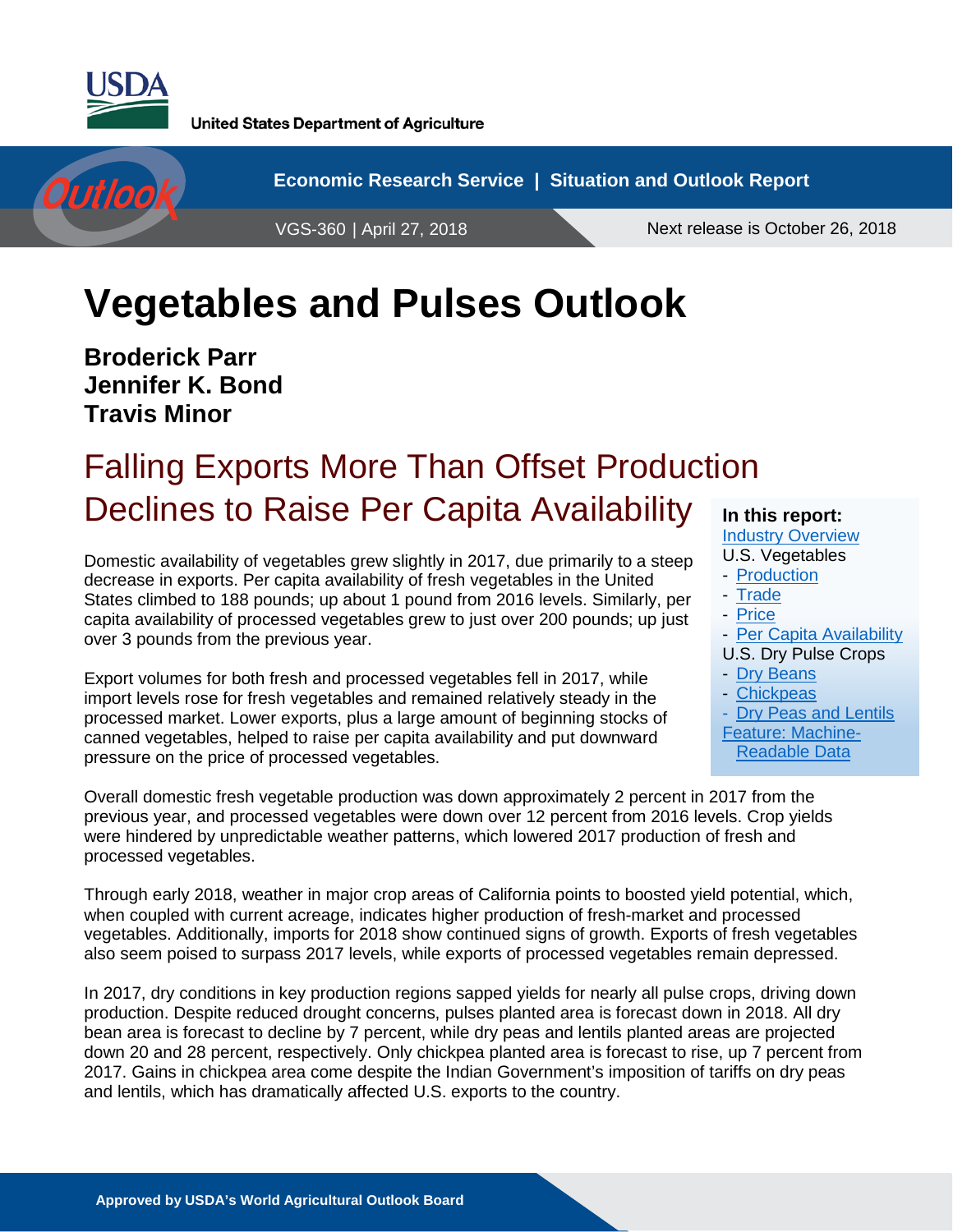## <span id="page-1-0"></span>Industry Overview

### **Table 1: U.S. vegetable and pulse industry at a glance, 2015-181**

| $\frac{1}{2}$                                                                                                                 |                      | u. u giurivo, |          |          | Percent |          |
|-------------------------------------------------------------------------------------------------------------------------------|----------------------|---------------|----------|----------|---------|----------|
| Item                                                                                                                          | Unit                 | 2015          | 2016     | 2017p    | change  | 2018f    |
|                                                                                                                               |                      |               |          |          | 2016-17 |          |
| Area harvested                                                                                                                |                      |               |          |          |         |          |
| Vegetables, fresh                                                                                                             | 1,000 acres          | 1,392.8       | 1,589.3  | 1,434.2  | $-9.8$  | 1,511.8  |
| Vegetables, processing                                                                                                        | 1,000 acres          | 1,075.8       | 1,245.9  | 1,171.3  | $-6.0$  | 1,171.5  |
| Potatoes                                                                                                                      | 1,000 acres          | 1,054.4       | 1,018.3  | 1,025.5  | 0.7     | 1,021.9  |
| Dry beans, peas and lentils                                                                                                   | 1,000 acres          | 3,290.9       | 3,793.9  | 4,085.2  | 7.7     | 3,519.3  |
| Other $2$                                                                                                                     | 1,000 acres          | 156.5         | 166.6    | 162.4    | $-2.5$  | 164.5    |
| <b>Total</b>                                                                                                                  | 1,000 acres          | 6,970.3       | 7,814.0  | 7,878.7  | 0.8     | 7,389.0  |
| <b>Production</b>                                                                                                             |                      |               |          |          |         |          |
| Vegetables fresh                                                                                                              | Million cwt          | 357.8         | 363.1    | 356.8    | $-1.7$  | 360.0    |
| Vegetables processing                                                                                                         | Million cwt          | 402.5         | 377.5    | 330.9    | $-12.4$ | 340.8    |
| Potatoes                                                                                                                      | Million cwt          | 440.5         | 441.4    | 441.3    | 0.0     | 441.4    |
| Dry beans, peas and lentils                                                                                                   | Million cwt          | 53.6          | 69.3     | 57.5     | $-17.0$ | 56.2     |
| Other <sup>2</sup>                                                                                                            | Million cwt          | 40.4          | 41.0     | 45.0     | 9.8     | 43.0     |
| <b>Total</b>                                                                                                                  | <b>Million cwt</b>   | 1,294.7       | 1,292.3  | 1,231.5  | $-4.7$  | 1,241.2  |
| Crop value                                                                                                                    |                      |               |          |          |         |          |
| Vegetables fresh                                                                                                              | \$ millions          | 11,698.9      | 9,825.3  | 10,706.2 | 9.0     | 10,908.1 |
| Vegetables processing                                                                                                         | \$ millions          | 2,234.2       | 1,926.5  | 1,707.7  | $-11.4$ | 1,750.1  |
| Potatoes                                                                                                                      | \$ millions          | 3,858.8       | 4,008.0  | 4,545.5  | 13.4    | 4,224.0  |
| Dry beans, peas and lentils                                                                                                   | \$ millions          | 1,217.7       | 1,508.4  | 1,409.0  | $-6.6$  | 1,435.3  |
| Other <sup>2</sup>                                                                                                            | \$ millions          | 1,813.5       | 1,785.2  | 1,891.2  | 5.9     | 1,833.8  |
| <b>Total</b>                                                                                                                  | \$ millions          | 20,823.1      | 19,053.3 | 20,259.6 | 6.3     | 20,151.3 |
| Unit value <sup>3</sup>                                                                                                       |                      |               |          |          |         |          |
| Vegetables fresh                                                                                                              | \$/ <sub>cut</sub>   | 32.70         | 27.06    | 30.00    | 10.9    | 30.30    |
| Vegetables processing                                                                                                         | $\sqrt{\frac{2}{1}}$ | 5.55          | 5.10     | 5.16     | 1.2     | 5.14     |
| Potatoes                                                                                                                      | $\sqrt{\frac{2}{1}}$ | 8.76          | 9.08     | 10.30    | 13.4    | 9.57     |
| Dry beans, peas and lentils                                                                                                   | $%$ / $\mathsf{cwt}$ | 22.72         | 21.78    | 24.50    | 12.5    | 25.55    |
| Other $2$                                                                                                                     | $%$ / $\mathsf{cwt}$ | 44.94         | 43.59    | 42.06    | $-3.5$  | 42.69    |
| <b>Total</b>                                                                                                                  | \$/cwt               | 16.08         | 14.74    | 16.45    | 11.6    | 16.23    |
| <b>Imports</b>                                                                                                                |                      |               |          |          |         |          |
| Vegetables fresh                                                                                                              | \$ millions          | 6,617.8       | 7,486.2  | 7,354.0  | $-1.8$  | 7,338    |
| Vegetables processing <sup>4</sup>                                                                                            | \$ millions          | 3,067.0       | 2,519.0  | 2,618.3  | 3.9     | 2,746    |
| Potatoes                                                                                                                      | \$ millions          | 1,150.1       | 1,242.9  | 1,367.3  | 10.0    | 1,558    |
| Dry beans, peas and lentils                                                                                                   | \$ millions          | 224.5         | 120.9    | 133.0    | 10.1    | 131      |
| Other <sup>5</sup>                                                                                                            | \$ millions          | 745.8         | 1,675.6  | 1,694.6  | 1.1     | 1,569    |
| <b>Total</b>                                                                                                                  | \$ millions          | 13,044.6      | 13,044.6 | 13,167.2 | 0.9     | 13,342   |
| <b>Exports</b>                                                                                                                |                      |               |          |          |         |          |
| Vegetables fresh                                                                                                              | \$ millions          | 2,087.0       | 2,113.8  | 2,153.0  | 1.9     | 2,220.7  |
| Vegetables processing <sup>4</sup>                                                                                            | \$ millions          | 1,811.4       | 1,585.4  | 1,511.7  | $-4.6$  | 1,483.3  |
| Potatoes                                                                                                                      | \$ millions          | 1,671.8       | 1,737.5  | 1,814.6  | 4.4     | 1,709.6  |
| Dry beans, peas and lentils                                                                                                   | \$ millions          | 700.2         | 743.0    | 568.7    | $-23.5$ | 615.7    |
| Other <sup>5</sup>                                                                                                            | \$ millions          | 529.4         | 917.2    | 1,095.2  | 19.4    | 236.1    |
| <b>Total</b>                                                                                                                  | \$ millions          | 6,799.9       | 7,096.9  | 7,143.3  | 0.7     | 6,265.5  |
| Per capita availability                                                                                                       |                      |               |          |          |         |          |
| Vegetables fresh                                                                                                              | Pounds               | 141.7         | 144.4    | 145.0    | 0.4     | 143.0    |
| Vegetables processing                                                                                                         | Pounds               | 101.2         | 107.7    | 116.3    | 8.0     | 109.3    |
| Potatoes                                                                                                                      | Pounds               | 115.3         | 110.0    | 115.8    | 5.2     | 112.9    |
| Dry beans, peas and lentils                                                                                                   | Pounds               | 8.4           | 9.0      | 11.2     | 24.1    | 9.5      |
| Other <sup>2</sup>                                                                                                            | Pounds               | 11.5          | 11.2     | 11.9     | 6.7     | 11.2     |
| <b>Total</b>                                                                                                                  | <b>Pounds</b>        | 378.1         | 382.5    | 400.7    | 4.7     | 386.4    |
| $t =$ forecast: $p =$ proliminary out – bundred woight a unit of measure equal to 100 pounds. Total reunded, 2 includes sweet |                      |               |          |          |         |          |

y; cwt = hundredweight, a unit of measure equal to 100 pounds. <sup>1</sup>Total rounded. <sup>2</sup>Includes sweet potatoes and mushrooms. <sup>3</sup>Ratio of total value to total production. <sup>4</sup>Includes canned, frozen,

and dried. Excludes potatoes, pulses, and mushrooms. 5Other includes mushrooms, sweet potatoes, and vegetable seed. All trade data are on a calendar-year basis.

Sources: USDA, Economic Research Service using data from USDA, National Agricultural Statistics Service, Crop Production, Acreage, Agricultural Prices, Crop Values, Mushrooms, and Potatoes; and U.S. trade data from U.S. Department of Commerce, U.S. Census Bureau.

**2**

Vegetables and Pulses Outlook, VGS-360, April 27, 2018. USDA, Economic Research Service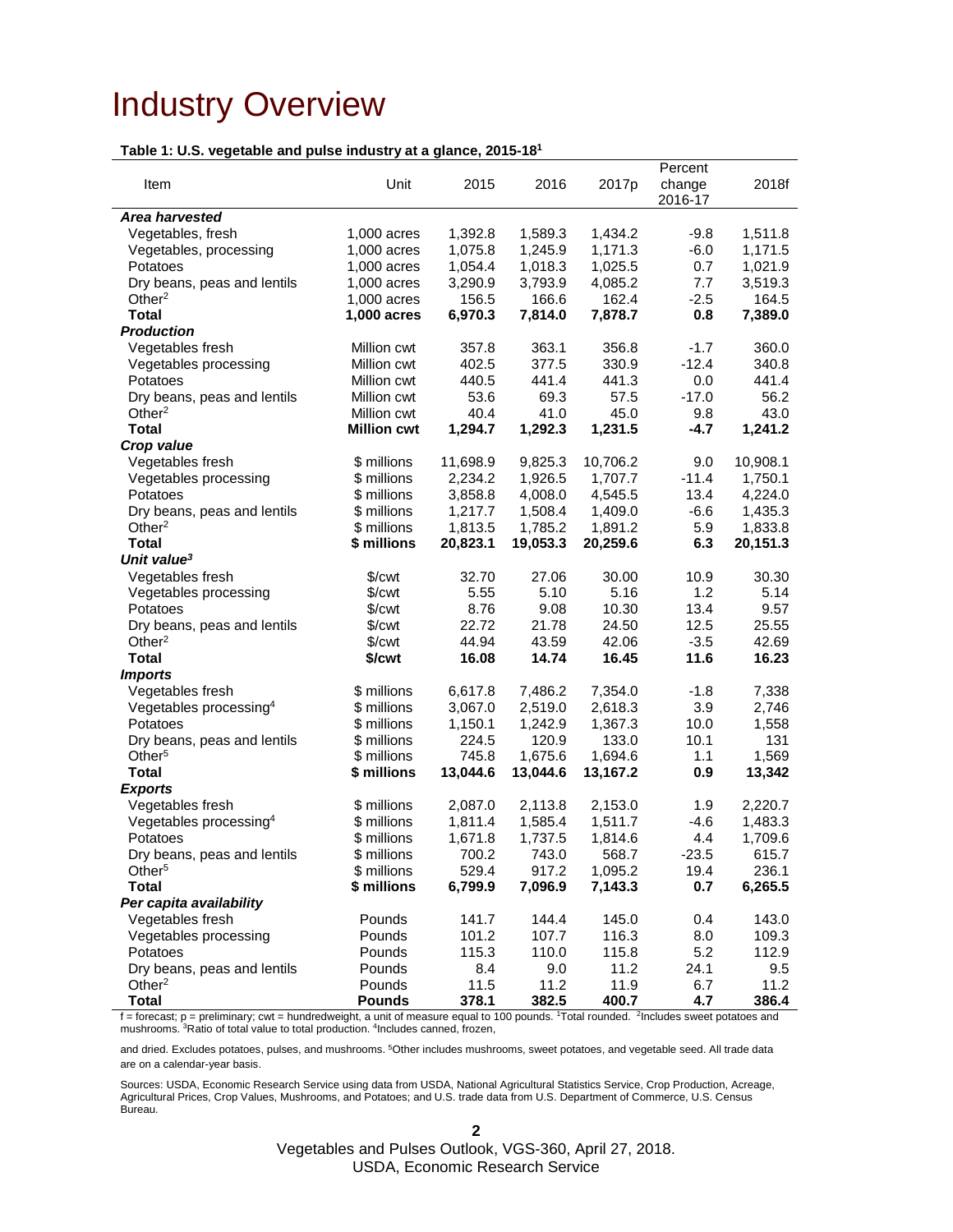# <span id="page-2-0"></span>U.S. Vegetable Production

In 2017, the United States produced about 11.7 billion pounds of commercial vegetables (including mushrooms and potatoes), down 4 percent from 2016, with a value of over \$18.9 billion and harvested area of about 3.8 million acres. The three leading crops, including fresh and processed, were potatoes (44 billion pounds), tomatoes (22 billion pounds), and lettuce (8.5 billion pounds), which combined accounted for approximately two-thirds of total production volume. Production value increased 7.4 percent from a year earlier due to increasing domestic prices for most fresh-market and processing vegetables.

### Fresh-market vegetables down slightly

Excluding potatoes, sweet potatoes, and mushrooms, the United States produced 35.7 billion pounds of fresh vegetables in 2017, down almost 2 percent from a year earlier. This continues a gradual decline of 16 percent from the most recent peak in 2004. California leads the country in total vegetable output, accounting for 57 percent of total annual utilized production of all vegetables in the United States.

Behind California, Washington and Arizona contributed 5.5 and 5 percent, respectively, to total output of fresh vegetables. The four largest fresh-market crops, in terms of volume, in 2017 were onions, head lettuce, tomatoes, and romaine lettuce, which combined accounted for 48 percent of the total production (table 2).

Tomatoes, head lettuce, and romaine lettuce claimed the highest values of utilized production in 2017, generating \$1.7 billion, \$1.6 billion, and \$1.4 billion of farm value, respectively. California growers accounted for 56 percent (or \$7.9 billion) of vegetable farm value of utilized production, followed by Arizona with 12 percent. Total U.S. utilized production farm value increased almost 6 percent to \$13.8 billion in 2017 due to higher prices for numerous fresh and processed vegetables.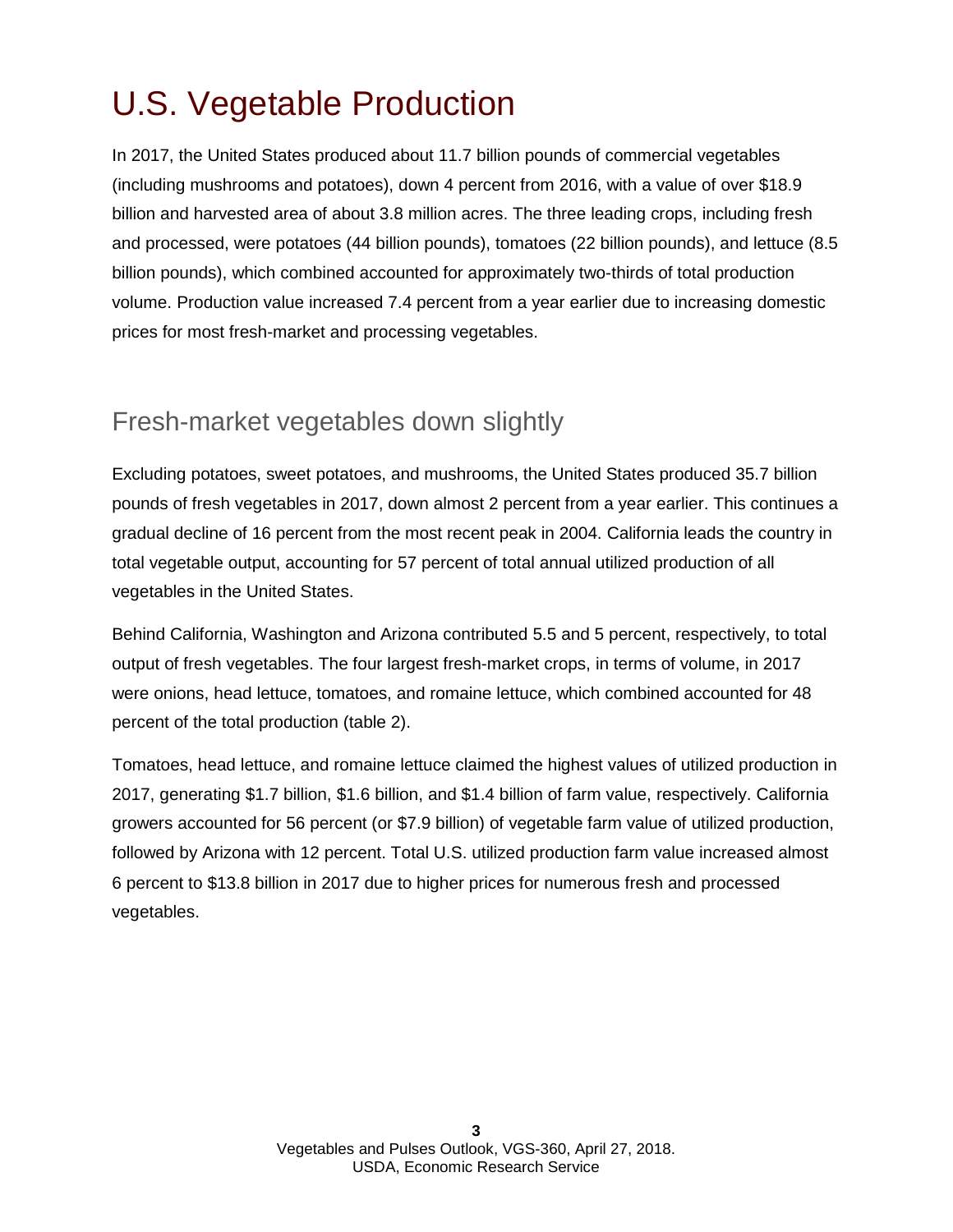| Table 2: Annual U.S. production of selected fresh-market vegetables |  |  |  |
|---------------------------------------------------------------------|--|--|--|
|---------------------------------------------------------------------|--|--|--|

|                             |          |                                          |          | Change         |
|-----------------------------|----------|------------------------------------------|----------|----------------|
| Commodity                   | 2015     | 2016                                     | 2017p    | 2016-17        |
|                             |          | ------------ Million pounds ------------ |          | Percent        |
| Artichokes <sup>1</sup>     | 91.8     | 98.6                                     | 93.6     | -5             |
| Asparagus                   | 47.4     | 58.5                                     | 52.0     | $-11$          |
| Beans, snap                 | 395.2    | 411.5                                    | 362.0    | $-12$          |
| <b>Broccoli</b>             | 2,110.4  | 2,154.8                                  | 1,991.6  | -8             |
| Cabbage <sup>2</sup>        | 2,017.8  | 1,885.4                                  | 1,906.5  | 1              |
| Carrots                     | 2,574.0  | 2,220.0                                  | 2,081.0  | -6             |
| Cauliflower                 | 651.1    | 700.5                                    | 805.9    | 15             |
| Celery <sup>1</sup>         | 1,891.7  | 1,751.0                                  | 1,595.8  | -9             |
| Corn, sweet                 | 2,795.2  | 2,334.7                                  | 2,462.7  | 5              |
| Cucumbers                   | 672.5    | 759.3                                    | 531.9    | $-30$          |
| Garlic <sup>1</sup>         | 408.9    | 451.5                                    | 511.5    | 13             |
| Lettuce                     |          |                                          |          |                |
| Head                        | 4,310.8  | 4,565.1                                  | 4,282.6  | -6             |
| Leaf                        | 1,233.5  | 1,328.6                                  | 1,101.2  | $-17$          |
| Romaine                     | 2,542.1  | 3,008.6                                  | 3,075.0  | $\overline{2}$ |
| Onions <sup>1</sup>         | 5,728.4  | 6,316.9                                  | 6,726.0  | 6              |
| Peppers, bell <sup>1</sup>  | 1,515.5  | 1,451.9                                  | 1,471.7  | 1              |
| Peppers, chile <sup>1</sup> | 403.4    | 471.2                                    | 423.3    | $-10$          |
| Pumpkins <sup>2</sup>       | 1,091.4  | 1,679.3                                  | 1,566.0  | $-7$           |
| Spinach                     | 607.6    | 649.4                                    | 602.6    | -7             |
| Squash <sup>1</sup>         | 601.6    | 601.2                                    | 581.8    | -3             |
| Tomatoes                    | 3,342.6  | 2,830.9                                  | 2,845.4  | 1              |
| <b>Selected total</b>       | 35,032.9 | 35,728.8                                 | 35,069.9 | -2             |

p = preliminary. 1 All uses. <sup>2</sup> Beginning in 2016, NASS reports fresh and processed separately.

Source: USDA, Economic Research Service using data from USDA, National Agricultural Statistics Service (NASS).

Production increases in 2017 for cabbage, cauliflower, sweet corn, garlic, romaine lettuce, onions, bell peppers, and tomatoes were offset by declines in artichokes, asparagus, snap beans, broccoli, carrots, celery, cucumbers, head lettuce, leaf lettuce, chile peppers, pumpkins, spinach, and squash, to generate an overall decline of approximately 2 percent for fresh vegetables.

A 7-percent harvested area gain boosted U.S. production of romaine lettuce to 3.1 billion pounds in 2017, up 2 percent from the previous year despite average yields declining to below trend levels. The spring and summer romaine crop is partially situated in the Central Coast California Climate Division as defined by the National Oceanic and Atmospheric Administration (NOAA) (fig. 1). Yield potential in this major California growing area was likely hindered by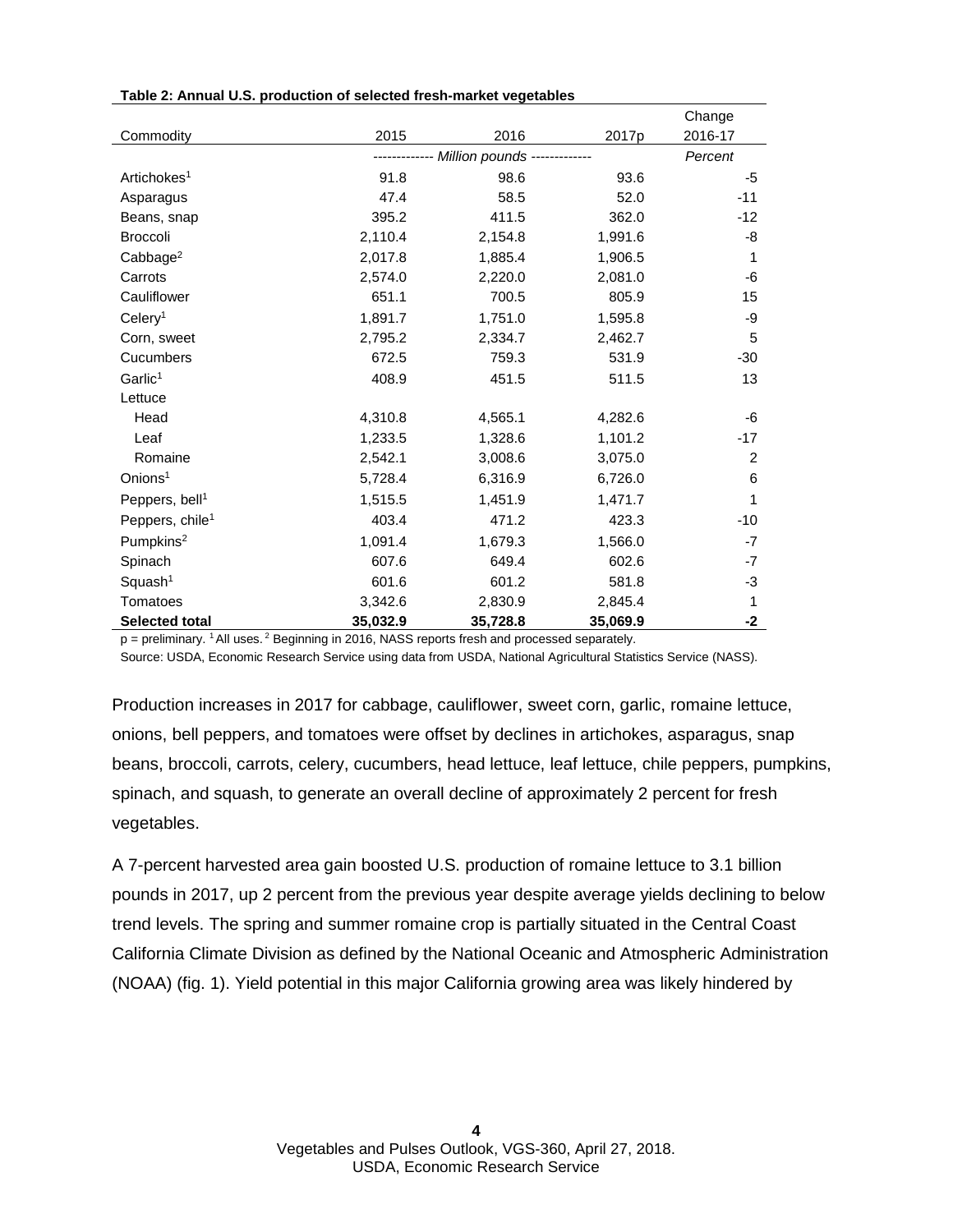precipitation well below normal in May-June 2017, coupled with above normal temperatures. The California spring and summer romaine crop constituted 54 percent of total romaine

### Figure 1

### **Central Coast California Climate Division**



shipments during 2017. Historically, March precipitation and May temperatures have been shown to affect romaine lettuce yield potential.

As of April 20, 2018, the Centers for Disease Control and Prevention (CDC) is warning customers not to buy or consume all types of romaine lettuce produced in Yuma, AZ. This is in response to a national outbreak of *E. coli* O157:H7, which so far includes 53 confirmed cases across 16 States. Arizona is the second largest domestic producer of romaine lettuce, contributing about 30 percent (924 million lbs.) of domestic production. This follows the Canadian outbreak of *E.* 

*coli* O157:H7 in November and December 2017, also linked to romaine lettuce, which included 42 cases across 5 provinces (Public Health Agency of Canada).

Looking forward, the actual March 2018 precipitation amount and projected normal May 2018 temperatures point to higher 2018 romaine lettuce production if acreage levels are consistent with 2017.

## Processing-market vegetables fall sharply

Production of vegetables for the processing market (excluding potatoes and mushrooms) totaled 32.1 billion pounds in 2017—down 11 percent from 2016. The majority of individual processing crops reported volume declines, led by tomatoes, which declined 17 percent in 2017 and constituted 70 percent of total processing vegetables (table 3). However, with imports of canned vegetables at record levels, exports at their lowest in a decade, and high beginning stocks, the loss in production did not translate to lower domestic use in 2017 for total processing vegetables.

Currently below normal precipitation and near normal temperatures in the region during 2018 plantings indicate a potential boost to yields to support higher production in 2018.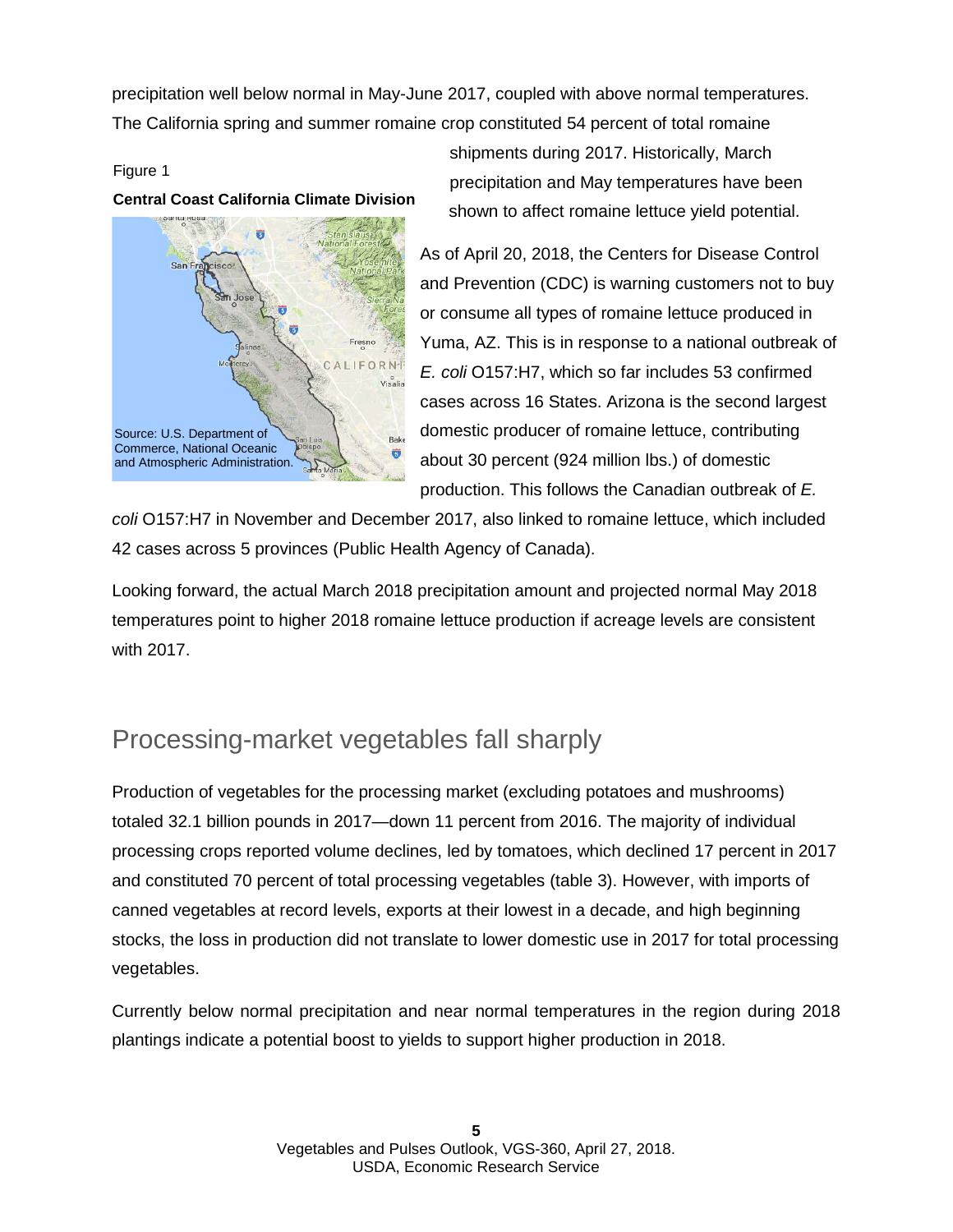| rable 5. Annual 0.5. production or selected processing vegetables |          |                             |                   |         |
|-------------------------------------------------------------------|----------|-----------------------------|-------------------|---------|
|                                                                   |          |                             |                   | Change  |
| Item                                                              | 2015     | 2016                        | 2017 <sub>p</sub> | 2016-17 |
|                                                                   |          | --------- Million pounds -- |                   | Percent |
| Beans, lima                                                       | 100.5    | 74.7                        | 71.6              | -4      |
| Beans, snap                                                       | 1,529.8  | 1,585.0                     | 1,436.7           | -9      |
| Carrots                                                           | 588.0    | 930.3                       | 950.4             | 2       |
| Corn, sweet                                                       | 4,976.2  | 5,221.3                     | 5,432.3           | 4       |
| Cucumbers                                                         | 1,066.9  | 1,041.0                     | 1,456.8           | 40      |
| Peas, green <sup>1</sup>                                          | 822.6    | 621.9                       | 527.9             | -15     |
| Spinach                                                           | 150.4    | 154.1                       | 129.4             | -16     |
| Tomatoes                                                          | 29,508.7 | 26,453.7                    | 22,011.7          | -17     |
| Dual uses:                                                        |          |                             |                   |         |
| Asparagus                                                         | 15.5     | 16.0                        | 14.9              | -7      |
| <b>Broccoli</b>                                                   | 78.4     | 91.8                        | 47.6              | -48     |
| Cauliflower                                                       | 4.8      | 17.2                        | 33.3              | 93      |
| <b>Selected total</b>                                             | 38,841.9 | 36,207.2                    | 32,112.5          | -11     |

**Table 3: Annual U.S. production of selected processing vegetables**

 $p =$  preliminary. <sup>1</sup> All uses.

Source: USDA, Economic Research Service using data from USDA, National Agricultural Statistics Service.

# Market Highlights

### Sweet potato price continues slide as production climbs

In 2016, the United States produced over 3.6 billion pounds of sweet potatoes, with a value of \$733 million. Production in 2017 was 13 percent larger than 2016 and represents a continued record high for the sector (fig. 2). Expanded production was largely driven by increases in North Carolina (up 259 million lbs.) and Louisiana (up 66.5 million lbs.), which accounted for 55 percent and 6 percent of the total domestic production, respectively. California, the second largest producer of U.S. sweet potatoes at 18 percent, experienced a 5-percent increase in output (up 31 million lbs).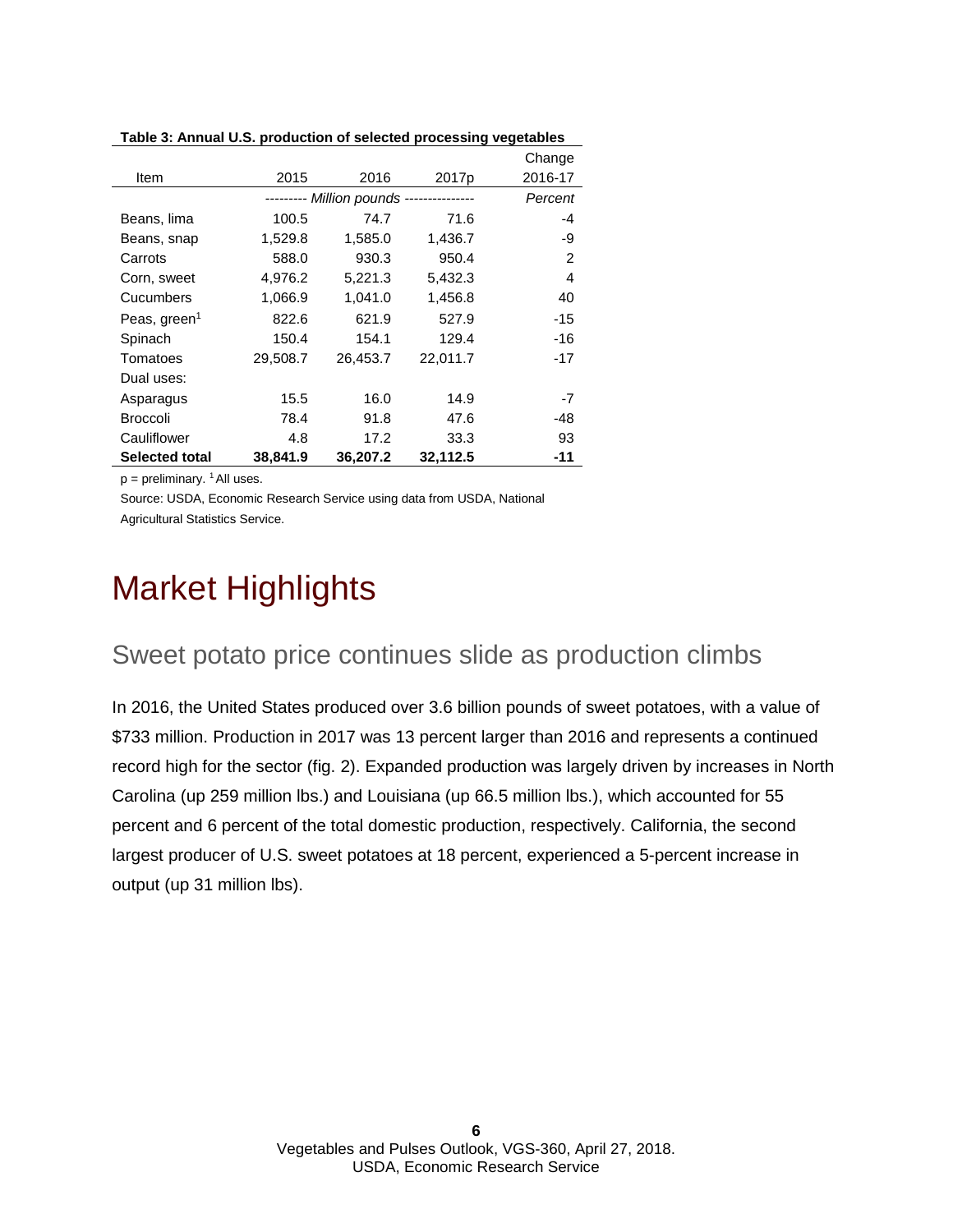Figure 2 **U.S. sweet potato production and price, 2010-17**



Source: USDA, Economic Research Service using data from USDA, National Agricultural Statistics Service Crop Production 2017 Summary.

Although area harvested declined over 2 percent to 159,300 acres, it is the second highest area behind the record set last year. The decline in harvested acres was driven by North Carolina, where area fell almost 6 percent. The decline in acres harvested, however, was offset by increased yields, especially in North Carolina, where yields grew over 20 percent to 220 hundredweight (cwt) per acre, equaling the high set in 2014.

Record supply and availability in 2017 continued downward pressure on sweet potato prices. At \$20.60, the 2017 price was \$0.10 below the previous year.

### Record all-potato price despite level production

Total potato production in 2017 remained unchanged from the previous year at 44 billion pounds (fig. 3). During this period, harvested area increased 1 percent from 2016 levels, while average yield per acre fell slightly to 430 cwt per acre, the second highest behind 2016. Idaho (accounting for 30 percent of production output), Washington (22 percent), and Wisconsin (5 percent) remained the top producing States. Production varied across potato products. Fresh table stock rose 1 percent, to 11 billion pounds, from the previous year, and potatoes for processing increased by 7 percent, to 28 billion pounds.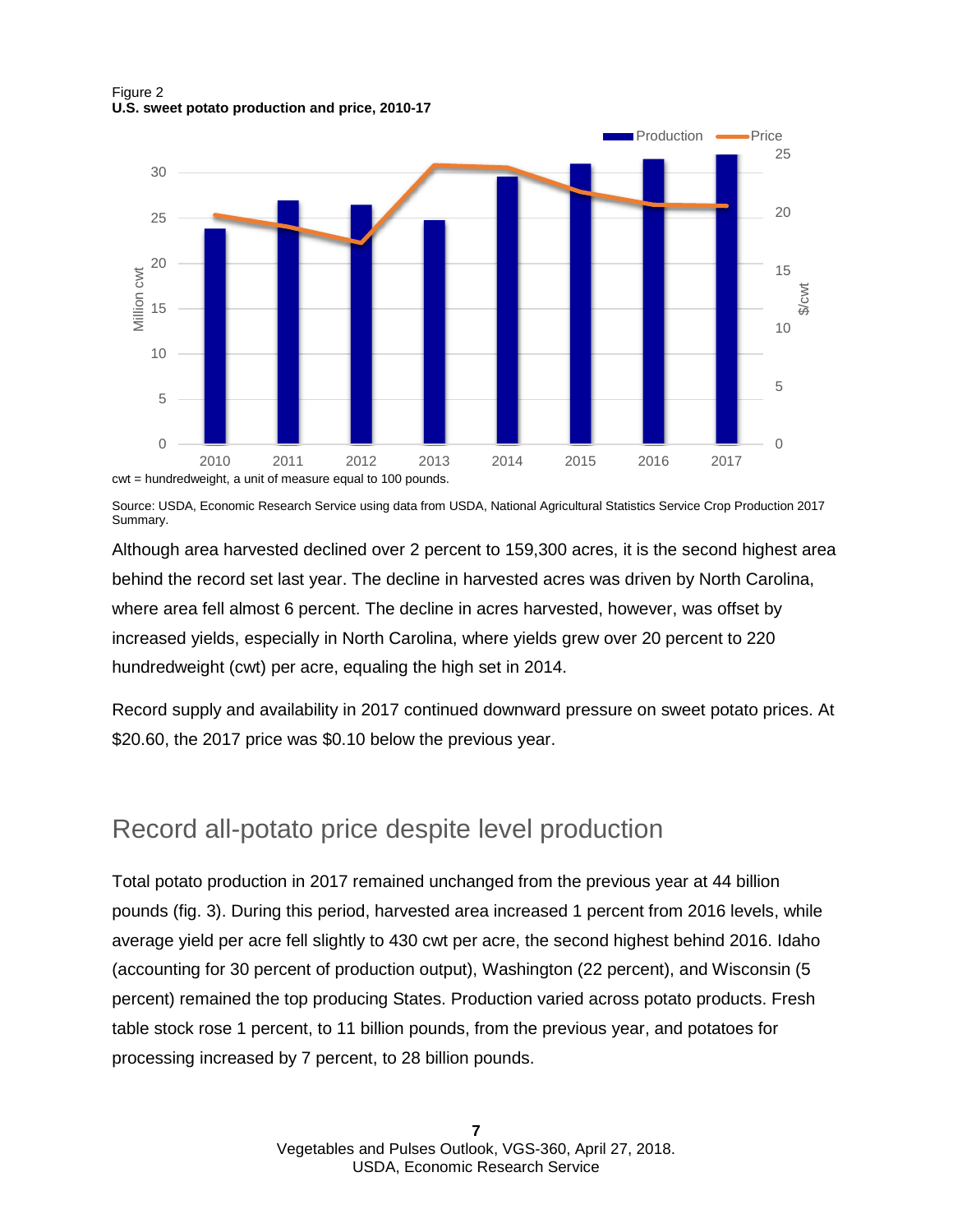Production value in 2017 rose slightly, due to a 13-percent increase in average price, to \$10.30 per cwt for the United States as a whole, a record high for all potato price received. The increase was driven by increases across a majority of potato-producing States, notably Idaho and Washington.

With prospective plantings for spring potatoes declining, 2018 production is expected to decline slightly from 2016/17 levels under a trend yield scenario.



Figure 3 **Production and price of all potatoes, 2010-17**

Source: USDA, National Agricultural Statistics Service (NASS) using data from USDA, NASS Potatoes 2016 Summary.

# <span id="page-7-0"></span>U.S. Vegetable Trade

In 2017, the United States exported \$5.5 billion in vegetable products and imported \$11.7 billion. During the same period, about one-quarter of U.S. fresh-market vegetable supplies (including potatoes and mushrooms) were imported, while 20 percent of processed vegetables were supplied by imports. In 2017, fresh-vegetable exports, as a share of supply, remained relatively steady at approximately 6 percent. The United States has had a negative net vegetable trade balance since 2001.

Based on early trade data (year-to-date), 2018 seems poised to slightly surpass 2017 vegetable trade levels for imports and lag behind 2017 exports.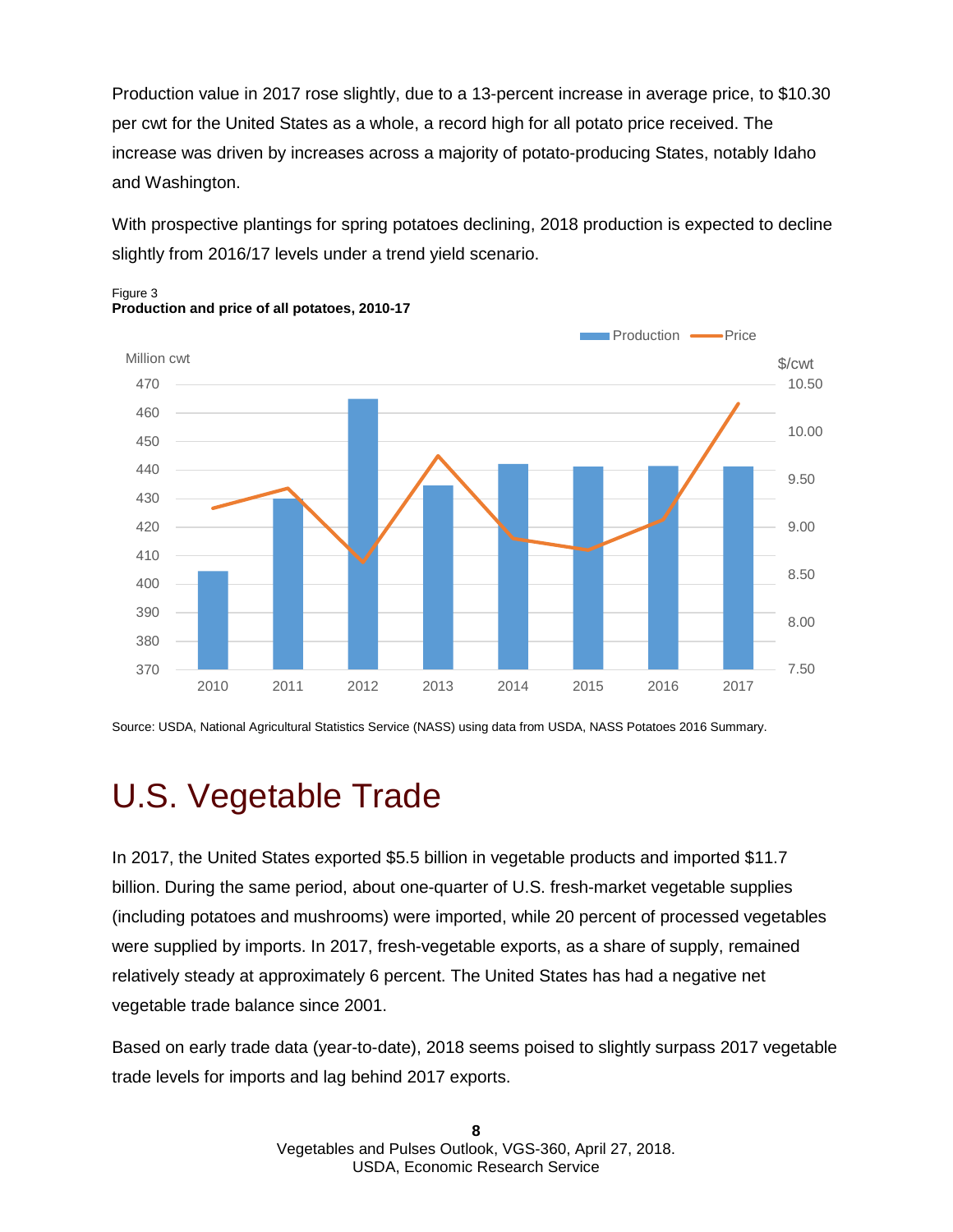## Fresh-market vegetable imports up slightly, while exports fall

In terms of value, the U.S. fresh-market vegetable trade deficit stabilized in 2017 as the value of fresh-vegetable imports declined and exports expanded from the previous year. Imports of fresh-market vegetables fell 2 percent from 2016 to \$7.4 billion in 2017. Mexico accounted for 70 percent of the 2017 fresh-vegetable import value, followed by Canada (18 percent), Peru (4 percent), and Guatemala (2 percent).

The value of fresh-market vegetable exports from the United States increased 2 percent to \$2.2 billion in 2017, largely due to small growth in the large Canadian market and expanding market shares in Mexico. Canada grew its market share in 2017 to over 74 percent, made up mainly of lettuce (26 percent) and cauliflower (11 percent). The value of exports to Mexico rose by 35 percent over 2016, and Mexico accounted for 5 percent of U.S. fresh-vegetable export value, largely driven by fresh-market potatoes (31 percent) and onions (34 percent).

In 2017, about 31.6 percent of fresh vegetables utilized in the United States were imported, compared with about 8 percent in the early 1990s and 14.9 percent during the early 2000s. In terms of volume, fresh-vegetable imports rose 2.3 percent in 2017 to 16.2 billion pounds, lifted by product from Mexico and Canada, which together accounted for 91 percent of the total.

|                                  |      |                   |                   | Change  |
|----------------------------------|------|-------------------|-------------------|---------|
|                                  | 2015 | 2016              | 2017 <sub>p</sub> | 2016-17 |
| Percent of availability imported |      | Percent<br>------ |                   |         |
| Fresh vegetables <sup>1</sup>    | 29.0 | 31.3              | 31.6              | 1       |
| Carrots                          | 15.1 | 18.8              | 19.2              | 2       |
| Cauliflower                      | 15.3 | 16.1              | 21.3              | 33      |
| Onions                           | 18.3 | 19.4              | 16.2              | -17     |
| Garlic                           | 58.9 | 70.1              | 59.5              | $-15$   |
| Head lettuce                     | 7.0  | 6.4               | 6.2               | -3      |
| Leaf & romaine                   | 5.4  | 4.5               | 8.1               | 78      |
| Percent of supply exported       |      |                   |                   |         |
| Fresh vegetables <sup>1</sup>    | 6.1  | 6.3               | 5.9               | -6      |
| Carrots                          | 6.0  | 6.4               | 6.0               | -6      |
| Cauliflower                      | 30.5 | 35.0              | 26.0              | -26     |
| Onions                           | 7.1  | 7.6               | 7.2               | -5      |
| Garlic                           | 6.2  | 11.0              | 6.0               | $-46$   |
| <b>Head lettuce</b>              | 5.7  | 5.5               | 5.7               | 3       |
| Leaf & romaine                   | 10.9 | 9.4               | 9.4               | -1      |

#### **Table 4: Vegetable trade shares by year, 2015-17**

p = preliminary. <sup>1</sup>Excludes fresh potatoes, mushrooms, and sweet potatoes.

Source: USDA, Economic Research Service.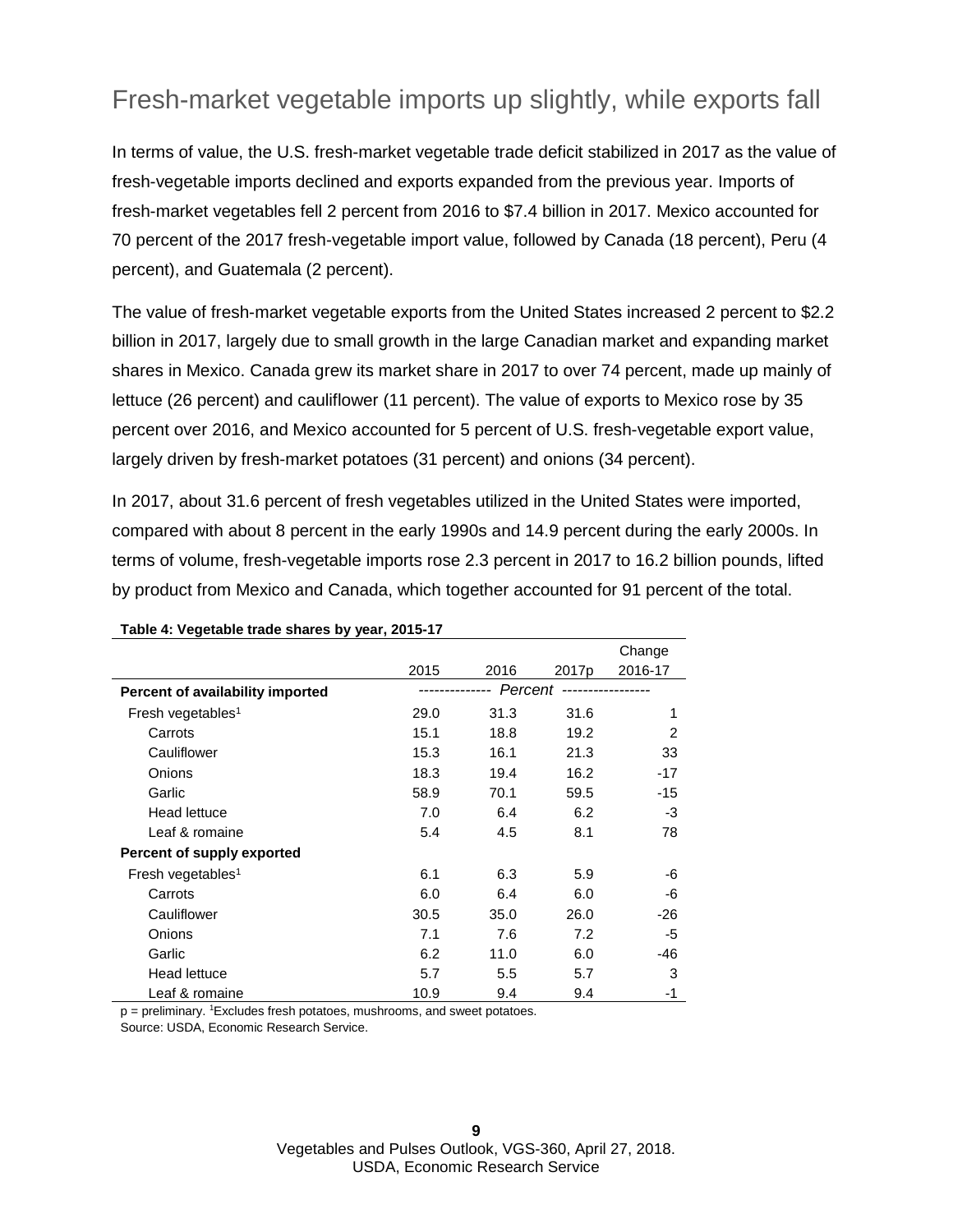Waning demand for fresh vegetables from Canada caused total U.S. fresh-market export volume to fall more than 6 percent in 2017 to 3.1 billion pounds. Despite a reduction in volume, Canada maintains a 65-percent share of U.S. exports by volume. The drop in 2017 exports to Canada was led by onions, head lettuce, celery, and cauliflower, which combined were over 27 percent of fresh-market exports to Canada.

Overall, fresh imports as a percentage of domestic availability increased to 31.6 percent in 2017 from 31.3 percent in 2016 (table 4). This modest overall climb was driven by numerous fresh commodities continuing the trend of increasing import levels. Cauliflower, celery, and leaf & romaine lettuce all increased import percentage by more than 30 percent from 2016 to 2017 (fig. 4). Only one fresh-market commodity, head lettuce, has experienced decreasing imports as a percentage of domestic availability for the last 2 years.



Figure 4 **Imports as a percentage of domestic availability for selected fresh vegetables, 2010-17**

Source: USDA, Economic Research Service using data from U.S. Department of Commerce, U.S. Census Bureau.

Although these commodities still have a relatively small portion of domestic availability accounted for by imports, each near or below 20 percent, the continued climb of imports does not show signs of reversing in the near term.

### Processing-market vegetable trade slows

The United States continues to be a net importer of canned, frozen, and dried vegetables (including mushrooms and potatoes) in terms of value. Import value, which totaled \$5.1 billion in 2017, exceeded export value by \$1.5 billion. The gain in import value continues to be driven by canned and frozen vegetables. In 2017, about 20 percent of processing vegetables utilized in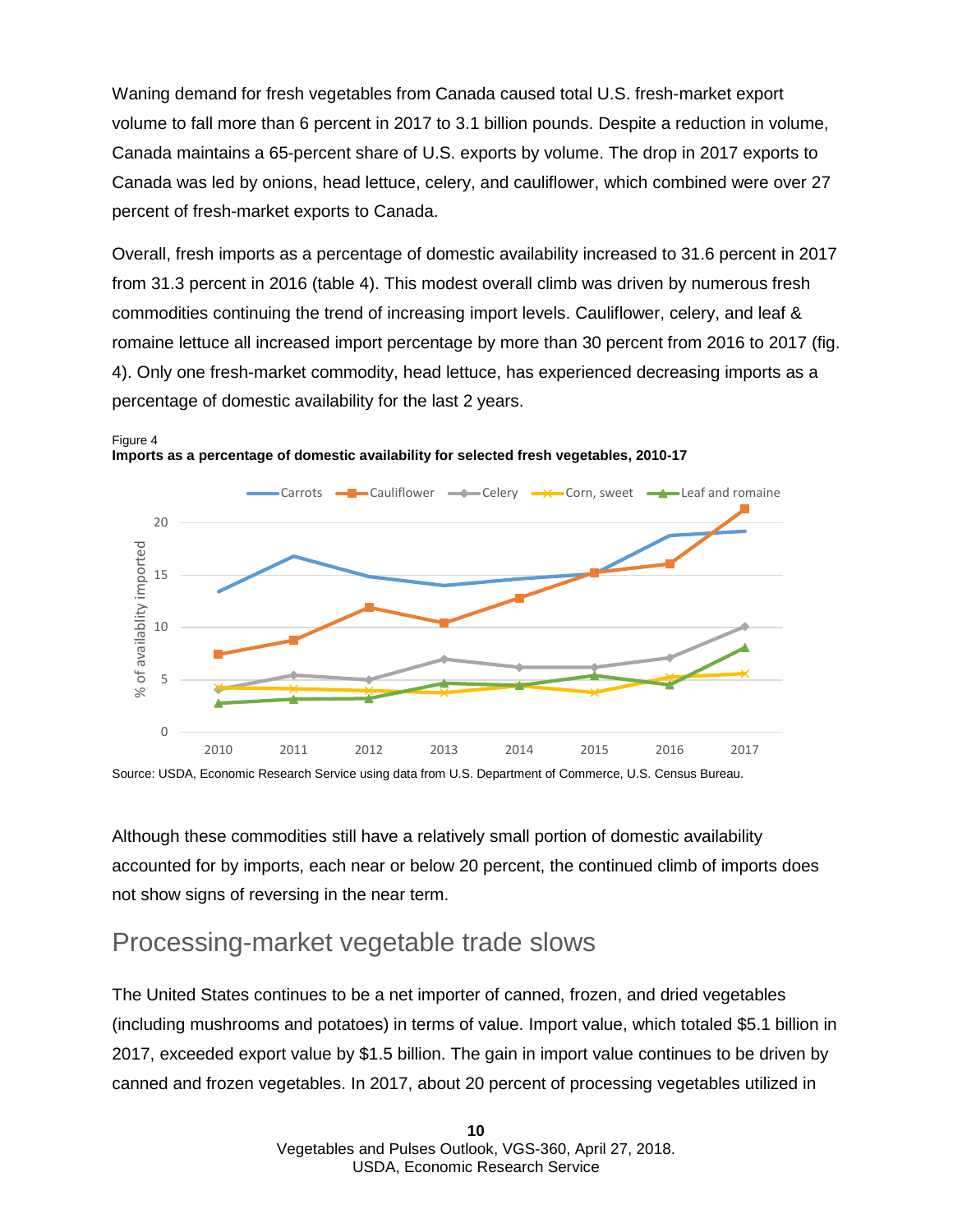the United States were imported, compared with 8.7 percent in the early 1990s and 15.3 percent in the early 2000s.

|                                  |      |           |                   | Change  |
|----------------------------------|------|-----------|-------------------|---------|
|                                  | 2015 | 2016      | 2017 <sub>p</sub> | 2016-17 |
| Percent of availability imported |      | --------- | Percent           |         |
| Canned vegetables                | 17.5 | 17.3      | 15.7              | -9      |
| Cucumbers                        | 8.2  | 8.8       | 7.5               | $-16$   |
| Sweet corn                       | 2.4  | 3.3       | 2.8               | $-14$   |
| Tomatoes                         | 7.5  | 7.2       | 6.3               | $-13$   |
| Frozen vegetables                | 40.4 | 41.1      | 38.7              | -6      |
| Carrots                          | 3.1  | 5.7       | 5.5               | -5      |
| Sweet corn                       | 9.7  | 8.2       | 8.3               | 1       |
| Potatoes                         | 22.3 | 25.0      | 25.6              | 2       |
| Other processing <sup>1</sup>    | 7.1  | 8.0       | 9.2               | 14      |
| Percent of supply exported       |      |           |                   |         |
| Canned vegetables                | 14.9 | 14.2      | 13.1              | -8      |
| Cucumbers                        | 8.4  | 8.4       | 6.6               | $-22$   |
| Sweet corn                       | 16.5 | 16.2      | 16.3              | 1       |
| Tomatoes                         | 15.9 | 15.1      | 13.8              | -9      |
| Frozen vegetables                | 8.8  | 9.7       | 9.4               | $-4$    |
| Carrots                          | 0.2  | 0.1       | 0.2               | 24      |
| Sweet corn                       | 11.8 | 13.5      | 12.8              | -5      |
| Potatoes                         | 18.8 | 20.4      | 19.5              | -4      |
| Other processing <sup>1</sup>    | 20.7 | 18.7      | 18.2              | -3      |

**Table 5: Vegetable trade shares by year, 2015-17**

p = preliminary. <sup>1</sup>Includes dehydrated and chip products.

Source: USDA, Economic Research Service.

The decline of import share in U.S. processing-market vegetables in 2017 is due to both a slowing growth in canned imports and a drop in frozen imports (table 5). U.S. exports of canned vegetables to major trading partners declined, which left increased availability in the domestic market. Mexico, Japan, Italy, and Canada all declined between 2016 and 2017. The Canadian market for U.S.-produced canned vegetables fell in both 2016 and 2017 and represents about 43 percent of total volume.

# Market Highlights

### Spike in dried garlic trade

Late 2016 to early 2017 saw a spike in the amount of dried garlic imported to and exported from the United States (fig. 5). China is the world's largest producer of garlic, and high prices and low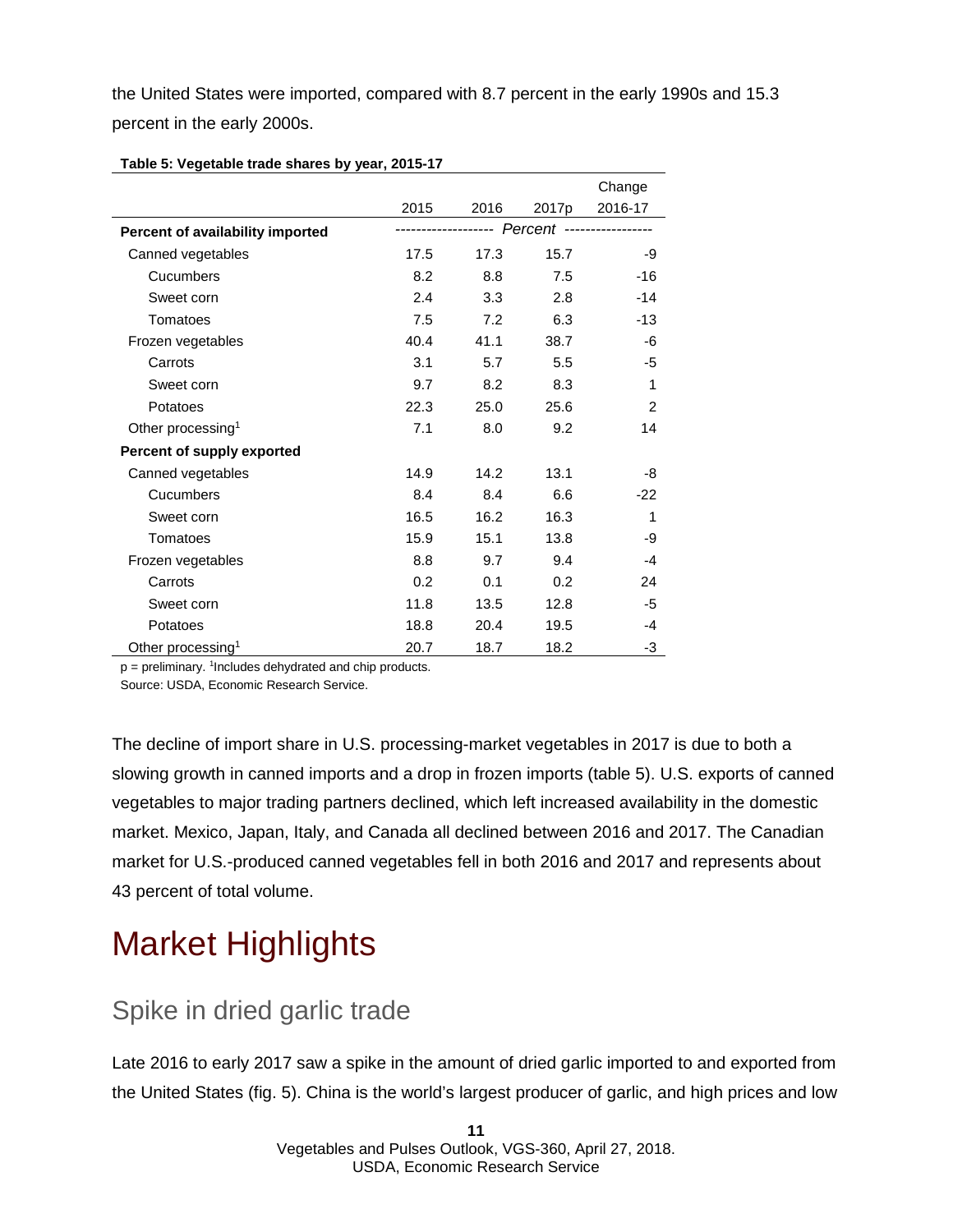supply in 2016 encouraged overproduction the following year, which led to a reduction in the price of fresh garlic. This oversupply spilled into the market for dried garlic, viewed as a highvalue-added outlet for fresh garlic, as its price was drastically reduced on the international market (fig. 6), which sparked increased global purchasing. Exports of dried garlic from the United States began to climb in September 2016, jumping nearly 10 million pounds in a single month (August to September 2016). Increased exports remained at approximately five times normal levels thorough March 2017. Much of the growth in U.S. dried garlic shipments was to markets such as Peru, India, Portugal, and Greece, where U.S. access was previously restricted due to the competitive global market.



Figure 5 **Monthly imports and exports of dried garlic, 2015-17**

Almost simultaneously, imports began their climb around May 2016, dramatically increased in October 2016, and peaked in January 2017 at approximately 98 million pounds, fresh weight equivalent (fwe). Before and throughout this precipitous period, China accounted for over 95 percent of all dried garlic imported into the United States.

After the first quarter of 2017, both import and export volumes seem to have returned to normal levels, with many of the new markets closing up as their traditional supply channels were restored. However, after bottoming out around the first of 2017, import and export prices for dried garlic climbed through most of 2017.

fwe = fresh weight equivalent.

Source: USDA, Economic Research Service using data from U.S. Department of Commerce, U.S. Census Bureau.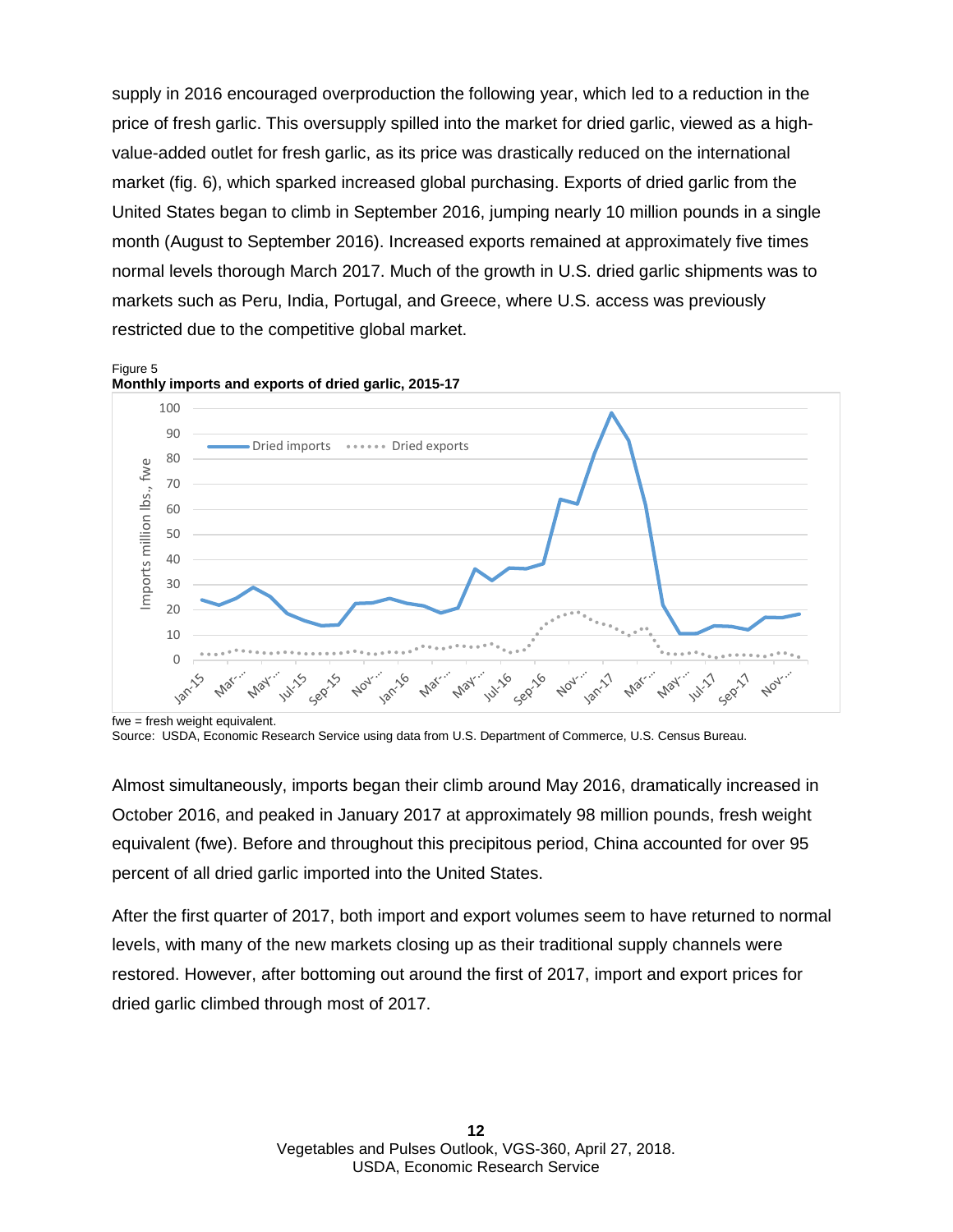### Figure 6 **Monthly imports and export value for dried garlic, 2015-17**



<span id="page-12-0"></span>fwe = fresh weight equivalent. Source: USDA, Economic Research Service using data from U.S. Department of Commerce, U.S. Census Bureau.

## U.S. Vegetable Prices

## Fresh vegetable prices up in 2017

The overall season average price for fresh vegetables was up approximately 4 percent in 2017 from the previous year (table 6). However, average prices remained slightly below those seen in 2015. The overall price was lifted by some very large jumps in the price of bell peppers, broccoli, lettuce, spinach, and sweet corn. A significant portion of these price increases can be explained by flooding early in the year in California, which delayed the harvest of numerous leafy greens. This created a temporary shortage in the market and caused prices to spike around March and April 2017. Since then, average prices for many of the delayed crops have returned to within normal ranges. Although prices for some fresh commodities fell from 2016 to 2017 (artichokes, cauliflower, onions, and tomatoes), the dips in price were often less severe than the observed increases in other fresh commodities. In addition, reduced domestic production of fresh vegetables compared to the previous year generated net upward pressure on overall season average price.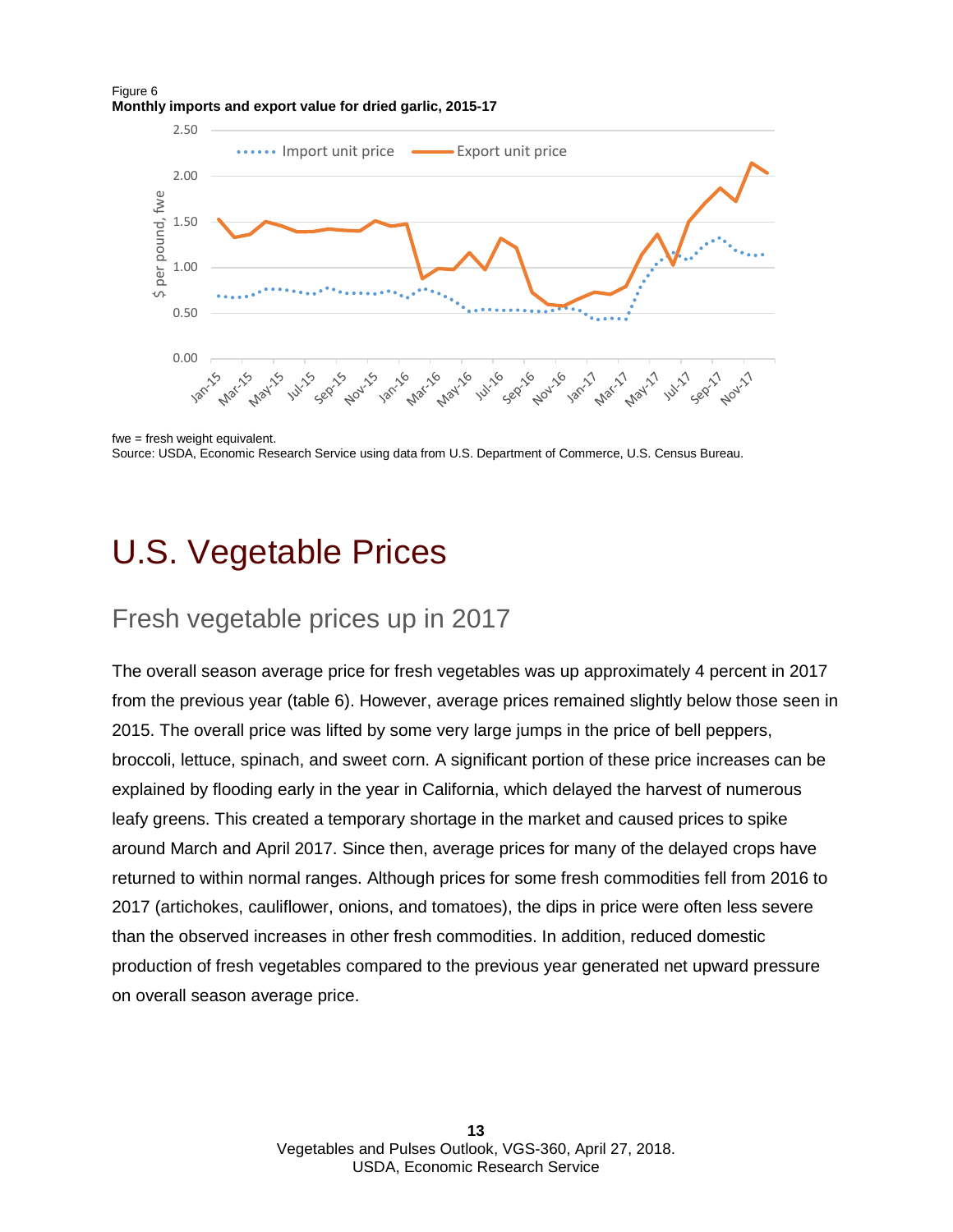| Table 6: Season average price for selected fresh vegetables |       |        |       |                     |
|-------------------------------------------------------------|-------|--------|-------|---------------------|
|                                                             | 2015  | 2016   | 2017  | % Change<br>2016-17 |
|                                                             |       | \$/cwt | ---   | Percent             |
| Artichokes                                                  | 87.80 | 78.80  | 70.00 | $-11$               |
| Asparagus                                                   | 116.0 | 115.0  | 118.0 | 3                   |
| <b>Broccoli</b>                                             | 49.10 | 38.20  | 46.00 | 20                  |
| Cabbage                                                     | 19.30 | 21.60  | 20.10 | -7                  |
| Carrots                                                     | 30.50 | 32.20  | 30.10 | $-7$                |
| Cauliflower                                                 | 61.50 | 55.60  | 47.00 | -15                 |
| Celery <sup>1</sup>                                         | 24.80 | 18.50  | 20.60 | 11                  |
| Corn, sweet                                                 | 21.80 | 20.70  | 29.10 | 41                  |
| Cucumbers                                                   | 26.10 | 25.90  | 29.50 | 14                  |
| Garlic <sup>1</sup>                                         | 78.50 | 74.00  | 76.30 | 3                   |
| Lettuce, head                                               | 29.10 | 27.30  | 36.40 | 33                  |
| Lettuce, leaf & romaine                                     | 25.19 | 16.42  | 19.47 | 19                  |
| Onions <sup>1</sup>                                         | 17.60 | 16.80  | 15.00 | -11                 |
| Peppers, bell <sup>1</sup>                                  | 48.30 | 34.70  | 44.20 | 27                  |
| Spinach                                                     | 56.50 | 52.10  | 64.50 | 24                  |
| Squash <sup>1</sup>                                         | 29.00 | 33.80  | 30.80 | -9                  |
| Tomatoes                                                    | 46.30 | 42.50  | 37.30 | $-12$               |
| Average<br>$1 \wedge$                                       | 45.14 | 41.42  | 43.20 | 4                   |

**Table 6: Season average price for selected fresh vegetables**

1 All uses.

Source: USDA, Economic Research Services using data from USDA, National Agricultural Statistics Service, *Agricultural Prices*.

# Market Highlights

### Surge in spring lettuce prices

Both NASS and the Consumer Price Index (CPI) sent strong pricing signals for romaine lettuce during the April-May 2017 summer planting season for romaine. The grower price and retail index surged about 66 and 14 percent, respectively, in April to their highest levels in over a decade (fig. 7). The grower price retuned to within historical normal levels in the next month, but retail prices were slower to return.

The spring crop encountered record precipitation at the start of harvest in April, and the summer crop saw extreme wetness at the start of planting during the same time. The period for both crops represents the highest precipitation amounts in the region in 4 years and is 80 percent above normal for April. Conversely, extremely low precipitation in May-June 2017 placed downward pressure on summer romaine yields and pushed prices up in May. Normal-to-dry conditions facilitated the spring crop harvest and the fall crop progress through the end of the 2017 calendar year.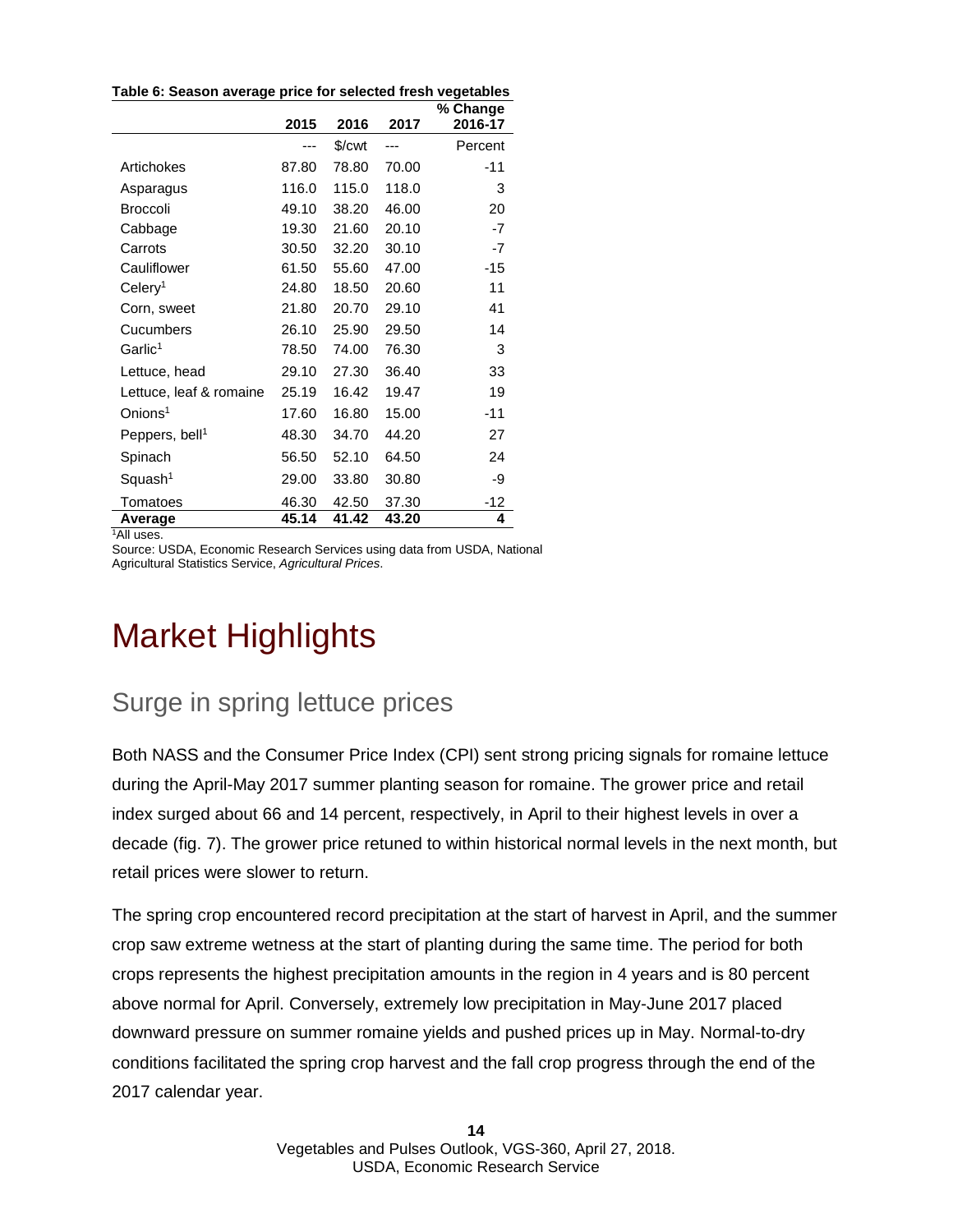

### Figure 7 **Grower and retail lettuce prices in the United States, 2017**

Notes: Retail price is the Consumer Price Index lettuce price for all urban consumers, U.S. city average. Source: USDA, Economic Research Service using data from U.S. Dept. of Labor, Bureau of Labor Statistics, and USDA, National Agricultural Statistics Service *Agricultural Prices*.

## Processed vegetable prices dip from previous year

The season-average price for processed vegetables in 2017 was down approximately 16 percent versus a year ago, and down 7 percent from 2015 prices (table 7). Despite contracting domestic production, reduced export volumes continue to exert downward pressure on the price of many processed vegetables. Although numerous processed vegetable prices fell, including broccoli, sweet corn, and tomatoes, the most dramatic drop was in the price of processed cauliflower, which fell approximately 50 percent relative to 2016. This drop is slightly misleading, however, as prices relative to 2015 are slightly up for processed cauliflower, indicating that the season-average price from 2016 was somewhat outside of normal historical ranges. In fact, 2016 data from USDA/NASS may be somewhat skewed for processed cauliflower, as individual data for California, which is typically reported, was withheld for disclosure concerns.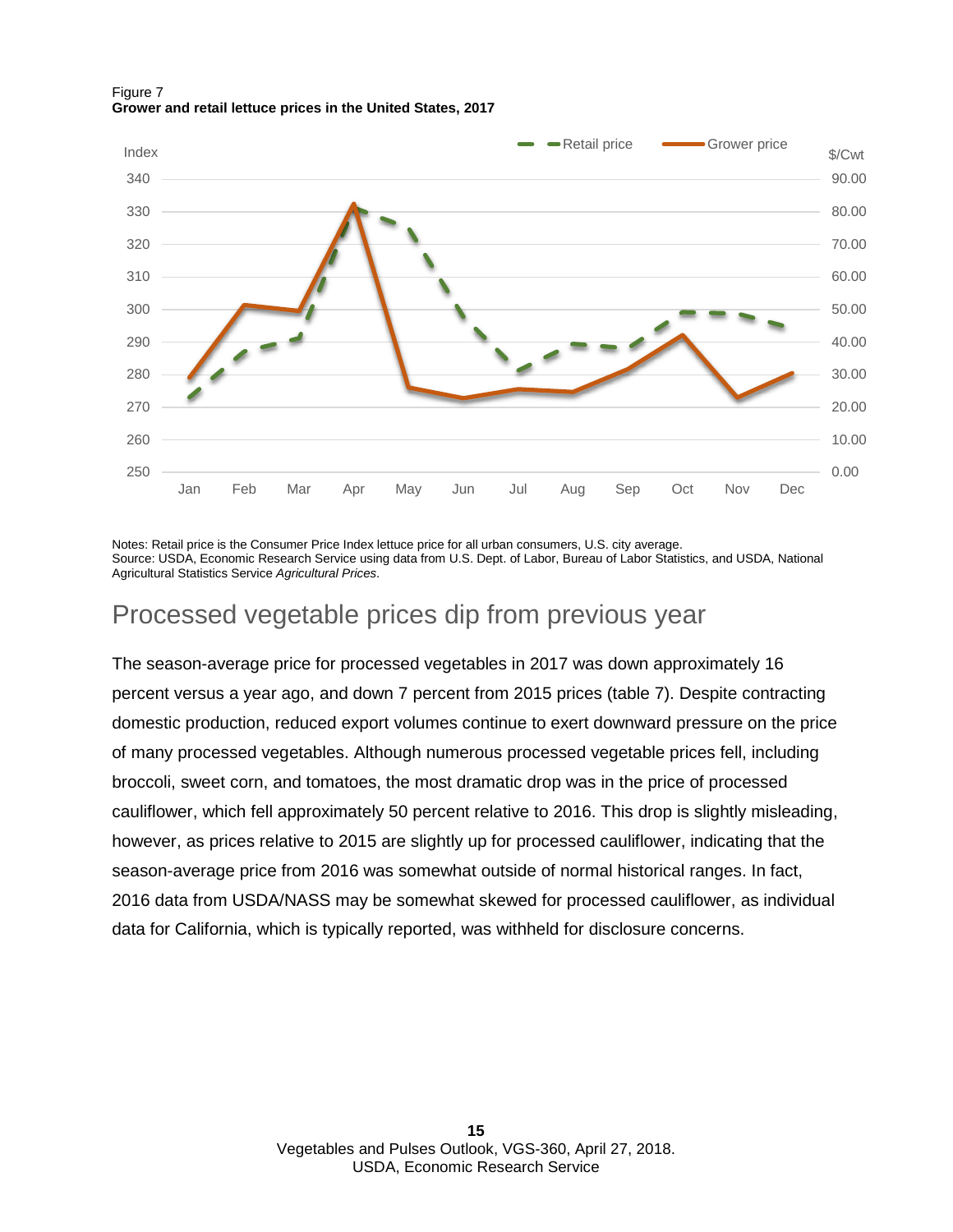|                            | 2015     | 2016               | 2017     | % Change<br>2016-17 |
|----------------------------|----------|--------------------|----------|---------------------|
|                            |          | \$/ <sub>cut</sub> |          | Percent             |
| Asparagus                  | 1,660.00 | 1,649.00           | 1,532.00 | -7                  |
| <b>Broccoli</b>            | 601.00   | 490.00             | 388.00   | -21                 |
| Cabbage                    | 73.75    | 74.10              | 74.11    | 0                   |
| Cauliflower                | 480.00   | 990.00             | 494.00   | -50                 |
| Carrots <sup>1</sup>       | 171.60   | 243.56             | 238.19   | $-2$                |
| Corn, sweet <sup>1</sup>   | 101.90   | 87.30              | 78.00    | -11                 |
| Cucumbers                  | 324.00   | 314.00             | 349.00   | 11                  |
| Peas, green <sup>1,2</sup> | 323.00   | 257.50             | 251.50   | -2                  |
| Spinach <sup>1</sup>       | 123.50   | 141.50             | 169.50   | 20                  |
| Tomatoes                   | 93.70    | 87.40              | 82.80    | -5                  |
| Average                    | 395.24   | 433.44             | 365.71   | -16                 |

**Table 7: Season average price for selected processed vegetables**

cwt = hundredweight, a measure of weight equal to 100 pounds.

<sup>1</sup>Average price for both frozen and canned. <sup>2</sup>All uses. Source: USDA, Economic Research Services using data from USDA, National

Agricultural Statistics Service, *Agricultural Prices*.

During 2017, the value of production for processing vegetables fell 11 percent to \$1.7 billion, driven by lower prices and production for many commodities. The top four crops in terms of processing-vegetable farm value were tomatoes (\$912 million), cucumbers (\$254 million), sweet corn (\$215 million), and snap beans (\$136 million). The top three processing-vegetable States were California (\$1.1 billion), Michigan (\$99 million), and Florida (\$99 million).

### Long-term vegetable projections show steady growth

In February 2018, ERS released its long-term projections for agricultural markets, including the fruit, nut, and vegetable markets. The total farm value of fruit, nuts, and vegetable production is projected to grow by roughly 2.7 percent annually over the next decade. Vegetables contribute approximately 42 percent of this total value. Vegetable production, measured by farm weight (in pounds of product), is projected to rise at a compound annual rate of 0.6 percent per year, while the value of vegetable farm production is projected to grow at 2.7 percent compounded annually over the same period (fig. 8). For more information, see "USDA Agricultural Projections to 2027" on the ERS website.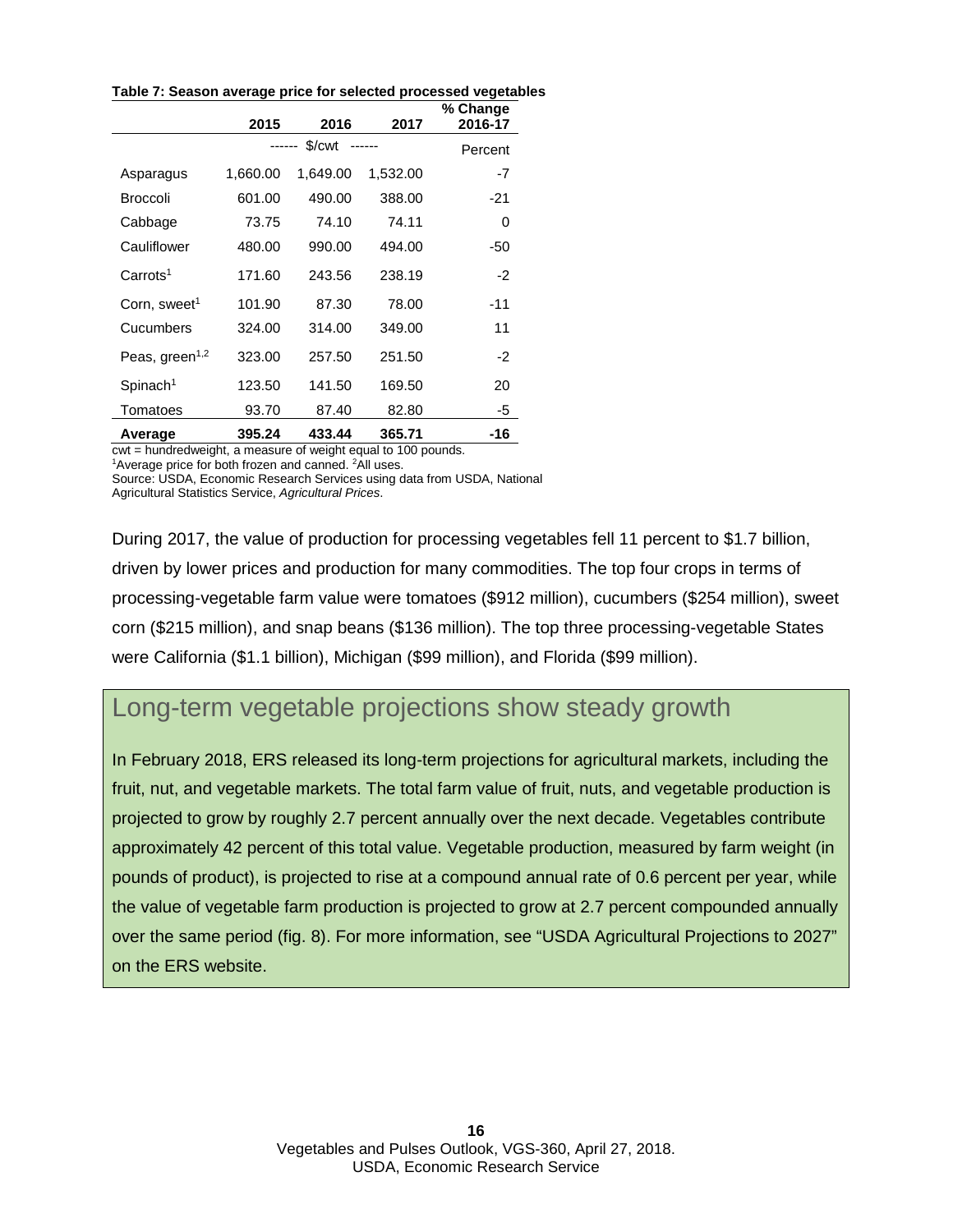

## <span id="page-16-0"></span>U.S. Per Capita Availability

Despite the decrease in U.S. domestic vegetable production, domestic availability grew slightly in 2017, due in part to a slight increase of imports and decrease in exports. Per capita availability (previously called disappearance or use) of vegetables and pulses in the United States averaged 401 pounds in 2017; up 4.7 percent from 2016 but still down over 5 percent from the peak of 423 pounds in 2000. Canning vegetables, particularly tomato products, accounted for the majority of the increase in domestic vegetable availability between 2016 and 2017.

Availability data measure supplies of commodities moving through production and trade channels for domestic use. The data do not directly measure food intake, but they serve as useful indicators for understanding trends over time. In addition, the data are not adjusted for spoilage and other losses. Thus, when used in this manner, the data provide an upper bound on the amount of food available for domestic use and consumption.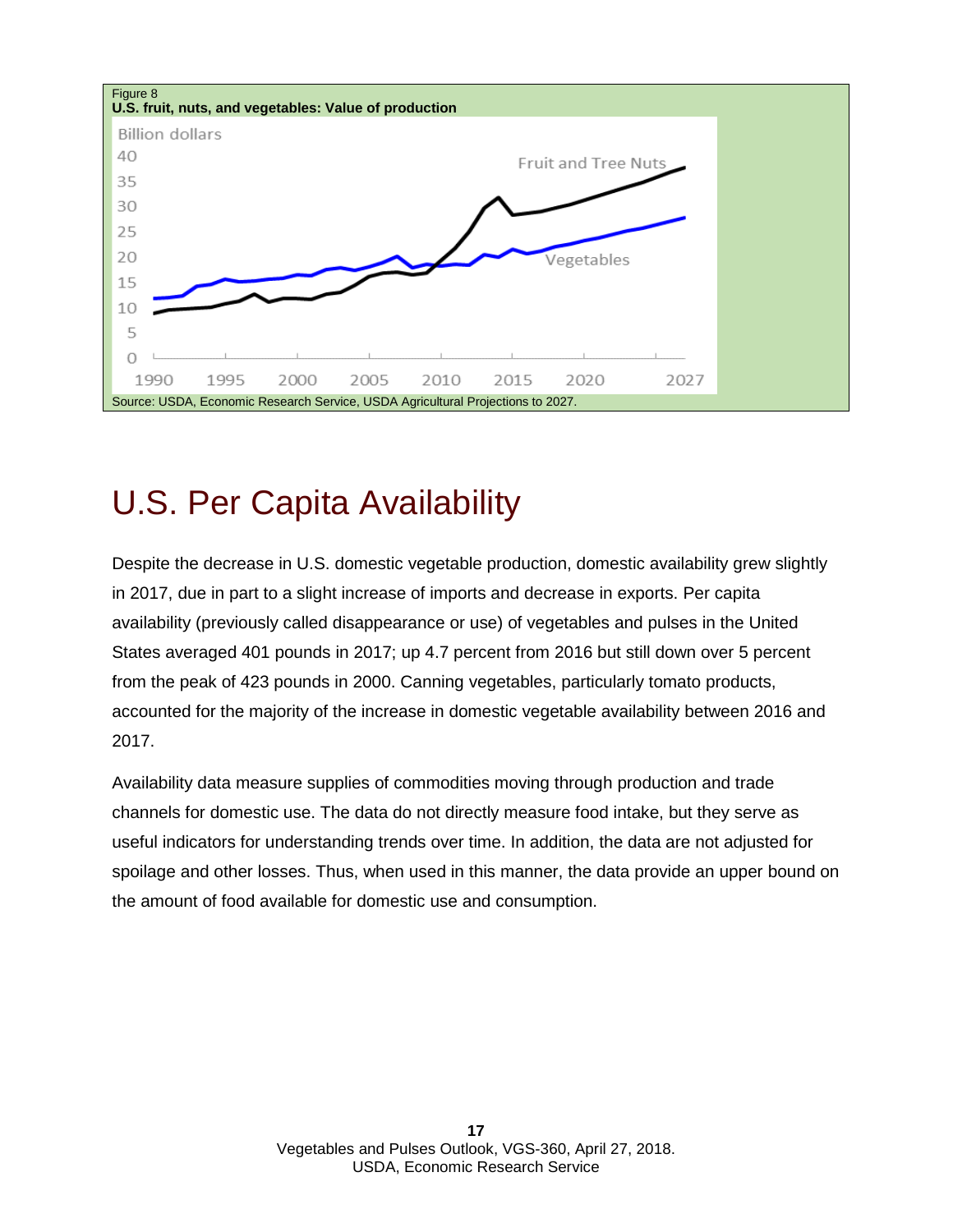## **F**resh Processed 160.00 140.00 120.00 Pounds per capita **Pounds per capita** 100.00 80.00 60.00 40.00 20.00 0.00 1970s 1980s 1990s 2000s 2010-2017p

### Figure 9 **Average per capita use of fresh and processed vegetables, 1970s-2010s1**

1 Excludes potatoes, sweet potatoes, mushrooms, and dehydrated products. Source: USDA, Economic Research Service.

## Fresh-market vegetable per capita availability up slightly

Total per capita availability of fresh vegetables (including potatoes, sweet potatoes, and mushrooms) totaled 189 pounds in 2017—up 1 percent from 2016, but holding fairly steady since 2008. In 2017, per capita use increased for many fresh-market crops—artichokes, asparagus, bell peppers, cabbage, cauliflower, garlic, leafy greens, onions, sweet corn, and sweet potatoes. In contrast, availability of broccoli, carrots, celery, cucumbers, eggplant, head lettuce, romaine/ leaf lettuce, snap beans, spinach, squash, tomatoes, mushrooms, and potatoes declined (table 8).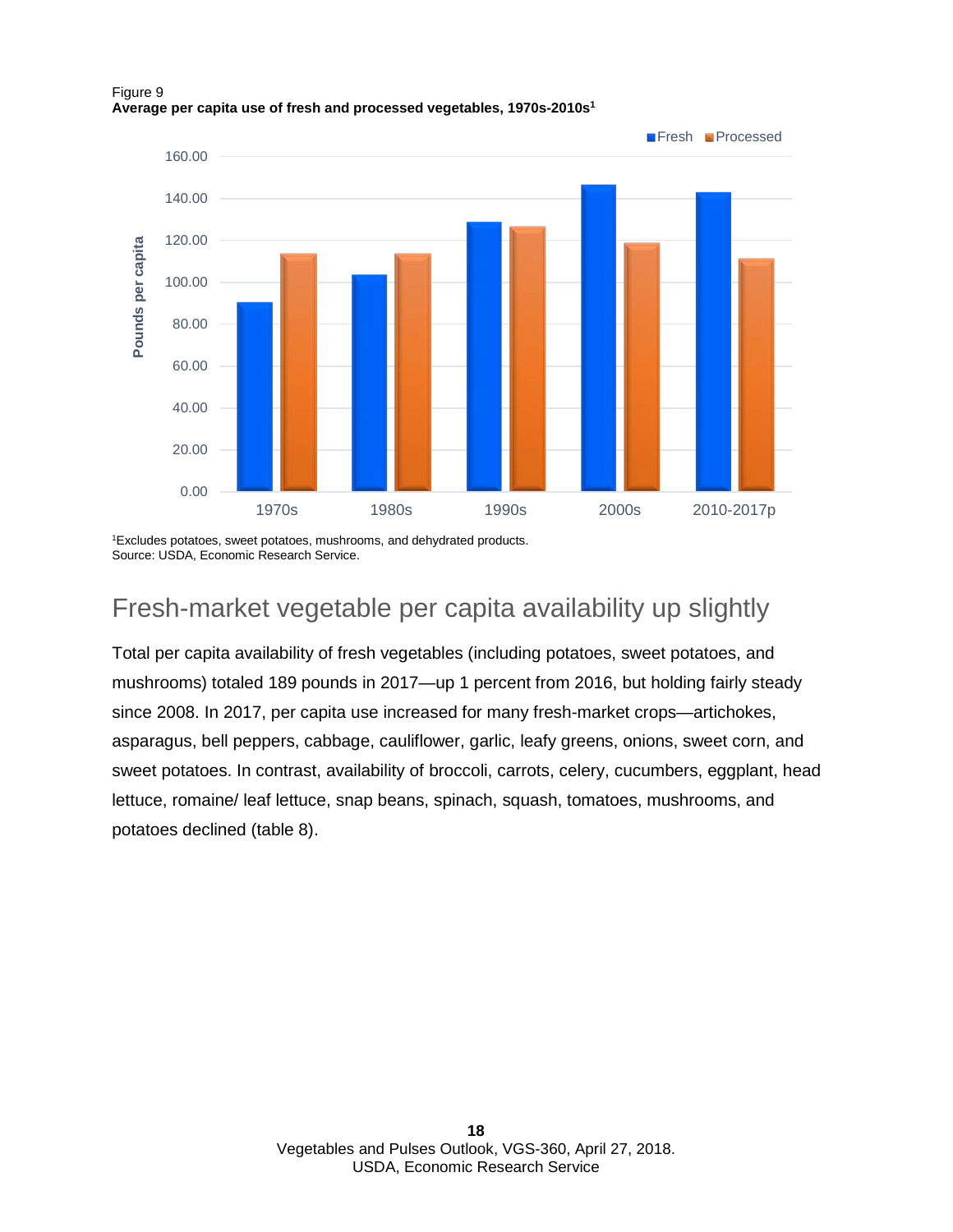| Selected                  |                                 |         |        | Change         |
|---------------------------|---------------------------------|---------|--------|----------------|
| items                     | 2015                            | 2016    | 2017p  | 2016-17        |
|                           | -------Pounds per capita------- | Percent |        |                |
| Artichokes, all           | 1.41                            | 1.39    | 1.43   | 2              |
| Asparagus                 | 1.46                            | 1.54    | 1.58   | 2              |
| Bell pepper               | 10.72                           | 11.01   | 11.39  | 3              |
| <b>Broccoli</b>           | 7.40                            | 7.45    | 7.11   | -5             |
| Cabbage                   | 6.28                            | 5.88    | 5.98   | $\overline{2}$ |
| Carrots                   | 8.79                            | 7.80    | 7.33   | -6             |
| Cauliflower               | 1.58                            | 1.57    | 2.18   | 38             |
| Celery                    | 5.43                            | 4.98    | 4.64   | -7             |
| Cucumbers                 | 7.56                            | 8.21    | 7.51   | -9             |
| Eggplants                 | 0.85                            | 0.86    | 0.86   | 0              |
| Garlic, all               | 2.38                            | 2.93    | 3.00   | $\overline{c}$ |
| Leafy greens <sup>2</sup> | 2.43                            | 2.07    | 2.11   | $\overline{2}$ |
| <b>Head lettuce</b>       | 13.55                           | 14.30   | 13.27  | $-7$           |
| Romaine/ leaf lettuce     | 11.01                           | 12.67   | 12.54  | -1             |
| Onions, bulb              | 18.90                           | 18.98   | 21.91  | 15             |
| Snap beans                | 1.59                            | 1.67    | 1.51   | $-10$          |
| Spinach                   | 1.73                            | 1.83    | 1.67   | -9             |
| Squash                    | 4.64                            | 5.07    | 5.01   | -1             |
| Sweet corn                | 8.61                            | 7.19    | 7.52   | 5              |
| Tomatoes <sup>3</sup>     | 20.54                           | 20.36   | 20.27  | 0              |
| Others $4$                | 4.29                            | 6.17    | 5.57   | $-10$          |
| Subtotal                  | 139.74                          | 143.93  | 144.40 | $\Omega$       |
|                           |                                 |         |        |                |
| Mushrooms                 | 2.88                            | 2.95    | 2.93   | -1             |
| Potatoes                  | 34.13                           | 33.62   | 33.38  | -1             |
| Sweet potatoes, all       | 7.56                            | 7.22    | 8.00   | 11             |
|                           |                                 |         |        |                |

**Table 8: Fresh-market vegetables: Per capita availability1**

**Total 184.3 187.7 188.7 1**  p = preliminary. 1 Availability is an imperfect proxy for calendar-year consumption. 2 Collards, kale, mustard greens, and turnip greens. <sup>3</sup>Includes both domestic and imported hothouse tomatoes. 4 Includes brussels sprouts, escarole, endive, okra, lima beans, and pumpkins.

Source: USDA, Economic Research Service, *Vegetables and Pulses Yearbook* (April 2018).

Despite significant contributors like Arizona, Florida, and Georgia increasing their 2017 production levels, California, the fresh-market vegetable production leader, continued to decrease production. This decline was offset by decreased export levels across commodities to generate a modest increase in domestic use of fresh-market vegetables.

Potatoes, all lettuce, onions, tomatoes, and bell peppers accounted for about 60 percent of 2017 fresh-market vegetables available for consumption, largely unchanged from previous years.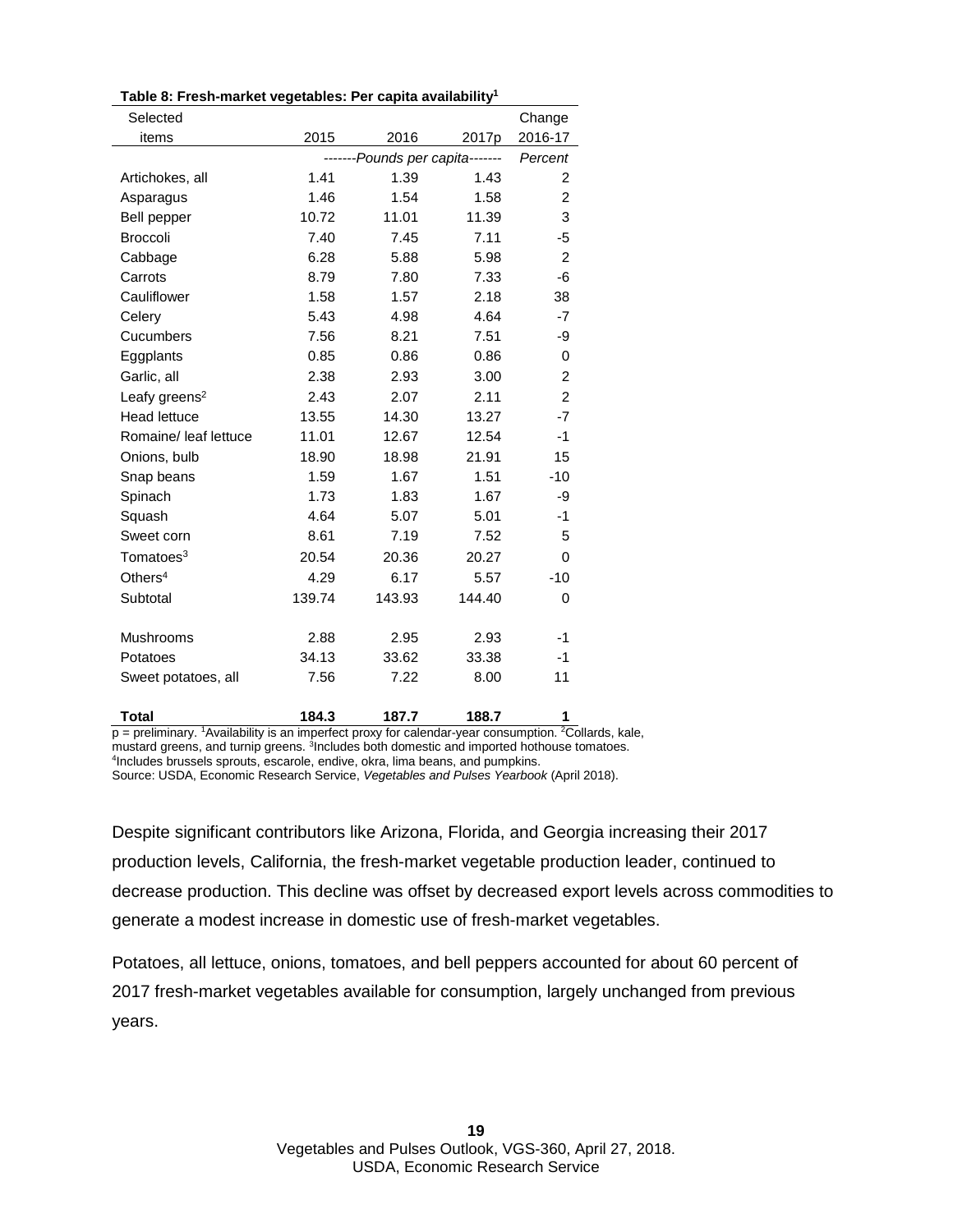### Processing-market vegetable per capita availability surges

In 2017, total per capita processed-vegetable availability (potatoes and mushrooms included) totaled 200 pounds—up 7 percent from 2016 (table 9). Further, per capita availability of processed vegetables, excluding mushrooms, onions, and potatoes, increased 8 percent from the previous year to 116 pounds. Canning vegetables, particularly processing tomatoes, accounted for the majority of the increase in domestic availability.

| rable 5. vegetables for processing. Fer capita availability<br>Selected |        |                                            |        | Change         |
|-------------------------------------------------------------------------|--------|--------------------------------------------|--------|----------------|
| items                                                                   | 2015   | 2016                                       | 2017p  | 2016-17        |
|                                                                         |        | ---------- Pounds per capita ------------- |        | Percent        |
| Canning                                                                 |        |                                            |        |                |
| Asparagus                                                               | 0.06   | 0.08                                       | 0.06   | $-17$          |
| <b>Beets</b>                                                            | 0.53   | 0.53                                       | 0.53   | 0              |
| Cabbage                                                                 | 1.20   | 1.42                                       | 1.39   | -2             |
| Carrots                                                                 | 0.69   | 1.04                                       | 1.05   | 1              |
| Chile peppers, all                                                      | 0.89   | 0.98                                       | 0.97   | -1             |
| Cucumbers <sup>2</sup>                                                  | 3.41   | 3.09                                       | 3.84   | 24             |
| Green peas                                                              | 0.84   | 0.78                                       | 0.61   | $-21$          |
| Snap beans                                                              | 2.95   | 3.20                                       | 3.13   | $-2$           |
| Spinach                                                                 | 0.15   | 0.15                                       | 0.13   | $-17$          |
| Sweet corn                                                              | 5.34   | 5.22                                       | 5.37   | 3              |
| Tomatoes                                                                | 56.26  | 61.48                                      | 73.26  | 19             |
| Other canning                                                           | 8.42   | 9.18                                       | 4.90   | $-47$          |
| Canning subtotal                                                        | 80.75  | 87.13                                      | 95.24  | 9              |
|                                                                         |        |                                            |        |                |
| Freezing                                                                |        |                                            |        |                |
| Asparagus                                                               | 0.12   | 0.16                                       | 0.13   | $-16$          |
| Broccoli                                                                | 2.59   | 2.63                                       | 2.37   | $-10$          |
| Carrots                                                                 | 1.36   | 1.86                                       | 2.31   | 24             |
| Cauliflower                                                             | 0.34   | 0.41                                       | 0.52   | 27             |
| Green peas                                                              | 1.48   | 1.03                                       | 1.18   | 15             |
| Snap beans                                                              | 1.89   | 1.99                                       | 1.90   | -5             |
| Spinach                                                                 | 0.73   | 0.68                                       | 0.66   | -2             |
| Sweet corn                                                              | 8.01   | 7.92                                       | 8.49   | $\overline{7}$ |
| Other freezing                                                          | 3.93   | 3.92                                       | 3.51   | $-10$          |
| Freezing subtotal                                                       | 20.45  | 20.59                                      | 21.06  | $\overline{2}$ |
|                                                                         |        |                                            |        |                |
| <b>Subtotal processing</b>                                              | 101.20 | 107.72                                     | 116.30 | 8              |
| Mushrooms for processing                                                | 1.05   | 1.04                                       | 1.01   | -3             |
| Onions for dehydrating                                                  | 1.37   | 1.80                                       | 0.46   | $-75$          |
| Potatoes for processing <sup>3</sup>                                    | 81.15  | 76.40                                      | 82.40  | 8              |
|                                                                         |        |                                            |        |                |
| <b>Total processing</b>                                                 | 184.77 | 186.97                                     | 200.16 | 7              |

p = preliminary. <sup>1</sup>Availability is an imperfect proxy for calendar-year consumption. <sup>2</sup>For pickling. <sup>3</sup>Includes french fries and other frozen potato products, chips, and others.

Source: USDA, Economic Research Service, *Vegetables and Pulses Yearbook* (April 2018).

Vegetables and Pulses Outlook, VGS-360, April 27, 2018. USDA, Economic Research Service

**20**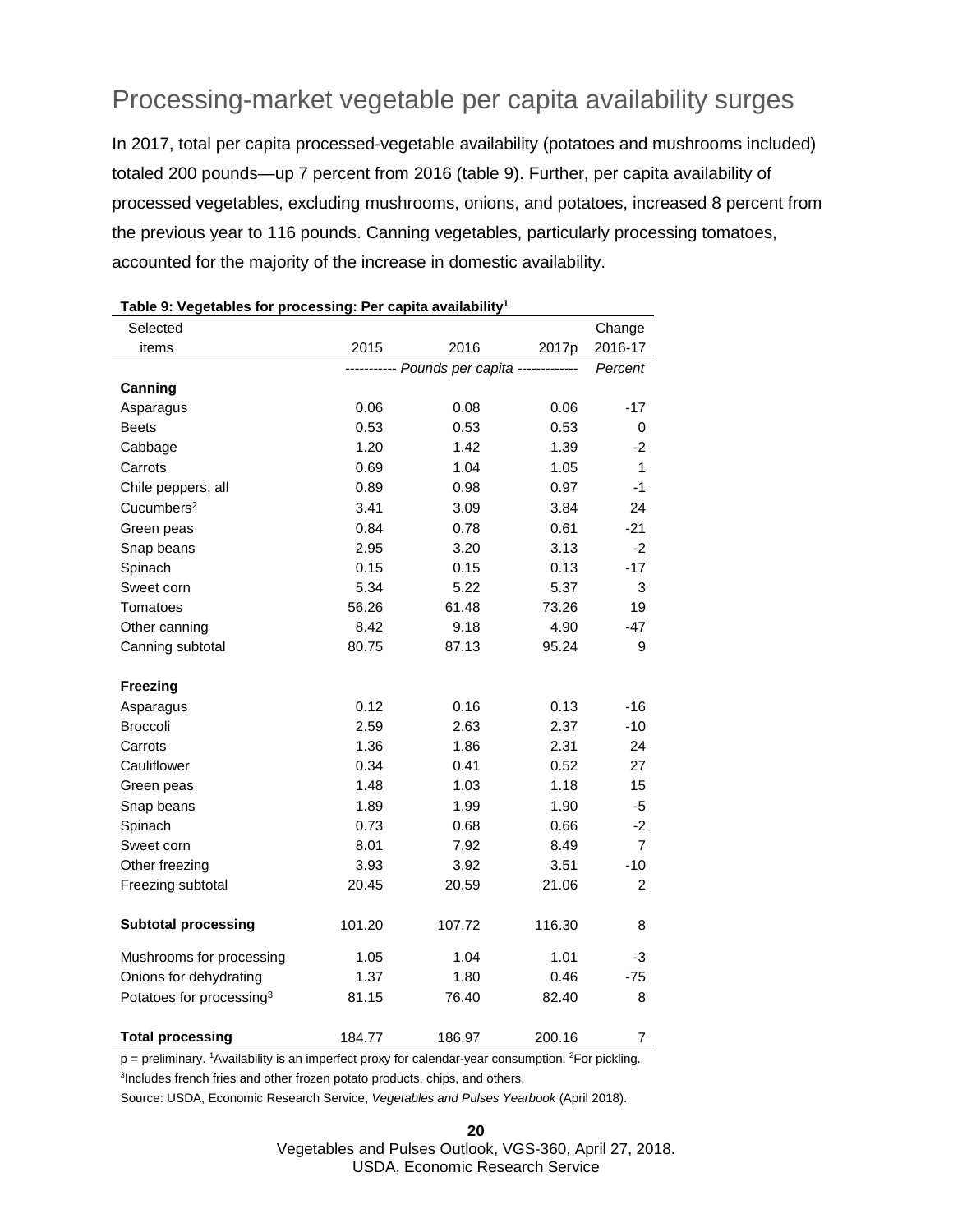Modest gains in imports and large beginning stocks offset the overall production decline of vegetables for processing. This, coupled with near-record declines in processing-market vegetables for export in 2017, facilitated the highest level of domestic availability in almost 30 years.

Per capita availability of potatoes for the processing market increased 8 percent, from 76 pounds in 2016 to 82 pounds in 2017, but is part of a longer term gradual decline since the peak of 95 pounds in 1996. The decline is largely driven by downward trends in freezing, which make up over 60 percent of processing potatoes. Potato chips and dehydrated potato products have remained relatively steady over the last decade.

Between 2000 and 2017, availability of processing vegetables declined by as much as 4 percent year-to-year and increased by as much as 10 percent, mainly due to changes in availability levels of canning tomatoes and potatoes for processing, which account for roughly 79 percent of vegetables for processing.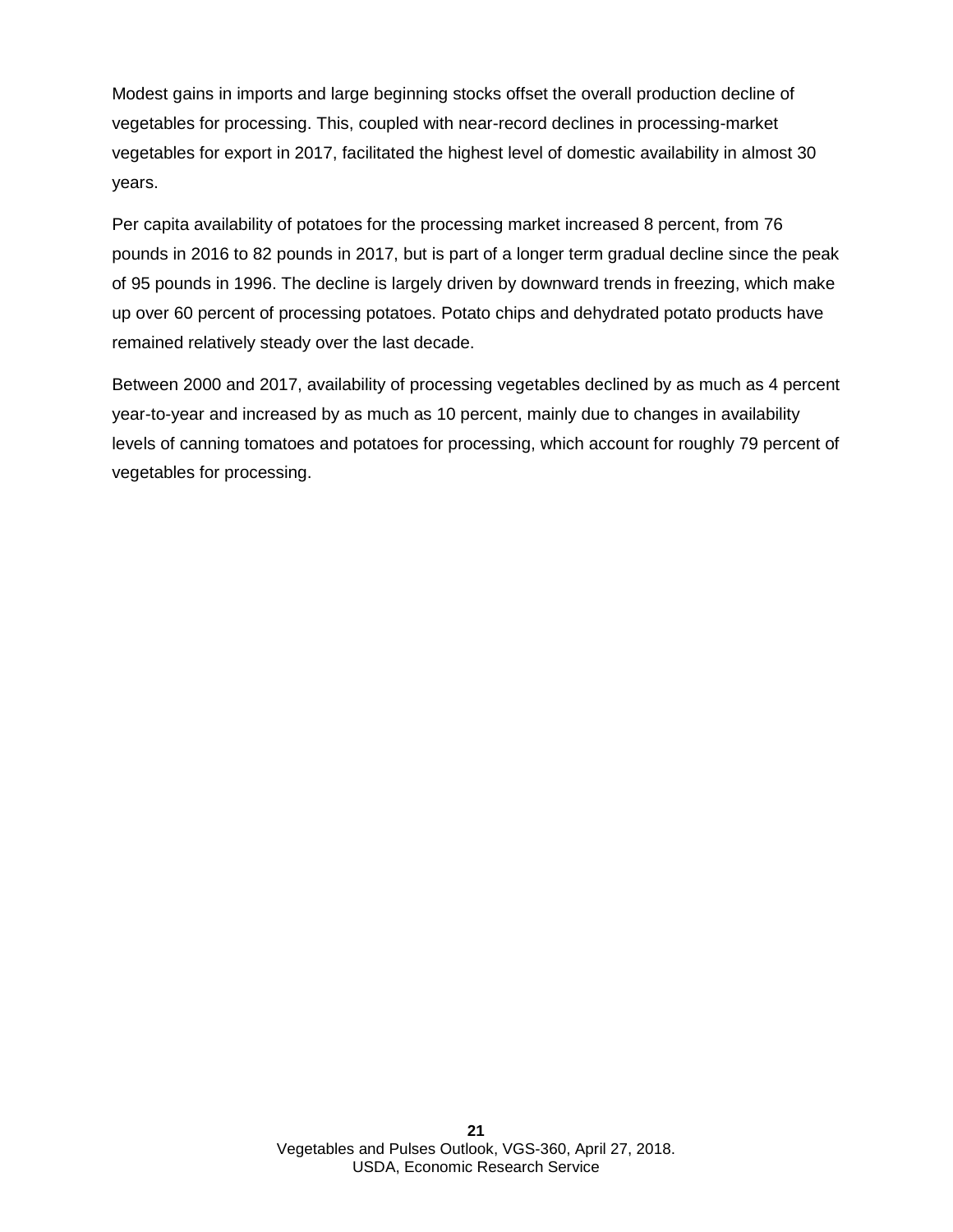# <span id="page-21-0"></span>Dry Edible Beans

## Lower planted area and dry conditions to reduce production

Area planted to dry beans, exclusive of chickpeas (also known as garbanzo beans, and reported in a separate section), is projected to decline by more than 7 percent, or 107,000 acres, to a total of 1.366 million acres in 2018. Acreage losses are largest in North Dakota, down more than 88,000 acres, where spring wheat planted area is up sharply on favorable returns in the 2017/18 marketing year. Net losses in Colorado (-8,000 acres), Idaho (-18,000), Nebraska (-40,000), and Wyoming (-7,000) offset sizable gains in Michigan and Minnesota (up a combined 35,000 acres). Michigan and Minnesota are key navy and black bean-growing States. Planted area for these two bean classes are also projected up in 2018 (fig. 10).

**WA** 1,000 **MT ND**  $-88,200$ 1,000 **MN** 15,000 ID  $-18,000$ **WY**  $-7,000$ 20.00 **NE** 40,000 CA  $c<sub>0</sub>$ 700  $-8.000$ Change in dry bean planted area  $TX$ <br> $8.000$  $8,000 - 20,000$  $0 - 7,999$  $-39.999 - 0$  $-88,200 - -40,000$ Other states: 8,300



Source: USDA, National Agricultural Statistics Service, *Quick Stats* database.

Declining acreage cut dry bean production in 2017 to 2.389 million pounds, a decrease of nearly 20 percent and 504,000 pounds from 2016. Dry conditions in the key Northern Plains beangrowing region sapped yields for all pulse crops, driving down production from the initial forecast. In 2018, yields are projected to rebound to near pre-drought levels. However, the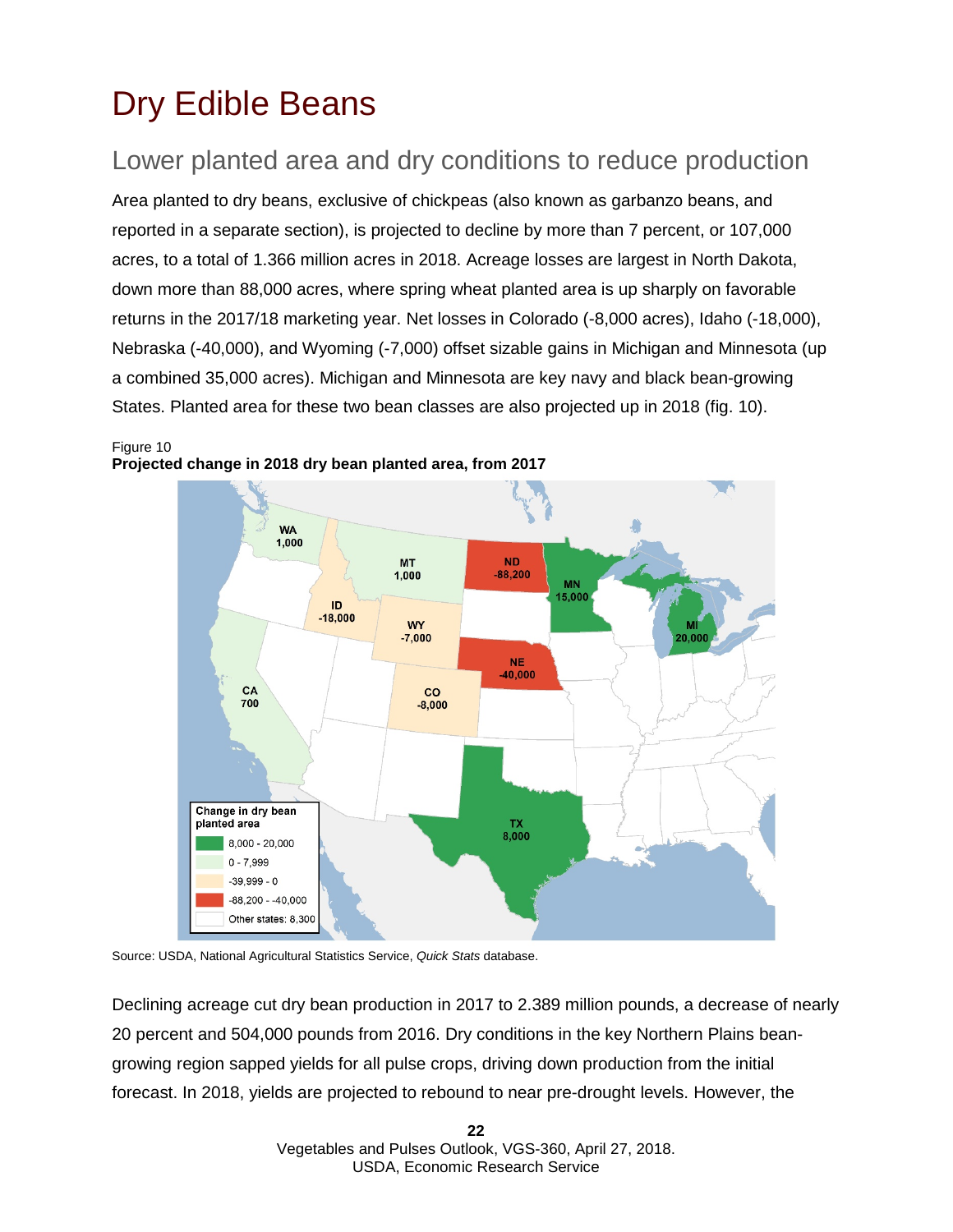effects of sizable dry bean acreage losses in North Dakota, in particular, weigh on prospects for production growth in 2018.

The High Plains and South regions of the United States, including Texas, Colorado, and Nebraska, are currently experiencing abnormally dry to exceptionally dry conditions. Nebraska and Colorado combined grow about 22 percent of U.S. pinto bean production, and much the Great Northern crop was sown in Nebraska in 2017. Two recent freeze events have affected sections of Texas, a key source of blackeye pea beans. The most recent USDA-NASS crop conditions report indicates that dryness in the area has greatly affected the condition of winter wheat and corn growing locally. Conditions for the dry bean crop in these three States and others will not be reported until the crop is planted and maturing. However, if dry conditions persist, it is expected that, much like the drought in the Northern Plains last year, yields in the affected areas will fall below the current trend-based projections.



Figure 11 **Projected 2018 dry bean production, by class 1/**

1/ Excludes garbanzo bean production. Source: USDA, National Agricultural Statistics Service, *Crop Production,* and USDA, Economic Research Service projections.

**23** Projected production by class is similar to 2017's breakdown with a few notable exceptions (fig. 11). On rising planted area in Minnesota and Michigan, navy and black beans' shares of total production are projected to rise by 2 percent each, to 16 and 20 percent, respectively. Primarily due to falling acres in North Dakota, where more than 66 percent of the 2017 pinto bean crop was planted, pinto production for 2018 is projected to decline by 6 percent to 41 percent of total dry bean volume. Great Northern production is expected to decline by a sizable 25 percent as a result of returning to near-average planted area after a surge in sowings boosted production in 2017. Year-to-year planted area in drought-affected Nebraska, where 86 percent of the 2017 Great Northern crop was sown, is down 40,000 acres and indicates that a sharp decline in

> Vegetables and Pulses Outlook, VGS-360, April 27, 2018. USDA, Economic Research Service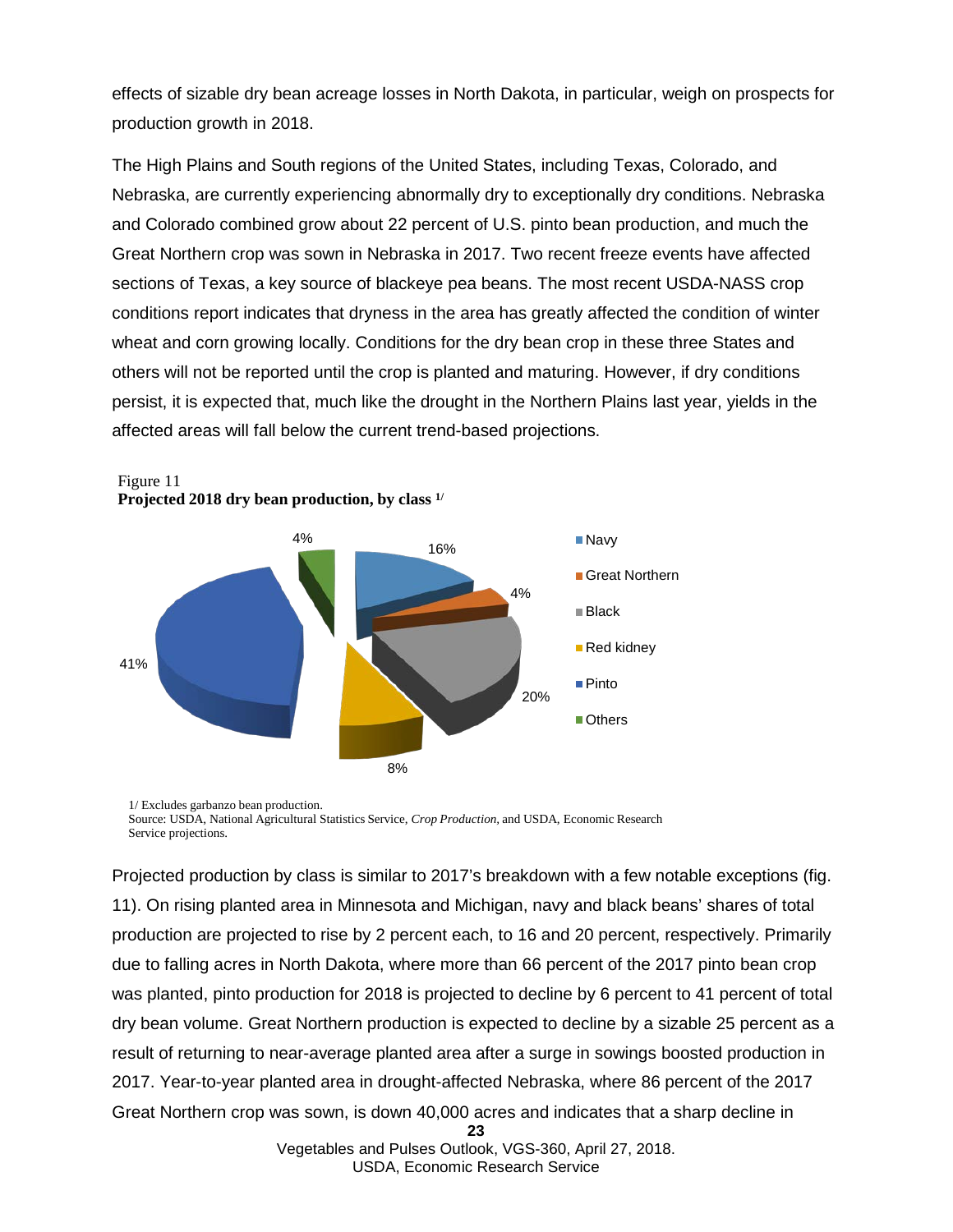Great Northern sowings for the 2018 crop year is likely. Increased sorghum production, projected to be up 11 percent year-to-year in Nebraska based on the March 1 farmer survey of intentions, likely contributes to reduced dry bean planted area in the State. The recent imposition of a 179-percent tariff on sorghum by China may yet influence planting decisions. As of April 15, 2018, USDA-NASS reports that just 20 percent of the 2018 dry bean crop had been sown in the 11-State reporting area and that none of the crop had been planted in Nebraska, Colorado, or Kansas.

### Exports contract from previous year

Exports for calendar year 2017 were down 14 percent from the previous year on generally rising prices that reflected both the increased concern about how drought may have affected yields and the rising value of the U.S. dollar (table 10). In 2017, significant shifts by class are noted. Specifically, Canada imported a large volume of beans under the "beans not elsewhere specified or indicated (NESOI)" code, which shifts a large share of exports that would normally fall under the navy bean category to the "other" category (up more than three times last year's volume). Pinto exports were down 42 percent in 2017 due to sharp reductions from both the Dominican Republic and Mexico. Exports to the Dominican Republic were curtailed due to Government action in the form of a resolution to prohibit the import of beans from any source, including the United States, between January 1 and March 31, 2017.

| Bean class       | 2015    | 2016                              | 2017    | Change<br>2016-17 |
|------------------|---------|-----------------------------------|---------|-------------------|
|                  |         | $1,000$ cwt (bags) -------------- |         | Percent           |
|                  |         |                                   |         |                   |
| <b>Black</b>     | 965.4   | 1,301.3                           | 1,273.4 | -2                |
| Pinto            | 1,313.8 | 1,945.5                           | 1,123.4 | $-42$             |
| Small red        | 302.4   | 130.0                             | 182.1   | 40                |
| Navy             | 2,819.4 | 2,163.2                           | 1,996.2 | -8                |
| Dark-red kidney  | 945.0   | 798.8                             | 997.7   | 25                |
| Light-red kidney | 100.2   | 247.2                             | 200.0   | $-19$             |
| Other            | 613.4   | 763.0                             | 2,386.6 | 213               |
| <b>Total</b>     | 8.478.4 | 8,401.0                           | 7.237.9 | $-14$             |

### **Table 10: U.S. dry bean calendar-year export volume 1/**

1/ Excludes garbanzo beans. cwt =hundredweight, a measure of weight equal to 100 pounds.

Source: USDA, Economic Research Service using data from Department of Commerce, U.S. Census Bureau.

In 2017, exports of dry beans to Mexico continued to recover to levels nearing averages from 5 years ago. The majority of U.S. sales to Mexico are black beans, which constitute a growing share of exports to the country as pinto shipments have recently fallen below trend levels.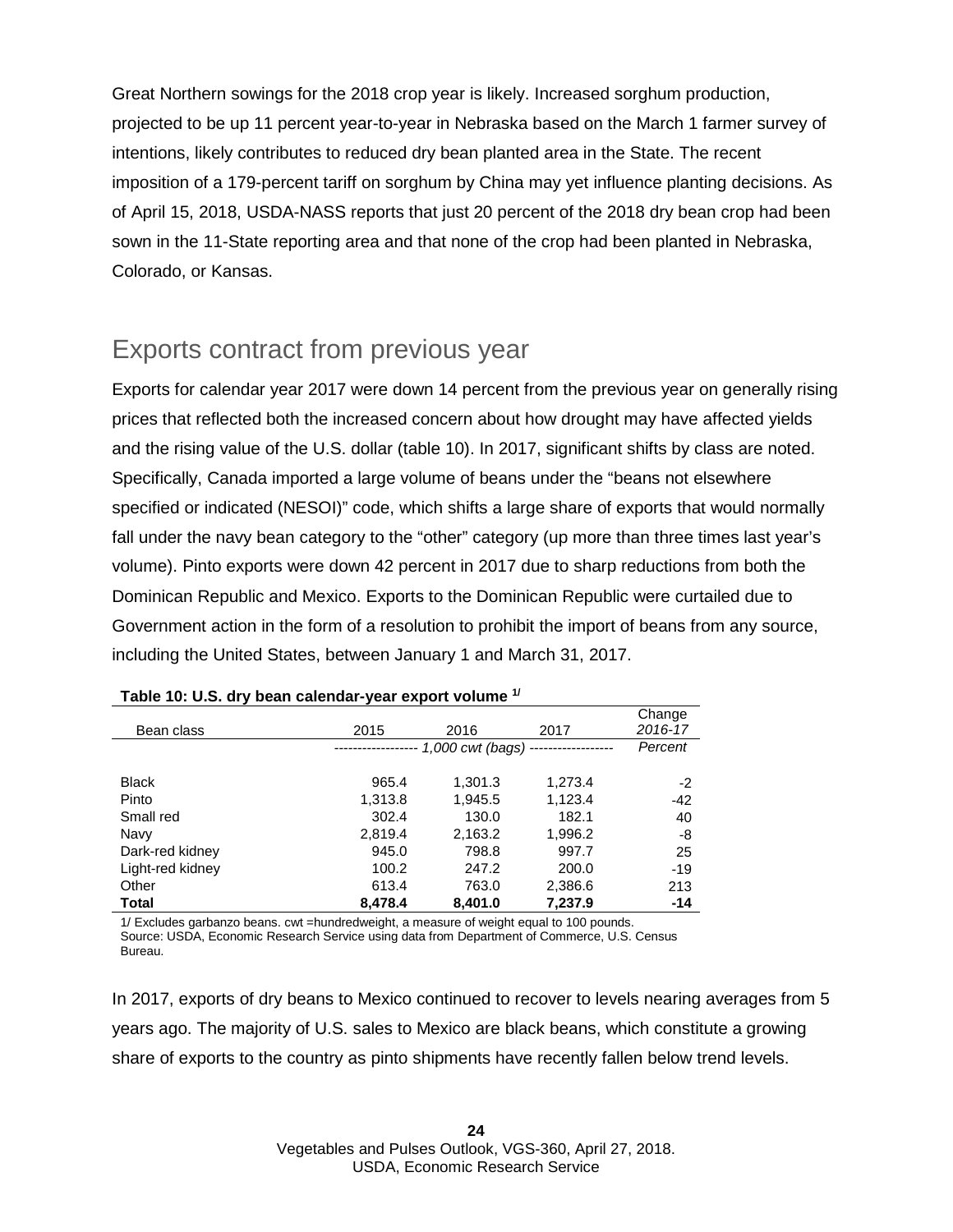Argentina has emerged as a strong competitor in the Mexican market for black beans with increased sales to the country in the second half of 2017 and into 2018.

| Destination        | 2015    | 2016                     | 2017            | Change<br>2016-17 |
|--------------------|---------|--------------------------|-----------------|-------------------|
|                    |         | $----- 1,000$ cwt (bags) | $- - - - - - -$ | Percent           |
| Mexico             | 1,670.8 | 1,973.2                  | 2,266.1         | 15                |
| Canada             | 1,464.5 | 1.436.9                  | 1,566.5         | 9                 |
| United Kingdom     | 969.0   | 748.2                    | 838.8           | 12                |
| Dominican Republic | 983.6   | 728.1                    | 432.8           | $-41$             |
| Italy              | 695.6   | 572.0                    | 1,042.6         | 82                |
| France             | 265.3   | 212.4                    | 128.6           | -39               |
| Japan              | 271.5   | 155.9                    | 154.5           | -1                |
| Other              | 3,333.1 | 4.770.1                  | 2,500.4         | $-48$             |
| 21<br>Total        | 9,740.8 | 10,675.8                 | 9,021.0         | -16               |

**Table 11: U.S. dry bean calendar-year export volume, by selected destination 1/**

1/ Includes commercial sales and movement under food aid programs such as P.L.480. 2/ Excludes garbanzo bean volume and includes seed. cwt = hundredweight, a unit of measure equal to 100 pounds.

Source: USDA, Economic Research Service using data from Department of Commerce, U.S. Census Bureau.

Canadian imports of U.S. dry beans in 2017 were up modestly from a year prior, despite a marked drop in navy beans (down 62 percent from 2016). A large increase in Canadian imports of beans not otherwise specified more than compensated for the navy bean reduction, giving indications that navy beans, or a close substitute such as Great Northern beans, could have been entering Canada under the code. Collectively, North American Free Trade Agreement partner countries accounted for 42 percent of total U.S. dry bean exports in 2017. Mexico and Canada have been the top two destination countries for more than a decade. In 2017, Italy rose to become the third largest importer of U.S. dry beans, supported by a surge in imports of navy beans, up more than double the volume imported in 2016.

Dry bean imports, which augment domestically grown production and carryin from the previous year, generally represent about 7.5 percent of total dry bean supplies. The import share of supplies fell to a below-average 6.8 percent on significantly higher production, which served to reduce imported dry beans' share of total supplies in 2017. Dry bean imports totaled approximately 252 million pounds in 2017, up from 233 in 2016 (table 12).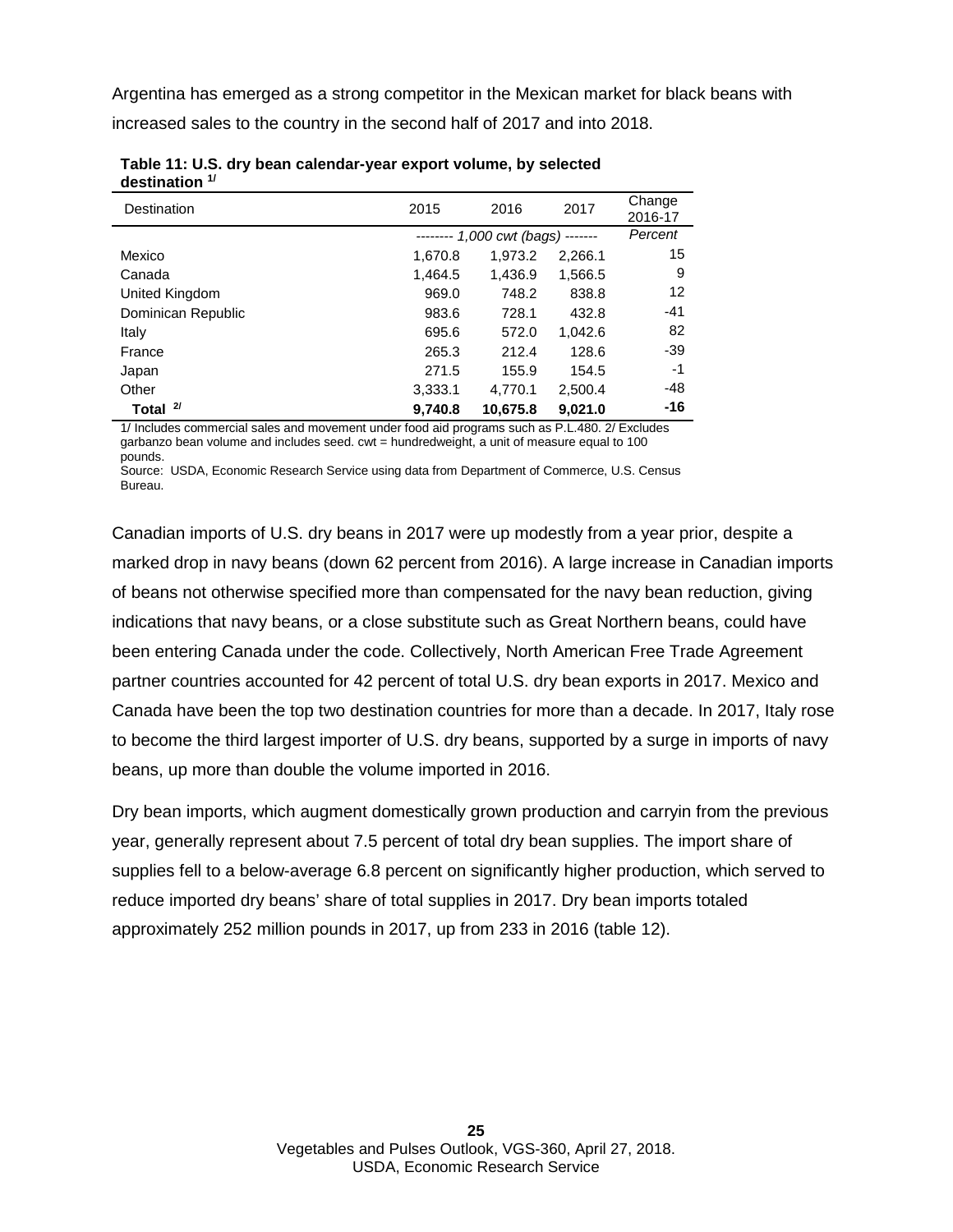

An increase in production of many bean classes, combined with sizable carryin from the previous marketing year, put downward pressure on the volume of U.S. dry bean imports in 2017. Both pinto and black bean imports for 2017 were modestly down from the year prior. Pinto and black beans saw significant production increases in 2017, despite dry conditions in key production regions, which were more than offset by increased harvested area.

| $1.00001$ and $1.00001$ and $1.00001$ and $1.00001$ and $1.00001$ and $1.00001$ |         |                        |         |         |
|---------------------------------------------------------------------------------|---------|------------------------|---------|---------|
|                                                                                 |         |                        |         | Change  |
| Bean class                                                                      | 2015    | 2016                   | 2017    | 2016-17 |
|                                                                                 |         | $1,000$ cwt (bags) $-$ |         | Percent |
|                                                                                 |         |                        |         |         |
| <b>Black</b>                                                                    | 440.5   | 327.7                  | 316.2   | -4      |
| Pinto                                                                           | 139.4   | 163.2                  | 161.5   | -1      |
| Small red                                                                       | 109.1   | 120.9                  | 126.2   | 4       |
| Navy                                                                            | 39.9    | 58.3                   | 57.7    | -1      |
| Dark-red kidney                                                                 | 150.0   | 62.8                   | 53.7    | $-14$   |
| Light-red kidney                                                                | 292.4   | 187.8                  | 158.2   | $-16$   |
| Other                                                                           | 1,467.0 | 1,425.6                | 1.357.8 | -5      |
| <b>Total</b>                                                                    | 2,778.8 | 2.456.9                | 2.331.8 | -4      |

|  |  | Table 12: U.S. dry bean calendar-year import volume <sup>1/</sup> |
|--|--|-------------------------------------------------------------------|
|--|--|-------------------------------------------------------------------|

1/ Excludes garbanzo beans. cwt = hundredweight, a unit of measure equal to 100 pounds. Source: USDA, Economic Research Service using data from Department of Commerce, U.S. Census Bureau.

The all dry bean export projection for calendar-year 2018 is up nearly 11 percent to 804 million pounds largely on prospects for improving pinto bean exports. Trade in the first months of 2018 indicate pinto exports are nearly triple the volume shipped during the first months of 2017. Pinto bean export prospects are lifted due primarily to surging shipments to Mexico in January and

**26**

Vegetables and Pulses Outlook, VGS-360, April 27, 2018. USDA, Economic Research Service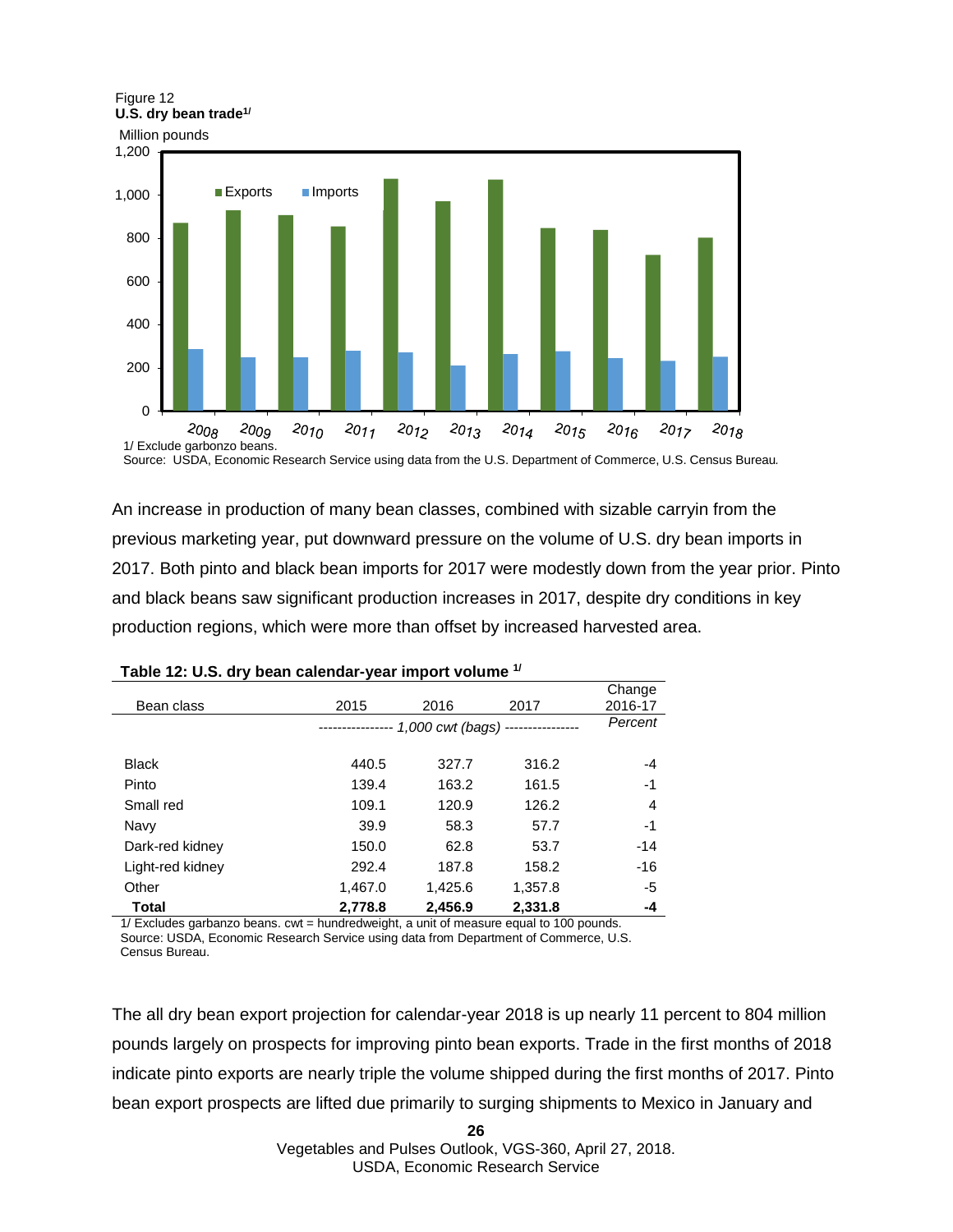February. The United States exports an average of roughly three times as many dry beans as are imported in a given year (fig. 12). Expectations of rising production of navy and black beans have reduced import projections for these classes, forecast to drop by 11 and 5 percent, respectively, in 2018. Despite this, total U.S. dry bean imports are on track to increase by about 19 million pounds to just over 252 million in 2018.

### Prices underperform relative to previous years

Average monthly grower prices for dry beans in the 2017/18 marketing year have, so far, underperformed relative to 2016/17 prices in each month of the current marketing year (fig. 13). In 2017/18, sizable stocks weighed on prices, which are projected to recover in the later months of 2018 on strengthening wheat (a key alternative crop in most producing areas) and other commodity prices. For the outyear, the current ERS all dry bean price forecast for 2018 is \$29.30 per hundredweight (cwt), which represents an increase of nearly \$1.60 per cwt over the USDA-NASS season average price for 2017.





Source: USDA, National Agricultural Statistics Service, *Agricultural Prices.*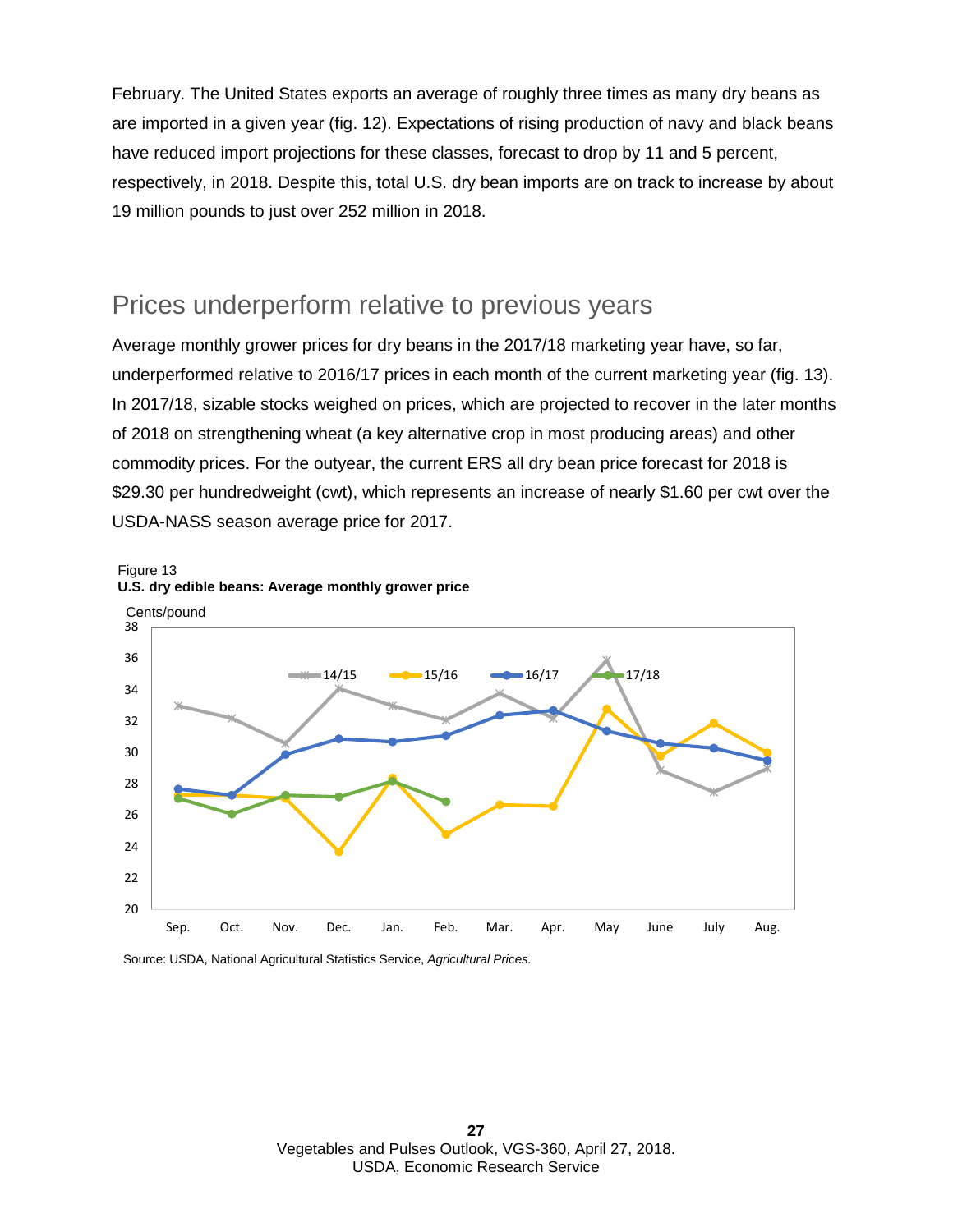## Per capita availability predicted down from recent high

All dry bean per capita availability for 2018 is projected at 5.7 pounds per person, down from 6.2 pounds per person in 2017. Preliminary by-class supply and use projections, informed by the most recent USDA-NASS *Prospective Plantings* report and historical relationships, indicate that availability for nonwhite beans is expected to fall from 5.5 pounds per person in 2017 to 4.6 pounds in 2018. Reduced availability of nonwhite beans is driven by reductions for pinto beans. After jumping to almost 3.5 pounds per person in 2017, pinto bean per capita availability is projected to fall under 3 pounds per person in 2018 on sharply reduced production and expectations for growth in exports. Growth in navy bean production and availability offsets forecast declines in Great Northern production and availability for the white bean category.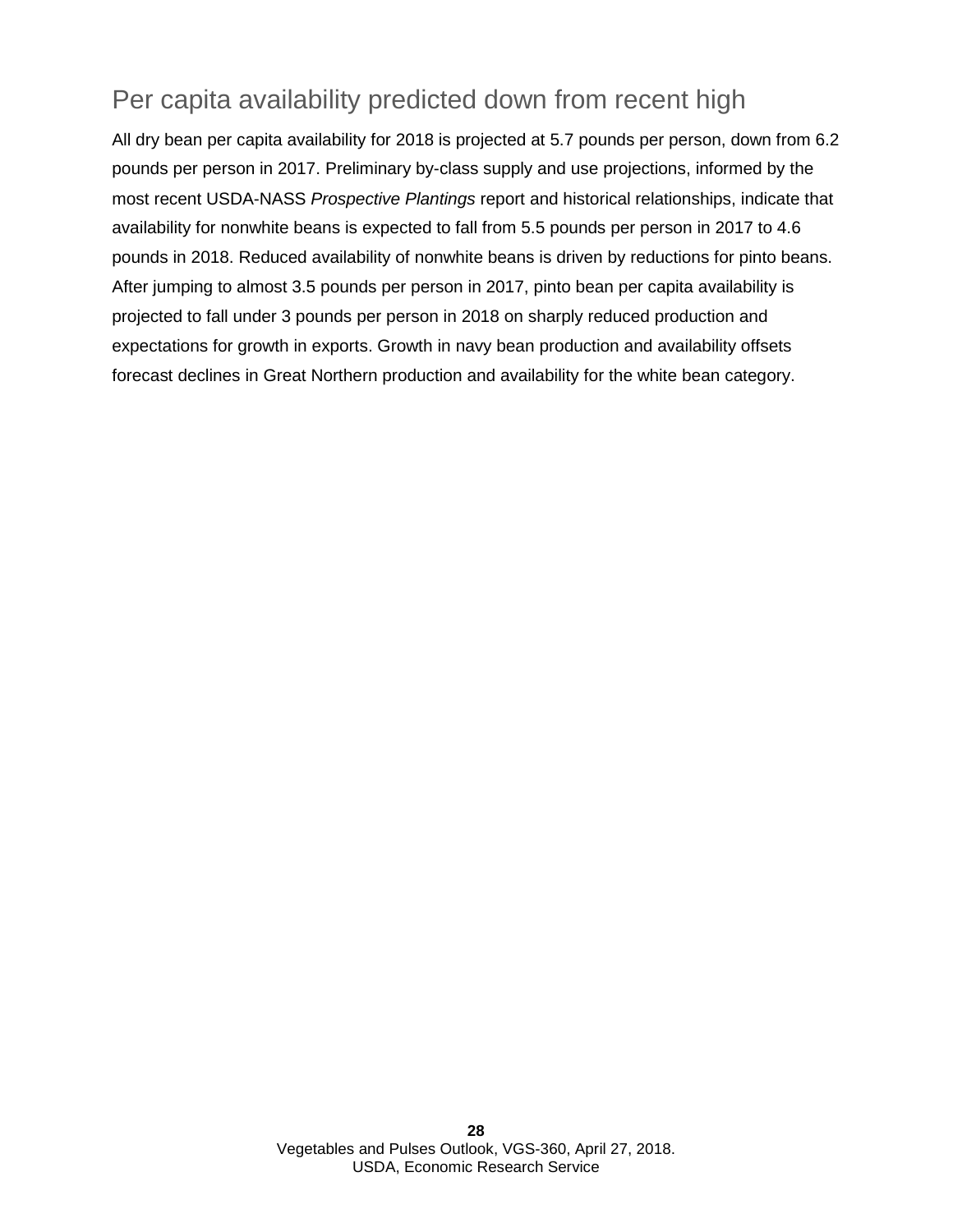# <span id="page-28-0"></span>Chickpeas (Garbanzo Beans)

### Production continues strong growth

Sowings of chickpeas are forecast to reach a new record high of 665,000 acres in 2018, a 7 percent increase over 2017 plantings (table 13). Of this total, 479,500 acres are large (kabuli) chickpeas and 185,500 are expected to be planted to small (desi) chickpeas. Over time, the land in both large and small chickpea production has generally grown. Small chickpea planted area in 2018 is up 3 percent from 2017 levels and constitutes approximately 28 percent of total planted area; large chickpea planted area is up 9 percent from 2017 levels and constitutes approximately 72 percent of total planted area.

### **Table 13: Chickpeas (garbanzo beans): Planted area**

|                  | 2016  | 2017                    | 2018 <sup>1</sup> | Change<br>2017/18 |
|------------------|-------|-------------------------|-------------------|-------------------|
|                  |       | $--- 1,000$ acres $---$ |                   | Percent           |
| Chickpeas, total | 325.3 | 618.8                   | 665.0             |                   |
| Small chickpeas  | 113.8 | 179.5                   | 185.5             | 3                 |
| Large chickpeas  | 211.5 | 439.3                   | 479.5             | 9                 |

1/ Intended plantings in 2018 as indicated by farmers and published in *Prospective Plantings*. Sources: USDA, National Agricultural Statistics Service, *Crop Production* and *Prospective Plantings.*

Desi chickpeas are a common ingredient in the increasingly popular hummus dips, raising the possibility that consumer preferences are driving the shift across chickpea classes. In 2016, production of chickpeas totaled 545 million pounds; in 2017, production rose by 27 percent to 691 million pounds.



#### Figure 14 **U.S. chickpea planted area and production**

Source: USDA, National Agricultural Statistics Service*.* 

**29** Vegetables and Pulses Outlook, VGS-360, April 27, 2018. USDA, Economic Research Service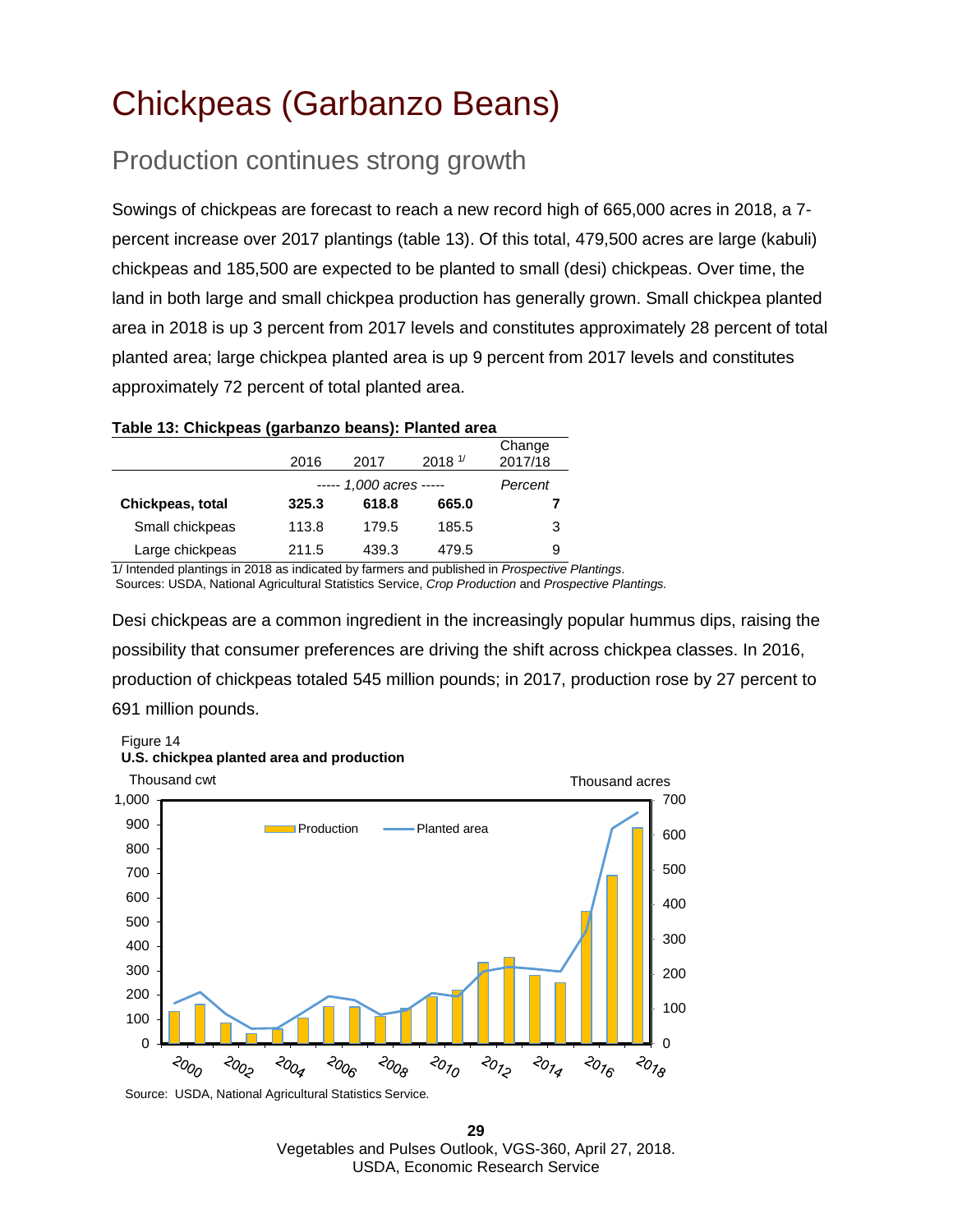In 2018, cumulative production is forecast to continue climbing, to 886 million pounds (assuming yields of 1,365 lbs. per acre and intended plantings) (fig. 14). Subsequent to the collection of Indian farmer planting intentions data, the Indian Government raised duties on imports of both desi and kabuli chickpeas from 40 to 60 percent. The potential effect of the newly raised import duties on farmer sowings is not yet clear. The next USDA-NASS crop production report to include chickpea by class data is expected in mid-July.

## Trade volume up despite major tariffs

India has long been an important buyer of U.S. chickpeas, especially the large desi variety, which is generally consumed in split (dhal) or roasted form. Across both last summer's kharif and the current rabi production seasons, India is projected to harvest a record quantity of chickpeas, reducing demand for imported supplies. In India, record production has put downward pressure on average chickpea prices, which are forecast by some industry experts to dip below India's minimum support price. Imported chickpeas, from the United States, Australia, and other suppliers, have the potential to put further downward pressure on prices. As a show of support for domestic farmers, the Indian Government imposed an initial 40-percent duty on imports of both kabuli and desi-type chickpeas before raising the desi duty to 60 percent. Most recently, the duty for both chickpea types has been raised to 60 percent.

| 1400      |         |                                                                |         |         |              |             |
|-----------|---------|----------------------------------------------------------------|---------|---------|--------------|-------------|
|           |         | Sept. - Aug.                                                   |         |         | Sept. – Feb. | Change      |
|           | 2014/15 | 2015/16                                                        | 2016/17 | 2016/17 | 2017/18      | 16/17-17/18 |
|           |         | --------------------------- 1,000 cwt ------------------------ |         |         |              | Percent     |
| Chickpeas | 889.8   | 1.181.7                                                        | 2.447.0 | 1.939.5 | 2.525.7      | 30          |

### **Table 14: Chickpeas (garbanzo beans): Export volume**

Source: USDA, Economic Research Service using data from Department of Commerce, U.S. Census Bureau

In 2017/18, chickpea exports are up more than 600,000 cwt from the prior marketing year (table 14). Chickpea sales surged early in the marketing year and were largely driven by sales to Spain, Canada, Turkey, and Pakistan. To date, U.S. chickpea sales to Spain have exceeded the total sales for the previous marketing year. Sales to Canada, July through February, have also exceeded the 2016/17 marketing year total. U.S. exports to Canada are thought to largely be the kabuli-variety and may be re-exported to other countries after further processing or packaging.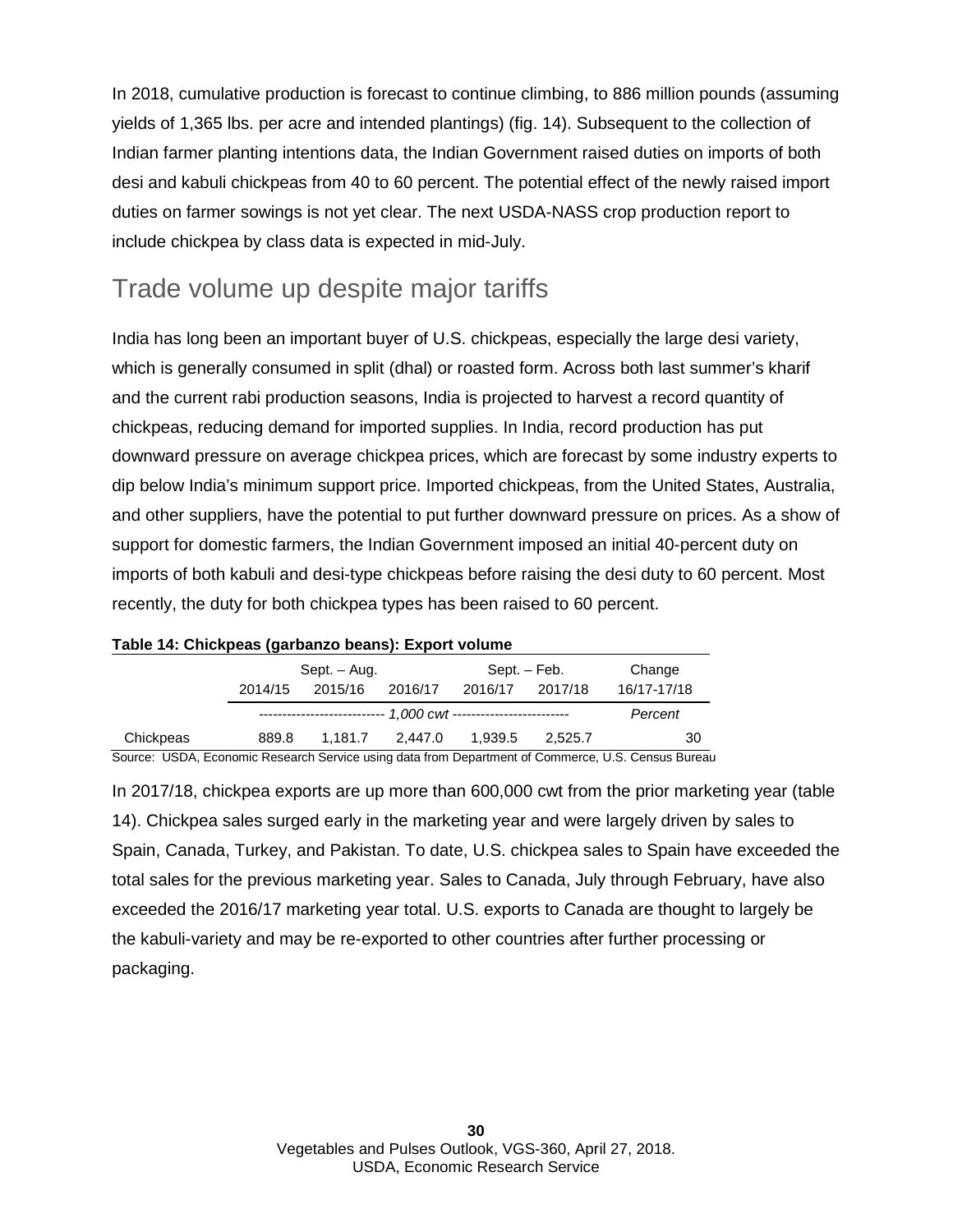## Prices continue upwards

The combined effects of sustained domestic demand and rising exports help to support prices at levels slightly above the year prior (table 15). ERS projects the dealer-level price will rise \$7/cwt to slightly above \$63.

|           | Chickpeas                   |         |
|-----------|-----------------------------|---------|
|           | 2016/17                     | 2017/18 |
| Month     | ----- Cents per pound ----- |         |
| September | 30.1                        | 31.2    |
| October   | 26.2                        | 28.0    |
| November  | 30.3                        | 27.4    |
| December  | 32.2                        | 29.5    |
| January   | 31.6                        | 32.9    |
| February  | 30.6                        | 35.1    |
| March     | 32.2                        |         |
| April     | 33.2                        |         |
| May       | 29.5                        |         |
| June      | 34.9                        |         |
| July      | 30.0                        |         |
| August    | 32.6                        |         |

**Table 15: U.S. chickpeas: Monthly grower prices,**

Source: USDA, National Agricultural Statistics Service, *Agricultural Prices*.

## Per capita availability expected to continue climbing

Expanding consumer demand for hummus and other chickpea-containing products has helped to support prices and to encourage expanded plantings and record production. For 2017, per capita chickpea availability reached 1.31 pounds per person, up from 1.22 pounds in 2016. In 2018, growth in chickpea production is expected to continue to lift per capita availability.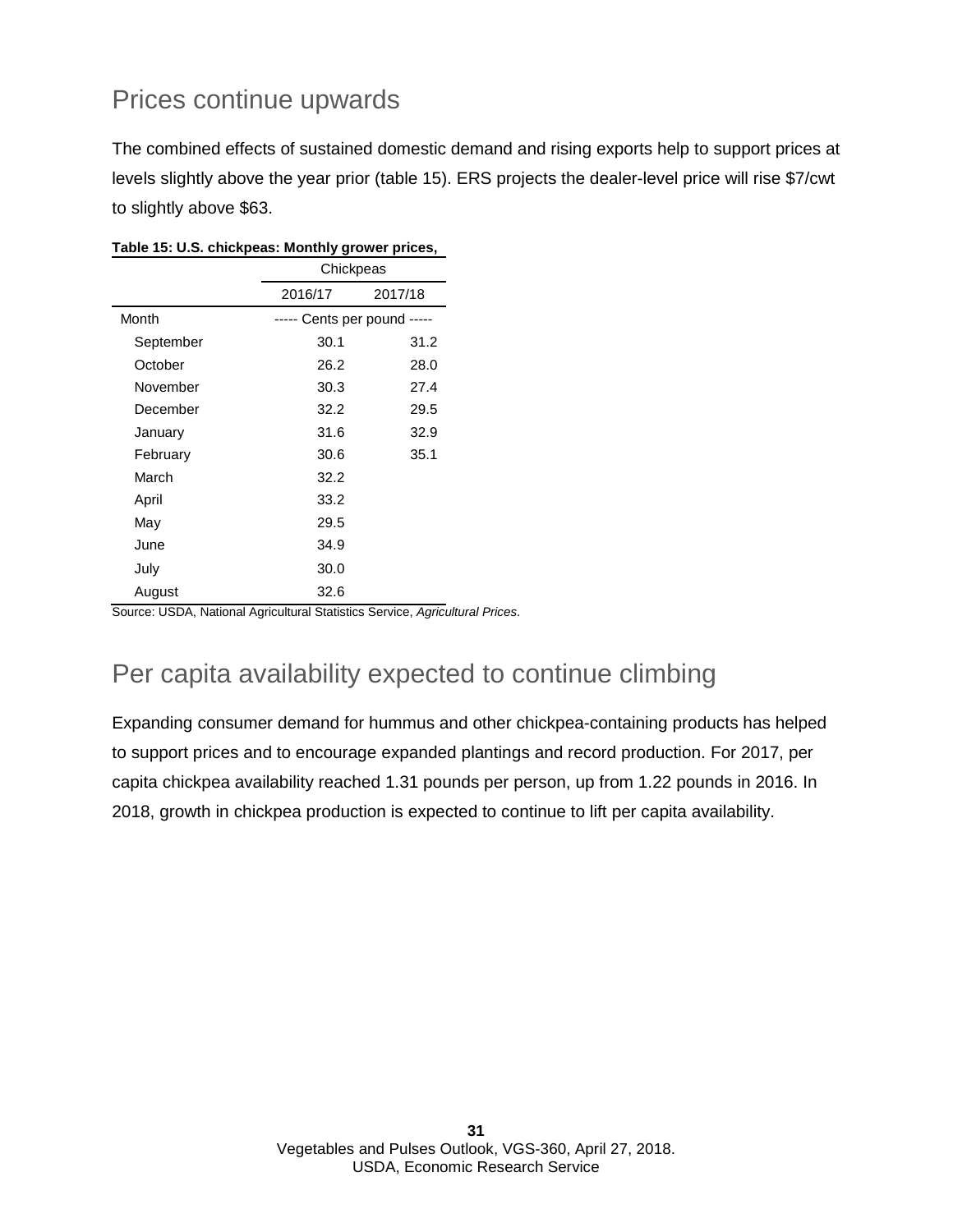# <span id="page-31-0"></span>Dry Peas and Lentils

## Production expected to rebound slightly from 2017 drop

In contrast to trends over the last 3 years, the aggregate area planted to dry peas and lentils is projected to drop in 2018 (table 16). According to the March 30 USDA-NASS *Prospective Plantings* report, U.S farmers collectively intend to plant 20 percent fewer acres to these crops than they did in 2017. This decline is wholly due to sharp reductions in seeded area for dry peas (down 20 percent) and lentils (down 28 percent).

| Item                        | 2016    | 2017                        | 2018 <sup>1</sup> | Change<br>2017-18 |
|-----------------------------|---------|-----------------------------|-------------------|-------------------|
|                             |         | 1,000 acres --------------- |                   | Percent           |
| Dry peas<br>Austrian winter | 1,383.0 | 1,128.0                     | 908.0             | $-20$             |
| peas                        | 37.0    | 26.5                        | 19.0              | $-28$             |
| Lentils, all                | 933.0   | 1,104.0                     | 791.0             | $-28$             |
| Total                       | 2,353.0 | 2,258.5                     | 1,718.0           | -20               |

#### **Table 16: Dry peas and lentils: Planted area**

1/ Intended plantings in 2018 as indicated by farmers and published in *Prospective Plantings.* Source: USDA, National Agricultural Statistics Service, *Crop Production* and *Prospective Plantings.*

In 2017, dry pea and lentil yields were greatly affected by extreme drought conditions in the Northern Plains. Exceptional drought extended from South to North Dakota and west into Montana through the growing season. While much of the drought has abated (fig. 15) and soil moisture levels have improved with recent snows, large sections of all three States remain classified as being "abnormally dry" to "moderate droughty."

Figure 15

**U.S. Drought Monitor maps, September 5, 2017, (left) and April 8, 2018 (right) 1/**



1/ Darker colors indicate driest conditions. Source: U.S. Drought Monitor.

> **32** Vegetables and Pulses Outlook, VGS-360, April 27, 2018. USDA, Economic Research Service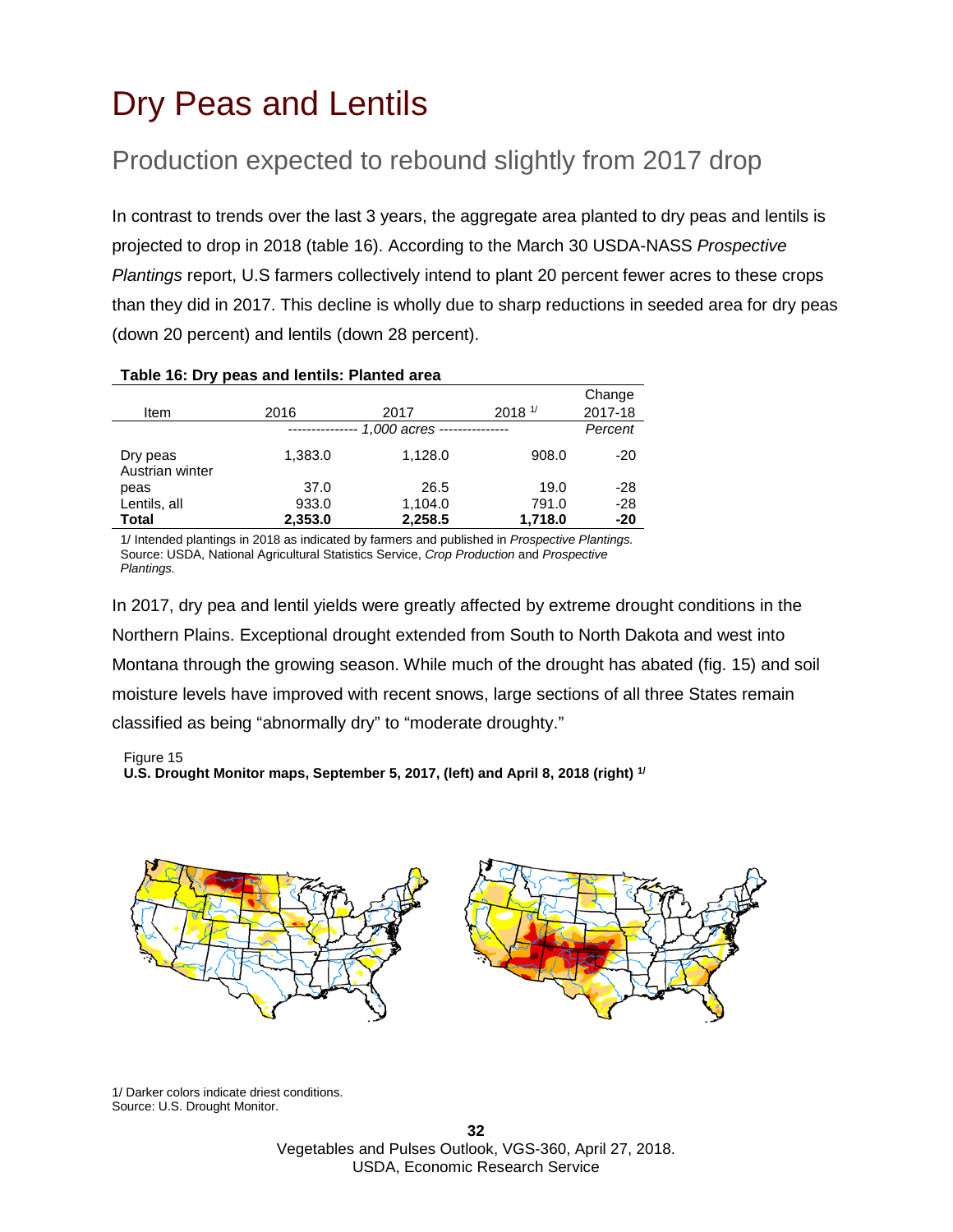A large proportion in the decline in area planted to dry peas and lentils is attributable to a 335,000-acre drop in projected plantings in Montana. Through much of 2017 and into 2018, Montana was broadly affected by exceptional drought conditions.

Reduced net planted and harvested area forecasts notwithstanding, production of dry peas and lentils in 2018 is forecast to rebound from the drought-affected levels experienced in 2017 as yields improve (fig. 16). In 2016, production of dry peas and lentils totaled 4,056 million pounds; in 2017, production fell by 47 percent to 2,166 million pounds. In 2018, cumulative production is forecast to rebound modestly to 2,238 million pounds.



Source: USDA, National Agricultural Statistics Service*.* 

A return to trend yields for dry peas in 2018 implies an increase of nearly 360 pounds per acre from the 1,350 farmers realized with the 2017 crop. The last time dry pea yields dipped to the lows experienced in 2017 was in 1996 during a similar period of drought in northern pulsegrowing States including Montana, Idaho, and North Dakota. Lentil yields fell by more than 47 percent in 2017, down to 732 pounds per acre. A return to near-trend yields on the promise of more normal weather and precipitation implies yields for 2018 will be near 1,084 pounds per acre. For dry peas, production is projected to reach 1,444 million pounds, up from 1,417 million in 2017. Lentil production in 2018 is forecast to reach 794 million pounds, slightly higher than the 748 million pounds harvested in 2017.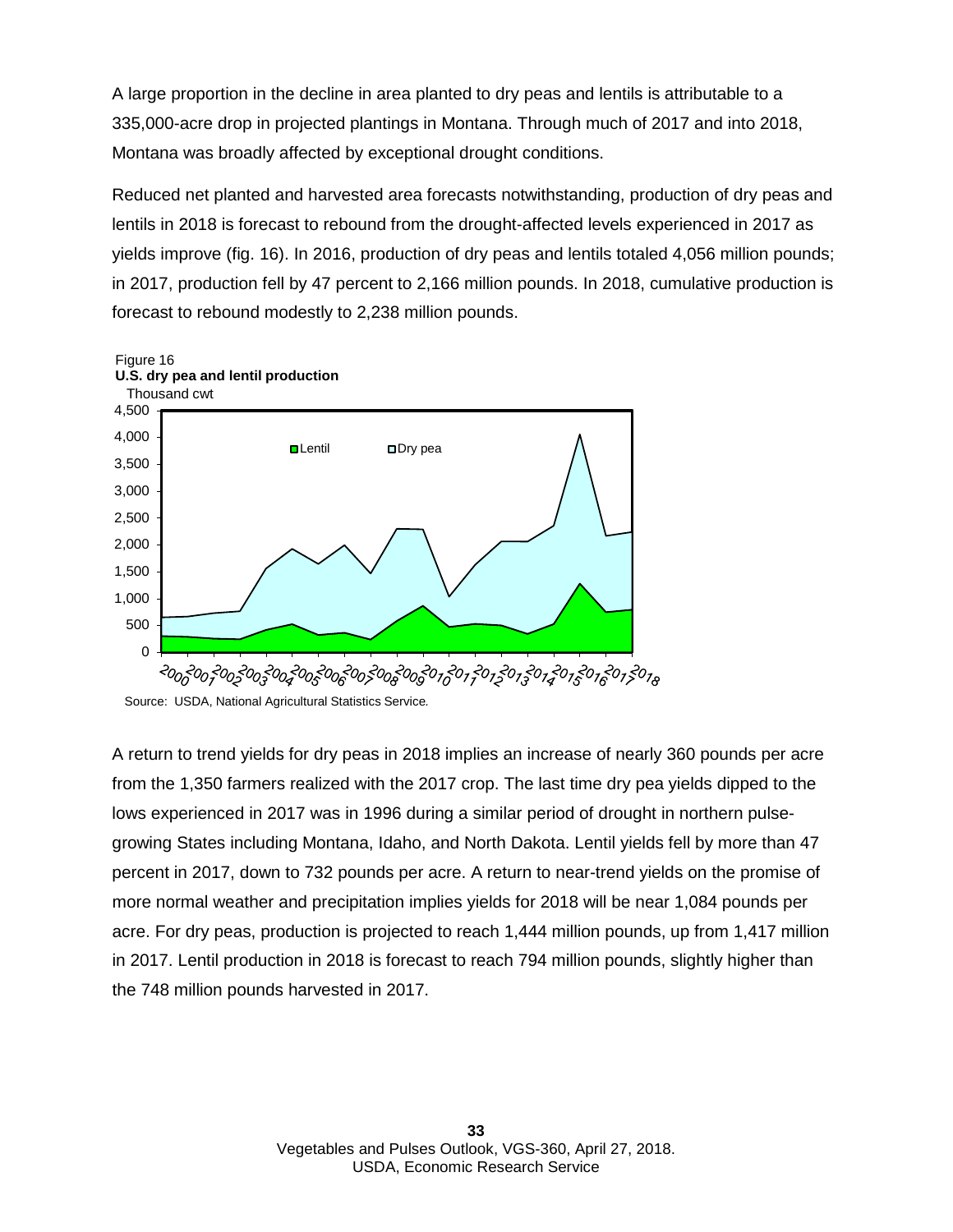## Exports fall across primary markets

Dry pea and lentil exports are down 53 percent relative to the same 8-month period in 2016/17 (table 17). With 40 percent less crop harvested in 2017, supplies were significantly smaller, and less of the U.S. crop was marketed through export channels. Tighter supplies supported modest relative price increases and made U.S. dry peas and lentils less price competitive in the global market.

|                       |          |           |          |           | Year-to-Date |             |
|-----------------------|----------|-----------|----------|-----------|--------------|-------------|
|                       |          | July-June |          | July-Feb. |              | Change      |
| Item                  | 2014/15  | 2015/16   | 2016/17  | 2016/17   | 2017/18      | 16/17-17/18 |
|                       |          |           |          |           |              | Percent     |
| Exports:              |          |           |          |           |              |             |
| Green peas            | 2,890.3  | 2,148.8   | 4,297.7  | 2,879.1   | 1,704.9      | -41         |
| Yellow peas           | 3,463.8  | 3,512.3   | 3,686.5  | 2,841.9   | 356.2        | $-87$       |
| Split peas            | 1,413.1  | 2,560.9   | 1,672.7  | 758.7     | 679.0        | $-11$       |
| Austrian winter pea   | 16.8     | 11.1      | 23.8     | 17.0      | 21.4         | 26          |
| Misc. dry peas        | 2,322.0  | 2,293.6   | 1,562.9  | 1,036.0   | 370.6        | -62         |
| Lentils, all          | 5,598.1  | 4,484.3   | 7,419.4  | 5,447.0   | 2,598.9      | $-52$       |
| Planting seed, all    | 849.5    | 1,073.7   | 2,764.1  | 2,083.2   | 1,387.3      | -33         |
| Total (without seeds) | 15,704.2 | 15,010.8  | 18,663.0 | 12,979.6  | 5,731.0      | -56         |
| Total (with seeds)    | 16,553.7 | 16,084.6  | 21,427.1 | 15,062.8  | 7,118.3      | $-53$       |

### **Table 17: U.S. dry peas, lentils: Export volume by class**

cwt = hundredweight, a unit of measure equal to 100 pounds.

Source: USDA, Economic Research Service using data from U.S. Department of Commerce, U.S. Census Bureau.

Similar to the Indian tariffs for chickpeas, newly imposed tariffs on yellow and green peas (50 percent tariff) and lentils (30 percent-tariff) have had a pronounced effect in this market. Year-toyear U.S. dry pea and lentil exports to India are down to less than 10 percent of the volume shipped during the same 6-month period in the previous marketing year. With the exception of sales to date for Peru, Columbia, and food aid to Ethiopia, dry pea and lentil exports are down across almost all major trading partners (table 18).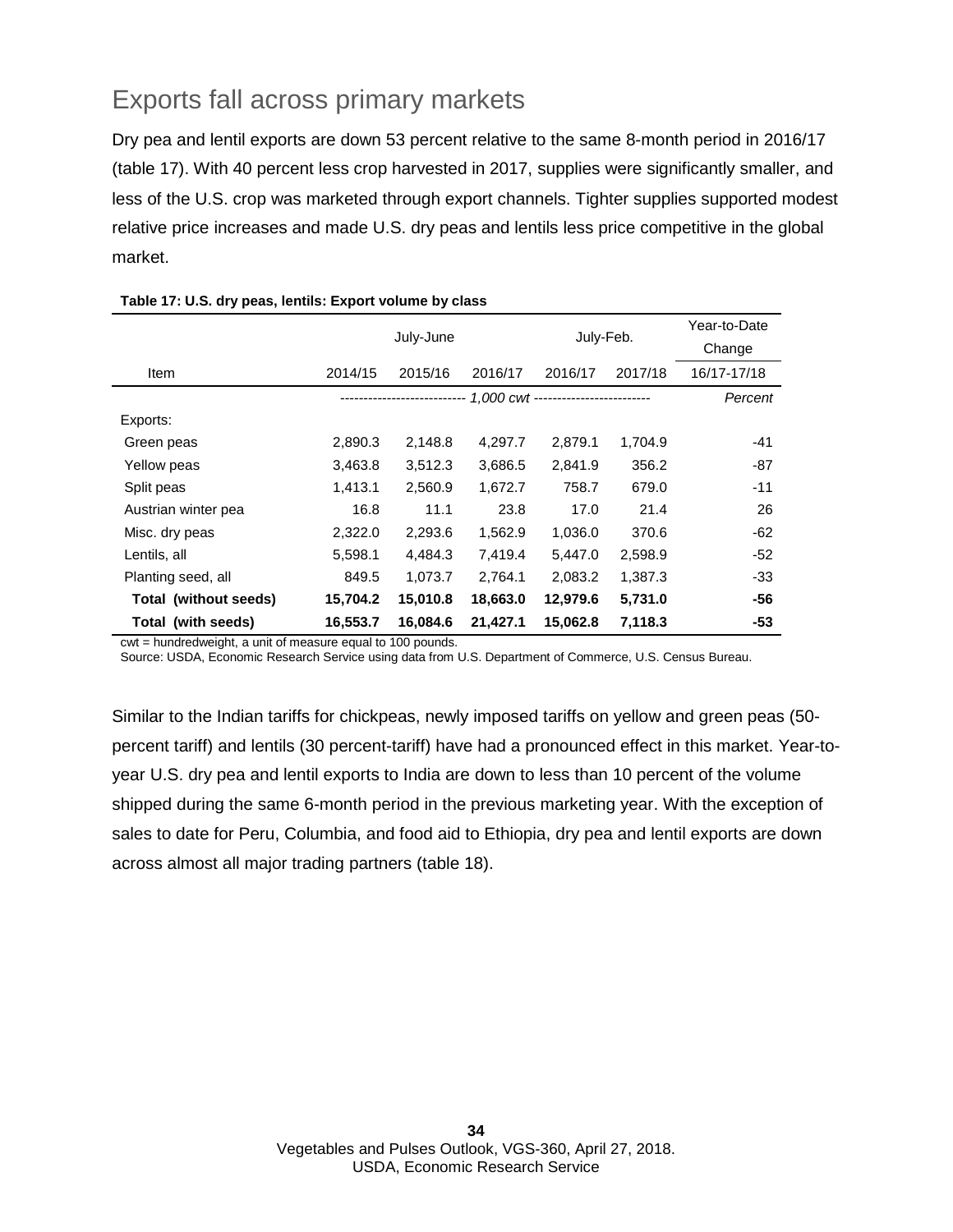|              | June-July |          |                                         | July-Feb. |             |
|--------------|-----------|----------|-----------------------------------------|-----------|-------------|
| Destination  | 2015/16   | 2016/17  | 2016/17                                 | 2017/18   | 16/17-17/18 |
|              |           |          | --- 1,000 cwt ------------------------- |           | Percent     |
| India        | 5,754.0   | 5,610.1  | 4,704.9                                 | 467.1     | -90         |
| Canada       | 379.1     | 2,374.8  | 1,918.4                                 | 787.7     | $-59$       |
| China        | 1,001.9   | 1,977.3  | 1,162.7                                 | 425.4     | -63         |
| Spain        | 690.4     | 861.3    | 588.6                                   | 428.1     | $-27$       |
| Peru         | 568.2     | 721.8    | 354.6                                   | 373.6     | 5           |
| Mexico       | 350.0     | 748.8    | 564.2                                   | 402.0     | $-29$       |
| Pakistan     | 188.4     | 410.6    | 371.8                                   | 40.9      | -89         |
| Colombia     | 260.9     | 628.3    | 240.6                                   | 376.8     | 57          |
| Djibouti 3/  | 258.8     | 639.5    | 281.9                                   | 49.8      | -82         |
| Ethiopia     | 1,734.7   | 532.9    | 358.2                                   | 426.1     | 19          |
| Other        | 3,824.4   | 4,157.6  | 2,433.8                                 | 1,953.4   | $-20$       |
| <b>Total</b> | 15,010.8  | 18,663.0 | 12,979.6                                | 5,731.0   | -56         |

| Table 18: U.S. dry pea and lentil marketing-year export volume, by selected destination 1/2 |  |
|---------------------------------------------------------------------------------------------|--|
|---------------------------------------------------------------------------------------------|--|

1/ Includes commercial sales and movement under food aid programs such as P.L. 480.

2/ Includes chickpeas, Austrian peas; excludes seeds. 3/Food aid shipments to Ethiopia are often routed through Djibouti. Source: U.S. Department of Commerce, U.S. Census Bureau.

### Prices reflect reduced export demand

The price-supporting effects of sharply lower dry pea and lentil production in 2017, relative to 2016 levels, and generally rising commodity prices are offset some by above average carryin from the previous year and the associated large crop.

|                       | Dry peas |         | Lentils                      |         |  |
|-----------------------|----------|---------|------------------------------|---------|--|
|                       | 2016/17  | 2017/18 | 2016/17                      | 2017/18 |  |
| Month                 |          |         | -cents per pound------------ |         |  |
| July                  | 11.6     | 9.9     | 36.6                         | 28.2    |  |
| August                | 10.5     | 11.1    | 27.2                         | 25.9    |  |
| September             | 10.4     | 13      | 26.6                         | 25.9    |  |
| October               | 13.7     | 13      | 27.1                         | 27.9    |  |
| November              | 10.9     | 12.2    | 27.6                         | 26.9    |  |
| December              | 11.3     | 12.1    | 31.5                         | 27.6    |  |
| January               | 10.7     | 11.9    | 29.2                         | 29.1    |  |
| February              | 11.6     | 11.5    | 31.5                         | 27.5    |  |
| March                 | 11       |         | 32                           |         |  |
| April                 | 11.5     |         | 29.8                         |         |  |
| May                   | 11.6     |         | 30.4                         |         |  |
| June                  | 10.8     |         | 28.7                         |         |  |
| <b>Marketing Year</b> | 12.0     | 12.4    | 28.50                        | 26.4    |  |

|  |  |  |  | Table 19: U.S. dry peas and lentils: Monthly grower prices by class, 2016/17 and 2017/18 |
|--|--|--|--|------------------------------------------------------------------------------------------|
|--|--|--|--|------------------------------------------------------------------------------------------|

Source: USDA, National Agricultural Statistics Service, *Agricultural Prices.*

**35** Vegetables and Pulses Outlook, VGS-360, April 27, 2018. USDA, Economic Research Service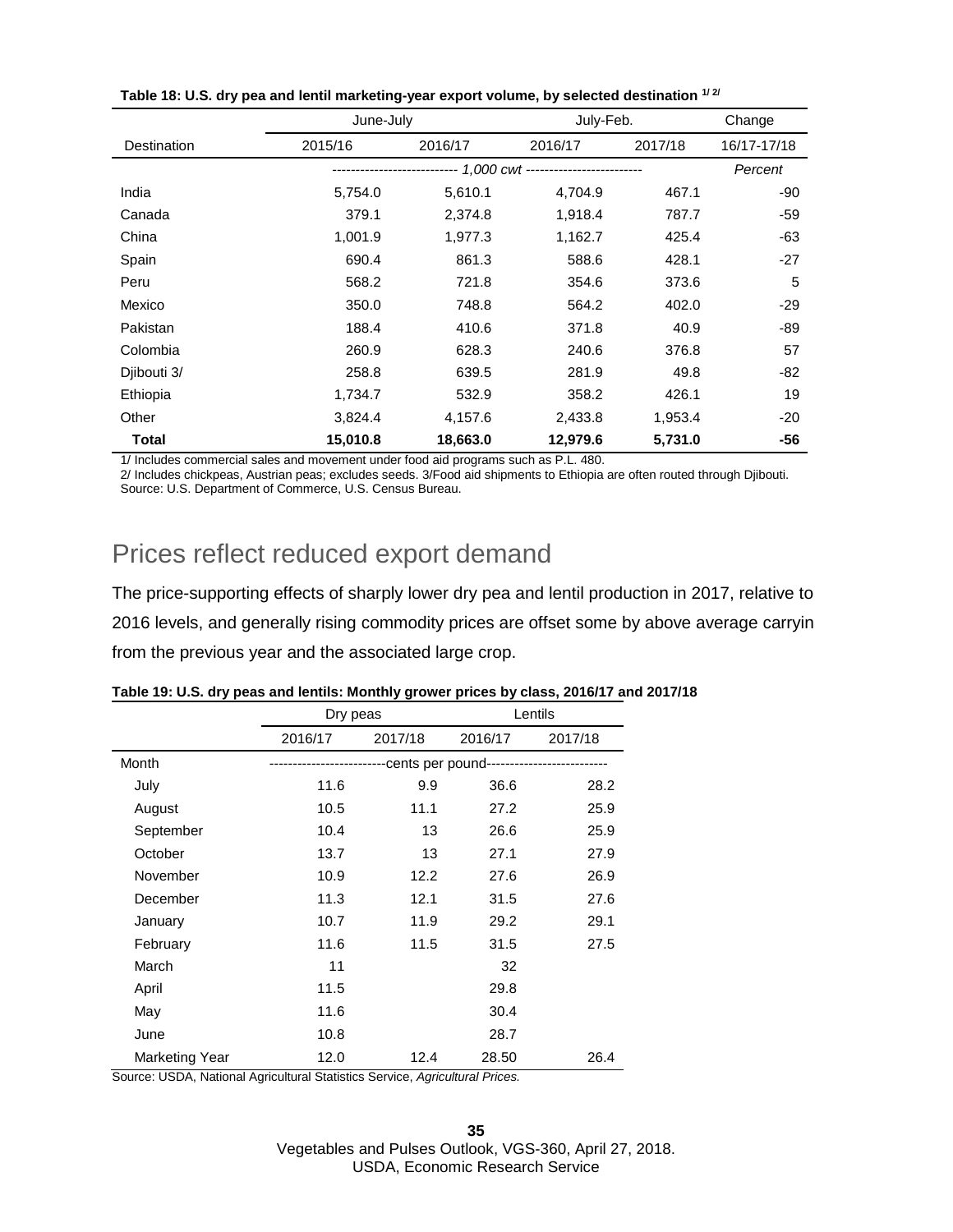In addition, significantly weaker export demand for both dry peas and lentils puts downward pressure on the season-average price for 2017/18. ERS estimates the current season-average price for lentils at \$26.40/cwt compared to \$28.50/cwt in 2016/17 (table 19). For dry peas, despite reduced export sales, the combined effects of reduced production and sustained domestic demand help to support prices at levels slightly above the year prior. ERS estimates that for 2017/18, the season-average dry pea price will rise \$0.40/cwt above the 2016/17 price to \$12.40/cwt.

### Per capita availability rises due to lower exports

Lentil and dry pea per capita availability is expected to rise in 2017/18 on greatly reduced exports. With less product funneled to international markets, more supply is available for domestic use. Per capita availability in 2017/18 is forecast at 1.12 pounds for lentils and 2.55 pounds for dry peas. With expectation of rising exports in 2018/19, a smaller portion of production in the outyear is available for domestic consumption, resulting in lower per capita availability.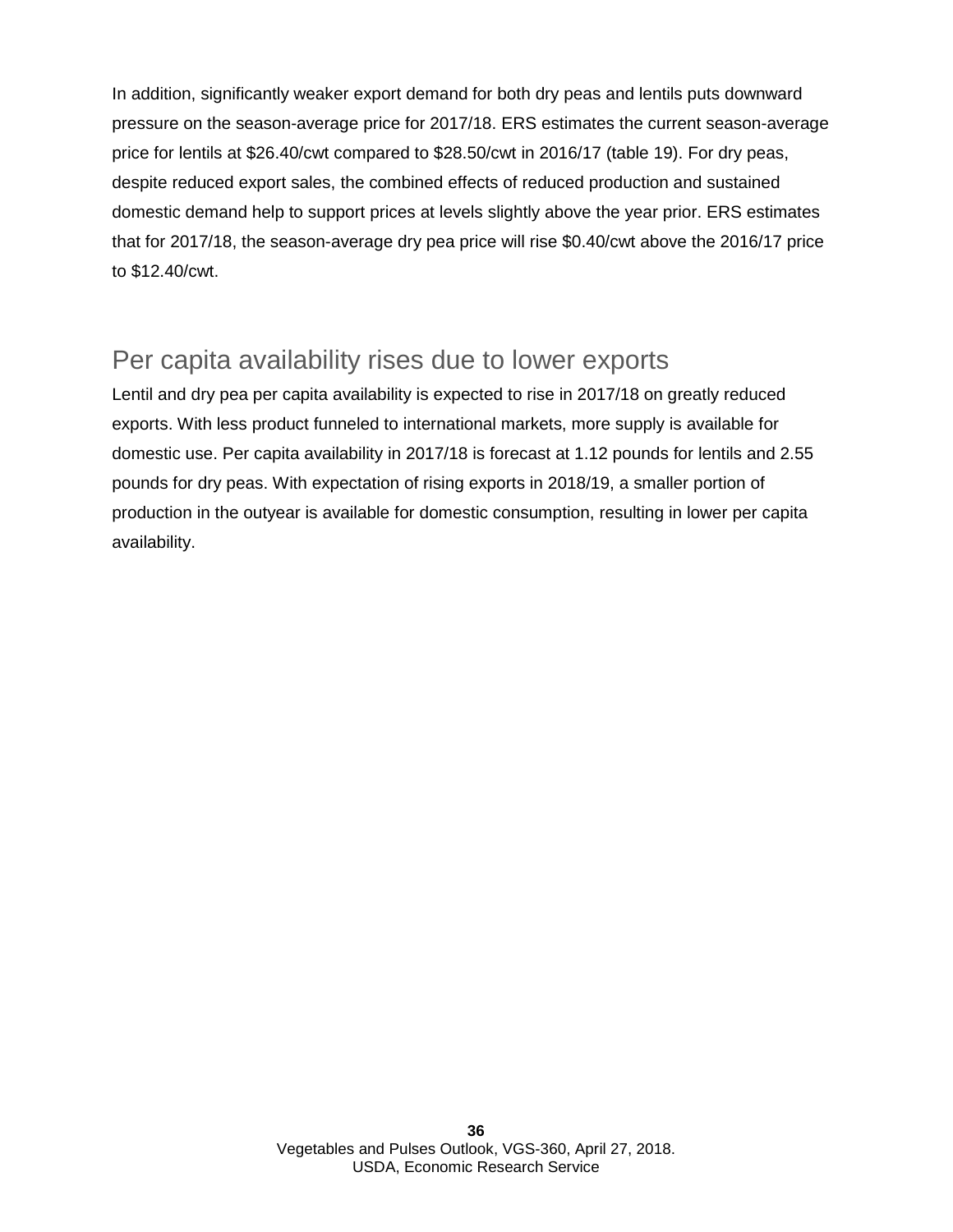# <span id="page-36-0"></span>Feature: Machine-readable Version of the Vegetables and Pulses Yearbook Now Available

### Travis Minor, Gregory Astill, Jamie Chan

### New data format available for download

As a new addition to the Vegetable and Pulses Yearbook, USDA's Economic Research Service is providing the data in a machine-readable format. The newly available .csv file is located alongside the previously available yearbook data tables in .xlsx and .pdf files. Reformatting the many Supply and Utilization data tables into one file facilitates analysis for interested stakeholders.

Yearbook data tables have been traditionally formatted for visual interpretation, with data for a single commodity arranged by year in a balance sheet format. (See table 1, taken directly from the 2018 Vegetable and Pulses Yearbook data release.) This information is easy for a person to read and understand quickly without further analysis. However, because the data are arranged on multiple sheets, with different years and variables on each sheet, they are not easily loaded into statistical software.

### **Table 1: Example of formatted yearbook table**

### Table 13—U.S. artichokes, all uses: supply, utilization, and price, farm weight, 1970-20171

|      | -------------------- Supply ------------------- |                      |                               | --------------- Availability ---------------                                     |                                        |                                          | -- Season Average Price --             |                                              |
|------|-------------------------------------------------|----------------------|-------------------------------|----------------------------------------------------------------------------------|----------------------------------------|------------------------------------------|----------------------------------------|----------------------------------------------|
| Year | Production <sup>1</sup>                         | Imports <sup>2</sup> | <b>Total</b><br><b>Supply</b> | Exports <sup>2</sup>                                                             | <b>Domestic</b><br><b>Availability</b> | <b>Per Capita</b><br><b>Availability</b> | <b>Current</b><br>Dollars <sup>1</sup> | <b>Constant</b><br>2009 Dollars <sup>3</sup> |
|      |                                                 |                      |                               | -------------------------------- Million pounds -------------------------------- |                                        | -- Pounds --                             | $\sqrt{\text{Cwt}}$ -----              |                                              |
| 2000 | 101.2                                           | 255.5                | 356.7                         | 6.1                                                                              | 350.6                                  | 1.24                                     | 60.30                                  | 73.63                                        |
| 2001 | 100.0                                           | 258.2                | 358.2                         | 7.3                                                                              | 350.8                                  | 1.23                                     | 58.60                                  | 69.96                                        |
| 2002 | 94.3                                            | 292.9                | 387.2                         | 5.8                                                                              | 381.4                                  | 1.32                                     | 71.50                                  | 84.06                                        |
| 2003 | 100.8                                           | 322.8                | 423.6                         | 6.0                                                                              | 417.6                                  | 1.44                                     | 75.10                                  | 86.57                                        |
| 2004 | 82.5                                            | 332.7                | 415.2                         | 15.1                                                                             | 400.1                                  | 1.36                                     | 45.10                                  | 50.60                                        |
| 2005 | 86.9                                            | 337.3                | 424.2                         | 11.0                                                                             | 413.2                                  | 1.40                                     | 45.40                                  | 49.35                                        |
| 2006 | 117.5                                           | 391.5                | 509.0                         | 7.4                                                                              | 501.6                                  | 1.68                                     | 42.00                                  | 44.30                                        |
| 2007 | 105.6                                           | 366.5                | 472.1                         | 4.5                                                                              | 467.7                                  | 1.55                                     | 55.00                                  | 56.51                                        |
| 2008 | 114.4                                           | 359.4                | 473.8                         | 5.4                                                                              | 468.4                                  | 1.54                                     | 47.80                                  | 48.17                                        |
| 2009 | 107.5                                           | 363.3                | 470.8                         | 4.1                                                                              | 466.8                                  | 1.52                                     | 56.20                                  | 56.20                                        |
| 2010 | 90.0                                            | 370.1                | 460.1                         | 5.6                                                                              | 454.5                                  | 1.47                                     | 50.20                                  | 49.60                                        |
| 2011 | 99.9                                            | 435.2                | 535.1                         | 5.2                                                                              | 530.0                                  | 1.70                                     | 51.10                                  | 49.52                                        |
| 2012 | 105.9                                           | 358.9                | 464.8                         | 5.9                                                                              | 458.9                                  | 1.46                                     | 54.30                                  | 51.63                                        |
| 2013 | 95.9                                            | 315.1                | 411.0                         | 5.1                                                                              | 405.9                                  | 1.28                                     | 61.00                                  | 57.05                                        |
| 2014 | 94.9                                            | 367.4                | 462.3                         | 4.6                                                                              | 457.8                                  | 1.43                                     | 57.60                                  | 53.00                                        |

Vegetables and Pulses Outlook, VGS-360, April 27, 2018. USDA, Economic Research Service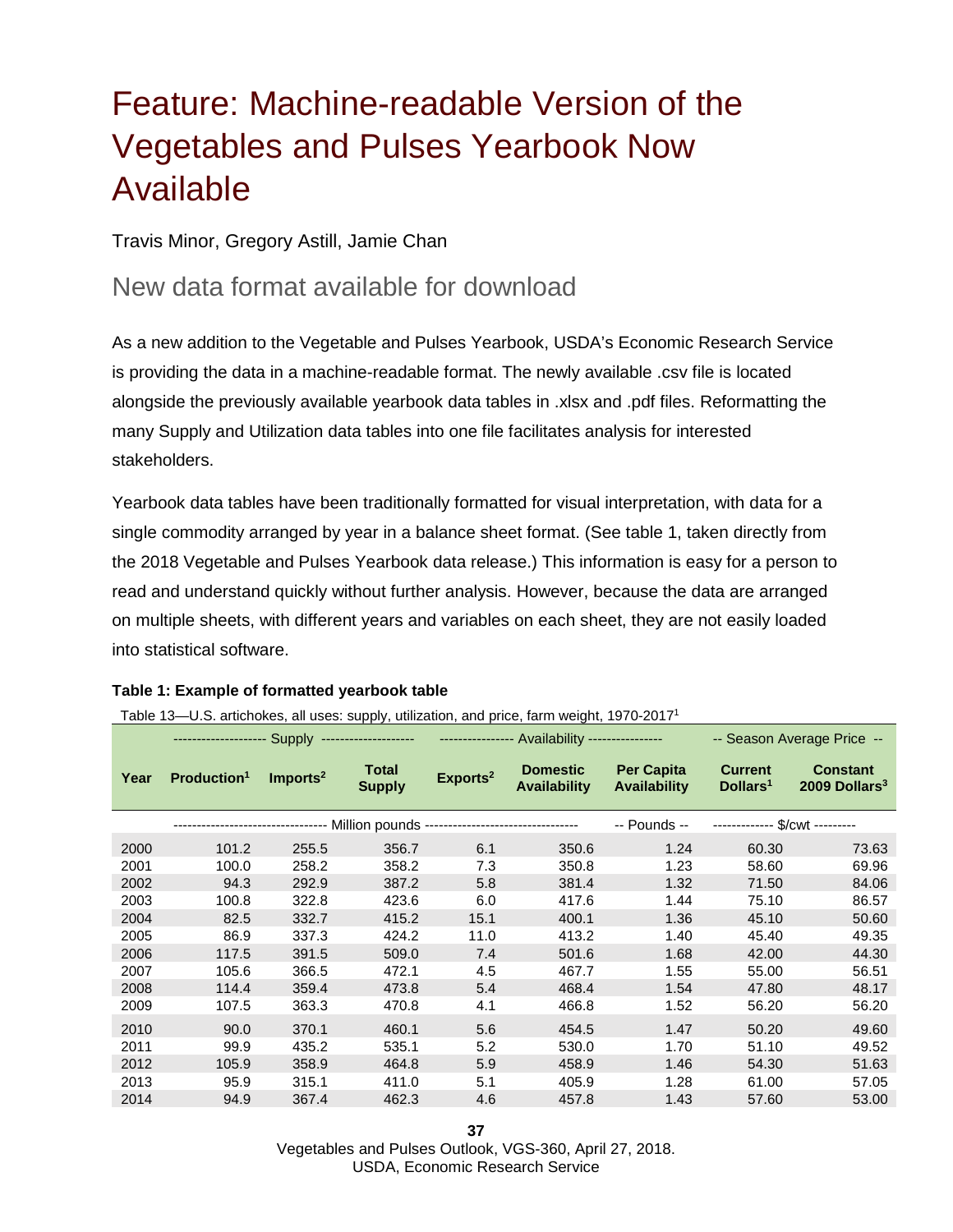| 2015 | 91.8 | ے.365 | 457 f | ن. ب | 453., | 41.،  | 87.80 | 79.98 |
|------|------|-------|-------|------|-------|-------|-------|-------|
| 2016 | 98.6 | 355.8 | 454.4 | 3.8  | 450.6 | 39. ، | 78.80 | 70.71 |
| 2017 | 93.6 | 271.  | 468.0 | 4.0  | 463.9 | l.43  | 70.00 | 61.87 |

-- = Not available. Cwt = hundredweight. Most recent year is preliminary.

1/ Source: USDA, National Agricultural Statistics Service (1979-81 and 1992-2001), California County Agricultural Commissioners Reports (1982-91 and 2002 to the present).

2/ Includes canned and fresh. Source: U.S. Department of Commerce, U.S. Census Bureau. From 1978-89, U.S. exports were adjusted using Canadian import data. Canned imports are adjusted to a fresh-weight basis using a factor of 3.0. 3/ Deflated by the GDP implicit price deflator, 2009=100.

Source: USDA, Economic Research Service.

The new format provides the same level of detail in a format more accessible for use in statistical analysis software. The data are arranged in a "tall, skinny" format, with one piece of data and multiple descriptors populating each row (see table 2). Data in this format are designed to be much easier to feed into additional analytical tools and automated analyses.

| Table 2: Machine-readable .csv format viewed in Excel |  |
|-------------------------------------------------------|--|
|-------------------------------------------------------|--|

|        | Decade <b>Y</b> Year <b>Y</b> Commodity | $\nabla$ EndUse | <b>Z</b> Category    | $\overline{z}$ Item          | $\overline{v}$ Unit   | <b>v</b> PublishValue <b>v</b> |
|--------|-----------------------------------------|-----------------|----------------------|------------------------------|-----------------------|--------------------------------|
| 1970's | 1970 Artichokes                         | All uses        | Supply               | Production                   | Million pounds        | 67.1                           |
| 1970's | 1970 Artichokes                         | All uses        | Supply               | <b>Imports</b>               | Million pounds        | 28.5                           |
| 1970's | 1970 Artichokes                         | All uses        | Supply               | <b>Total Supply</b>          | Million pounds        | 95.6                           |
| 1970's | 1970 Artichokes                         | All uses        | Availability         | <b>Domestic Availability</b> | Million pounds        | 95.6                           |
| 1970's | 1970 Artichokes                         | All uses        | Availability         | Per Capita Availability      | <b>Pounds</b>         | 0.47                           |
| 1970's | 1970 Artichokes                         | All uses        | Season Average Price | <b>Current Dollars</b>       | \$/cwt                | 10.3                           |
| 1970's | 1970 Artichokes                         | All uses        | Season Average Price | <b>Constant 2009 Dollars</b> | \$/cwt                | 45.17                          |
| 1970's | 1971 Artichokes                         | All uses        | Supply               | Production                   | Million pounds        | 79.2                           |
| 1970's | 1971 Artichokes                         | All uses        | Supply               | Imports                      | Million pounds        | 26.1                           |
| 1970's | 1971 Artichokes                         | All uses        | Supply               | <b>Total Supply</b>          | Million pounds        | 105.3                          |
| 1970's | 1971 Artichokes                         | All uses        | Availability         | <b>Domestic Availability</b> | Million pounds        | 105.3                          |
| 1970's | 1971 Artichokes                         | All uses        | Availability         | Per Capita Availability      | <b>Pounds</b>         | 0.51                           |
| 1970's | 1971 Artichokes                         | All uses        | Season Average Price | <b>Current Dollars</b>       | \$/cwt                | 9.72                           |
| 1970's | 1971 Artichokes                         | All uses        | Season Average Price | Constant 2009 Dollars        | \$/cwt                | 40.56                          |
| 1970's | 1972 Artichokes                         | All uses        | Supply               | Production                   | Million pounds        | 71                             |
| 1970's | 1972 Artichokes                         | All uses        | Supply               | Imports                      | Million pounds        | 46.8                           |
| 1970's | 1972 Artichokes                         | All uses        | Supply               | <b>Total Supply</b>          | <b>Million pounds</b> | 117.8                          |

The machine-readable .csv file contains all statistics from the three Supply and Utilization data table files: production, import, export, price, and per capita availability statistics on vegetables and pulses, including commodity-specific data on fresh and processed-product markets (canned, frozen, dried, etc.). The commodities covered include major fresh-market and processing vegetables, potatoes, mushrooms, and dry pulses. Data from the General data table in the Vegetable and Pulses Yearbook are not included in the machine-readable .csv file due to differences in data structure. Currently, this data product combines information from USDA's National Agricultural Statistics Service; U.S. Department of Commerce, U.S. Census Bureau; and the U.S. Department of Labor, Bureau of Labor Statistics.

The next expected release of this data file is in May 2019, when Vegetable and Pulses Yearbook data is updated to reflect 2018 annual production.